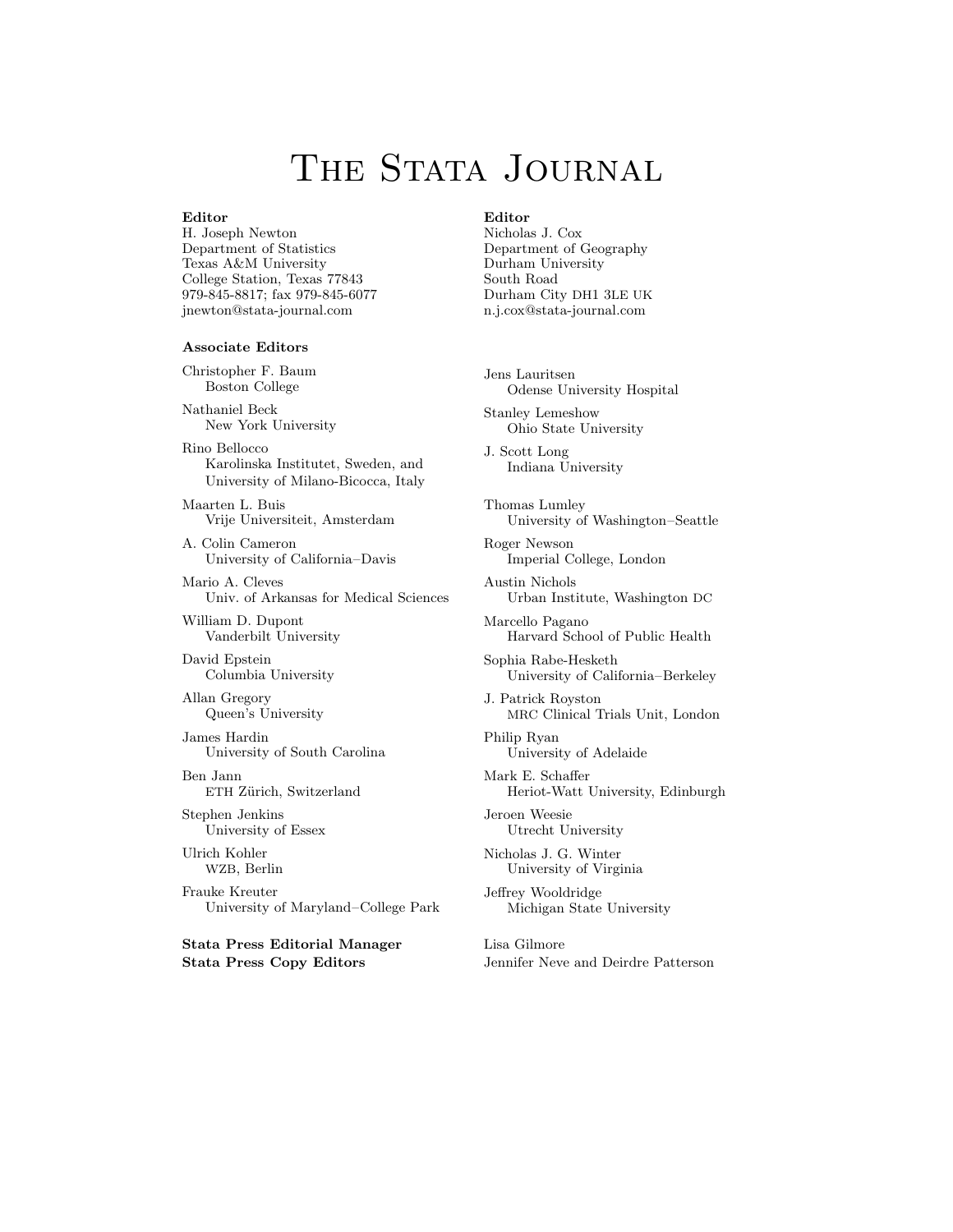The *Stata Journal* publishes reviewed papers together with shorter notes or comments, regular columns, book reviews, and other material of interest to Stata users. Examples of the types of papers include 1) expository papers that link the use of Stata commands or programs to associated principles, such as those that will serve as tutorials for users first encountering a new field of statistics or a major new technique; 2) papers that go "beyond the Stata manual" in explaining key features or uses of Stata that are of interest to intermediate or advanced users of Stata; 3) papers that discuss new commands or Stata programs of interest either to a wide spectrum of users (e.g., in data management or graphics) or to some large segment of Stata users (e.g., in survey statistics, survival analysis, panel analysis, or limited dependent variable modeling); 4) papers analyzing the statistical properties of new or existing estimators and tests in Stata; 5) papers that could be of interest or usefulness to researchers, especially in fields that are of practical importance but are not often included in texts or other journals, such as the use of Stata in managing datasets, especially large datasets, with advice from hard-won experience; and 6) papers of interest to those who teach, including Stata with topics such as extended examples of techniques and interpretation of results, simulations of statistical concepts, and overviews of subject areas.

For more information on the *Stata Journal*, including information for authors, see the web page

<http://www.stata-journal.com>

The *Stata Journal* is indexed and abstracted in the following:

- CompuMath Citation Index<sup>®</sup>
- RePEc: Research Papers in Economics
- Science Citation Index Expanded (also known as  $\text{SciSearch}^{(8)}$ )

**Copyright Statement:** The *Stata Journal* and the contents of the supporting files (programs, datasets, and help files) are copyright  $\odot$  by StataCorp LP. The contents of the supporting files (programs, datasets, and help files) may be copied or reproduced by any means whatsoever, in whole or in part, as long as any copy or reproduction includes attribution to both (1) the author and (2) the *Stata Journal*.

The articles appearing in the *Stata Journal* may be copied or reproduced as printed copies, in whole or in part, as long as any copy or reproduction includes attribution to both (1) the author and (2) the *Stata Journal*.

Written permission must be obtained from StataCorp if you wish to make electronic copies of the insertions. This precludes placing electronic copies of the *Stata Journal*, in whole or in part, on publicly accessible web sites, fileservers, or other locations where the copy may be accessed by anyone other than the subscriber.

Users of any of the software, ideas, data, or other materials published in the *Stata Journal* or the supporting files understand that such use is made without warranty of any kind, by either the *Stata Journal*, the author, or StataCorp. In particular, there is no warranty of fitness of purpose or merchantability, nor for special, incidental, or consequential damages such as loss of profits. The purpose of the *Stata Journal* is to promote free communication among Stata users.

The *Stata Journal* (ISSN 1536-867X) is a publication of Stata Press. Stata and Mata are registered trademarks of StataCorp LP.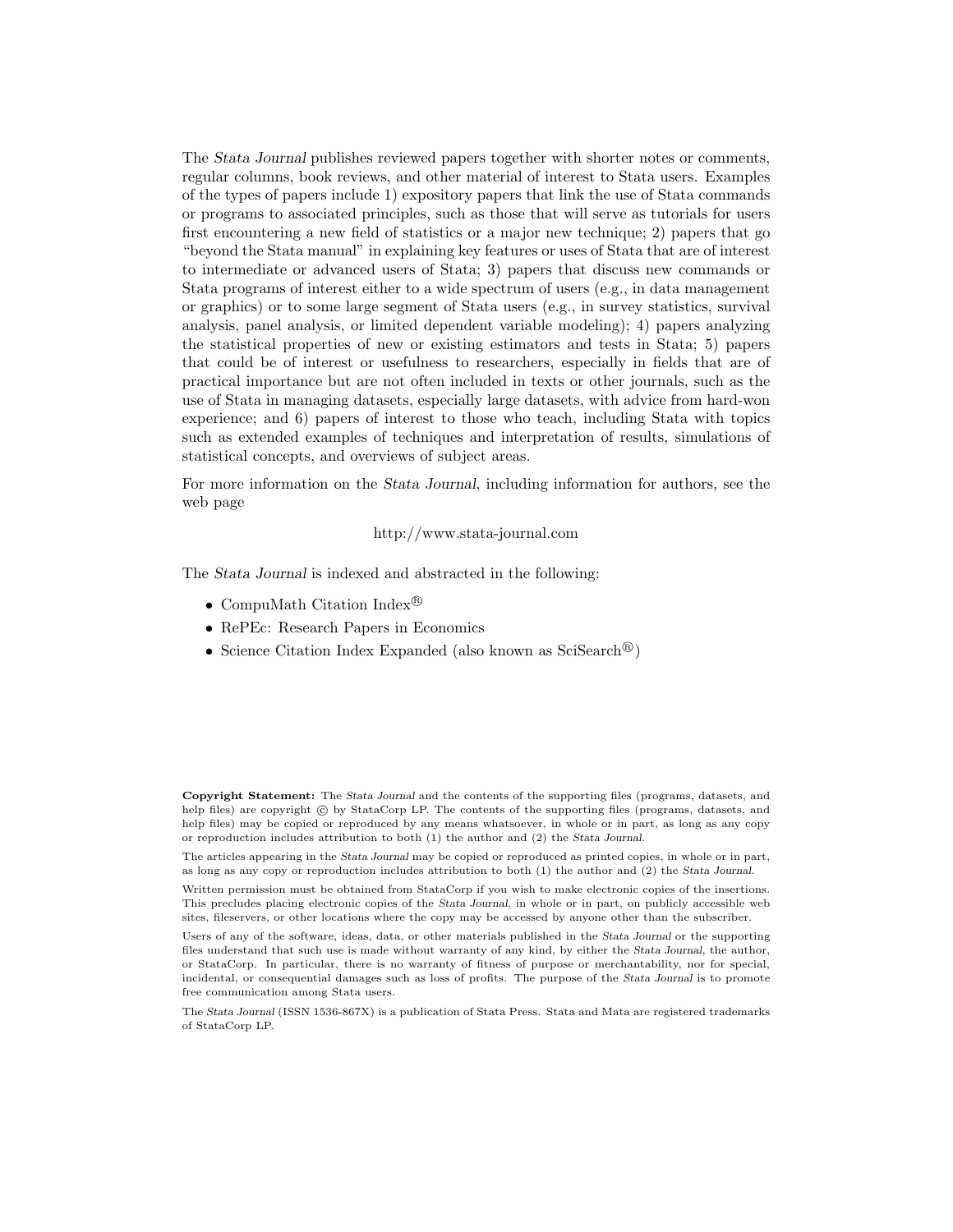# **How to do xtabond2: An introduction to difference and system GMM in Stata**

David Roodman Center for Global Development Washington, DC droodman@cgdev.org

**Abstract.** The difference and system generalized method-of-moments estimators, developed by Holtz-Eakin, Newey, and Rosen (1988, *Econometrica* 56: 1371– 1395); Arellano and Bond (1991, *Review of Economic Studies* 58: 277–297); Arellano and Bover (1995, *Journal of Econometrics* 68: 29–51); and Blundell and Bond (1998, *Journal of Econometrics* 87: 115–143), are increasingly popular. Both are general estimators designed for situations with "small *T*, large *N*" panels, meaning few time periods and many individuals; independent variables that are not strictly exogenous, meaning they are correlated with past and possibly current realizations of the error; fixed effects; and heteroskedasticity and autocorrelation within individuals. This pedagogic article first introduces linear generalized method of moments. Then it describes how limited time span and potential for fixed effects and endogenous regressors drive the design of the estimators of interest, offering Stata-based examples along the way. Next it describes how to apply these estimators with xtabond2. It also explains how to perform the Arellano–Bond test for autocorrelation in a panel after other Stata commands, using abar. The article concludes with some tips for proper use.

**Keywords:** st0159, xtabond2, generalized method of moments, GMM, Arellano– Bond test, abar

# **1 Introduction**

Arellano–Bond (Arellano and Bond 1991) and Arellano–Bover/Blundell–Bond (Arellano and Bover 1995; Blundell and Bond 1998) dynamic panel estimators are increasingly popular. Both are general estimators designed for situations with 1) "small  $T$ , large N" panels, meaning few time periods and many individuals; 2) a linear functional relationship; 3) one left-hand-side variable that is dynamic, depending on its own past realizations; 4) independent variables that are not strictly exogenous, meaning they are correlated with past and possibly current realizations of the error; 5) fixed individual effects; and 6) heteroskedasticity and autocorrelation within individuals but not across them. Arellano–Bond estimation starts by transforming all regressors, usually by differencing, and uses the generalized method of moments (GMM) (Hansen 1982), and is called difference GMM. The Arellano–Bover/Blundell–Bond estimator augments Arellano–Bond by making an additional assumption that first differences of instrument variables are uncorrelated with the fixed effects. This allows the introduction of more instruments and can dramatically improve efficiency. It builds a system of two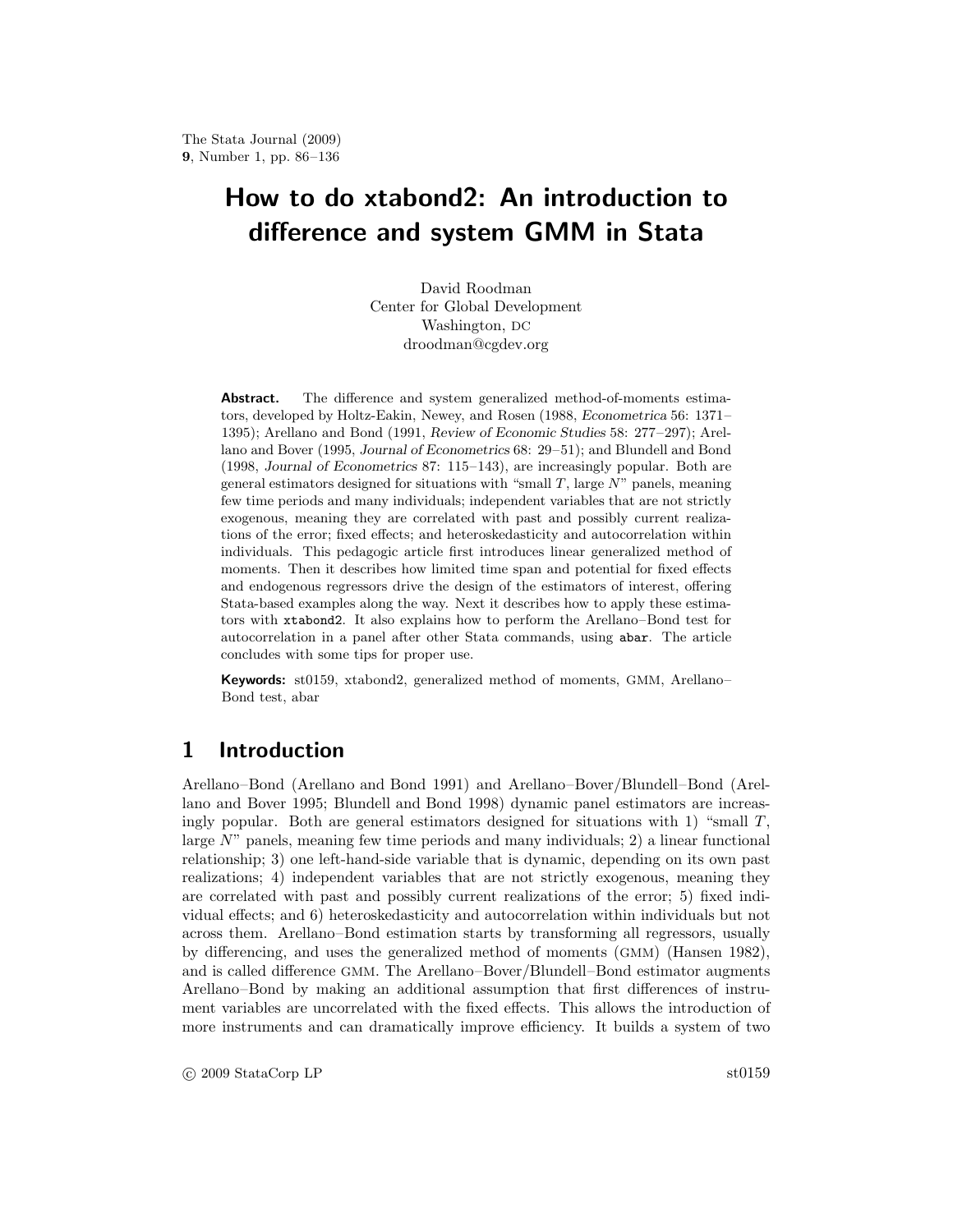equations—the original equation and the transformed one—and is known as system GMM.

The xtabond2 command implements these estimators. When introduced in late 2003, it brought several novel capabilities to Stata users. Going beyond the builtin xtabond command, xtabond2 implemented system GMM. It made the Windmeijer (2005) finite-sample correction to the reported standard errors in two-step estimation, without which those standard errors tend to be severely downward biased. It introduced finer control over the instrument matrix. And in later versions, it offered automatic difference-in-Sargan/Hansen testing for the validity of instrument subsets; support for observation weights; and the forward orthogonal deviations transform, an alternative to differencing proposed by Arellano and Bover (1995) that preserves sample size in panels with gaps. Stata 10 absorbed many of these features. xtabond now performs the Windmeijer correction. The new xtdpd and xtdpdsys commands jointly offer most of xtabond2's features, while moving somewhat toward its syntax and running significantly faster. On the other hand, xtabond2 runs in older versions of Stata and still offers unique features including observation weights, automatic difference-in-Sargan/Hansen testing, and the ability to "collapse" instruments to limit instrument proliferation.

Interestingly, though the Arellano and Bond article (1991) is now seen as the source of an estimator, it is entitled *Some tests of specification for panel data*. The instrument sets and use of GMM that largely define difference GMM originated with Holtz-Eakin, Newey, and Rosen (1988). One of Arellano and Bond's contributions is a test for autocorrelation appropriate for linear GMM regressions on panels, which is especially important when lags are used as instruments. xtabond2 automatically reports this test. But because ordinary least squares (OLS) and two-stage least squares (2SLS) are special cases of linear GMM, the Arellano–Bond test has wider applicability. The postestimation command abar, also described in this article, makes the test available after regress, ivregress, ivreg2, newey, and newey2.

One disadvantage of difference and system GMM is that they are complicated and so can easily generate invalid estimates. Implementing them with a Stata command stuffs them into a black box, creating the risk that users not understanding the estimators' purpose, design, and limitations will unwittingly misuse the estimators. This article aims to prevent that misuse. Its approach is therefore pedagogic. Section 2 introduces linear GMM. Section 3 describes how certain panel econometric problems drive the design of the difference and system estimators. Some of the derivations are incomplete because their purpose is to build intuition; the reader must refer to the original article or to textbooks for details. Section 4 describes the xtabond2 and abar syntaxes, with examples. Section 5 concludes the article with tips for proper use.

(*Continued on next page*)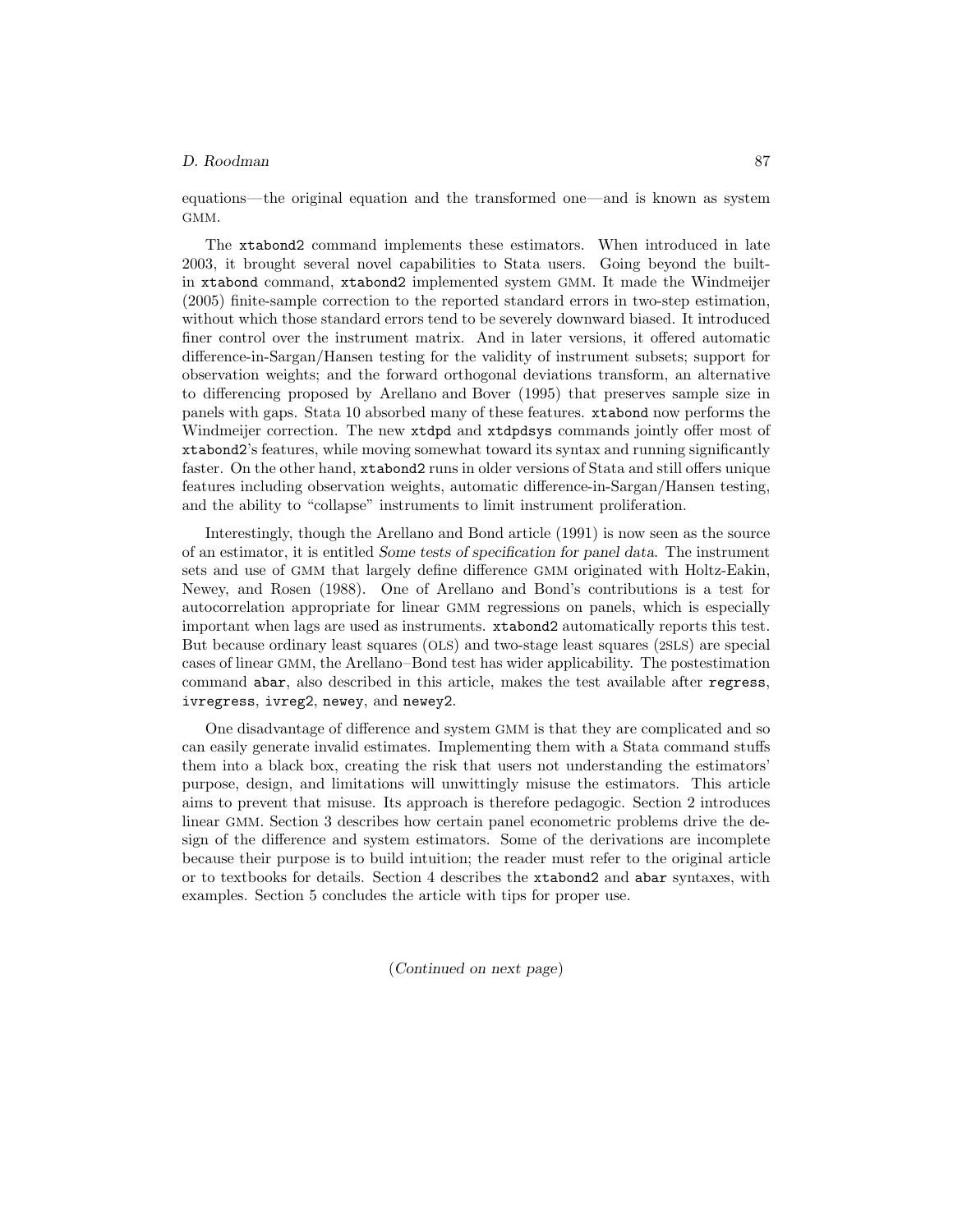# **2 Linear GMM**<sup>1</sup>

### **2.1 The GMM estimator**

The classical linear estimators OLS and 2SLS can be thought of in several ways, the most intuitive being suggested by the estimators' names. OLS minimizes the sum of the squared errors. 2SLS can be implemented via OLS regressions in two stages. But there is another, more unified, way to view these estimators. In OLS, identification can be said to flow from the assumption that the regressors are orthogonal to the errors; the inner products, or *moments*, of the regressors with the errors are set to 0. Likewise, in the more general 2SLS framework, which distinguishes between regressors and instruments while allowing the two categories to overlap (variables in both categories are *included, exogenous regressors*), the estimation problem is to choose coefficients on the regressors so that the moments of the errors with the instruments are 0.

However, an ambiguity arises in conceiving of 2SLS as a matter of satisfying such *moment conditions*. What if there are more instruments than regressors? If we view the moment conditions as a system of equations, one for each instrument, then the unknowns in these equations are the coefficients, of which there is one for each regressor. If instruments outnumber regressors, then equations outnumber unknowns and the system usually cannot be solved. Thus the moment conditions cannot be expected to hold perfectly in finite samples even when they are true asymptotically. This is the sort of problem we are interested in. To be precise, we want to fit the model

$$
y = \mathbf{x}'\beta + \varepsilon
$$

$$
E(\varepsilon \mid \mathbf{z}) = 0
$$

where  $\beta$  is a column vector of coefficients, y and  $\varepsilon$  are random variables,  $\mathbf{x} = (\mathbf{x}_1, \dots, \mathbf{x}_k)'$ is a column vector of k regressors,  $\mathbf{z} = (\mathbf{z}_1, \ldots, \mathbf{z}_j)'$  is column vector of j instruments, **x** and **z** can share elements, and  $j \geq k$ . We use **X**, **Y**, and **Z** to represent matrices of N observations for **x**, y, and **z**, and we define  $\mathbf{E} = \mathbf{Y} - \mathbf{X}\beta$ . Given an estimate,  $\beta$ , the empirical residuals are  $\mathbf{E} = (\hat{e}_1, \dots, \hat{e}_N)' = \mathbf{Y} - \mathbf{X}\beta$ . We make no assumption at this point shout  $E(\mathbf{E} \mathbf{E}' | \mathbf{Z}) - \mathbf{Q}$  except that it exists point about  $E(E\mathbf{E}' | \mathbf{Z}) = \mathbf{\Omega}$  except that it exists.

The challenge in estimating this model is that while all the instruments are theoretically orthogonal to the error term,  $E(\mathbf{z}\varepsilon) = \mathbf{0}$ , trying to force the corresponding vector of empirical moments,  $E_N(\mathbf{z}_\varepsilon) \equiv (1/N)\mathbf{Z}'\mathbf{E}$ , to zero creates a system with more equations than variables if  $j > k$ . The specification is then *overidentified*. Because we cannot expect to satisfy all the moment conditions at once, the problem is to satisfy them all as well as possible in some sense, that is, to minimize the magnitude of the vector  $E_N(\mathbf{z}\varepsilon)$ .

<sup>1.</sup> For another introduction to GMM, see Baum, Schaffer, and Stillman (2003). For fuller accounts, see Ruud (2000, chap. 21–22) and Hayashi (2000, chap. 3).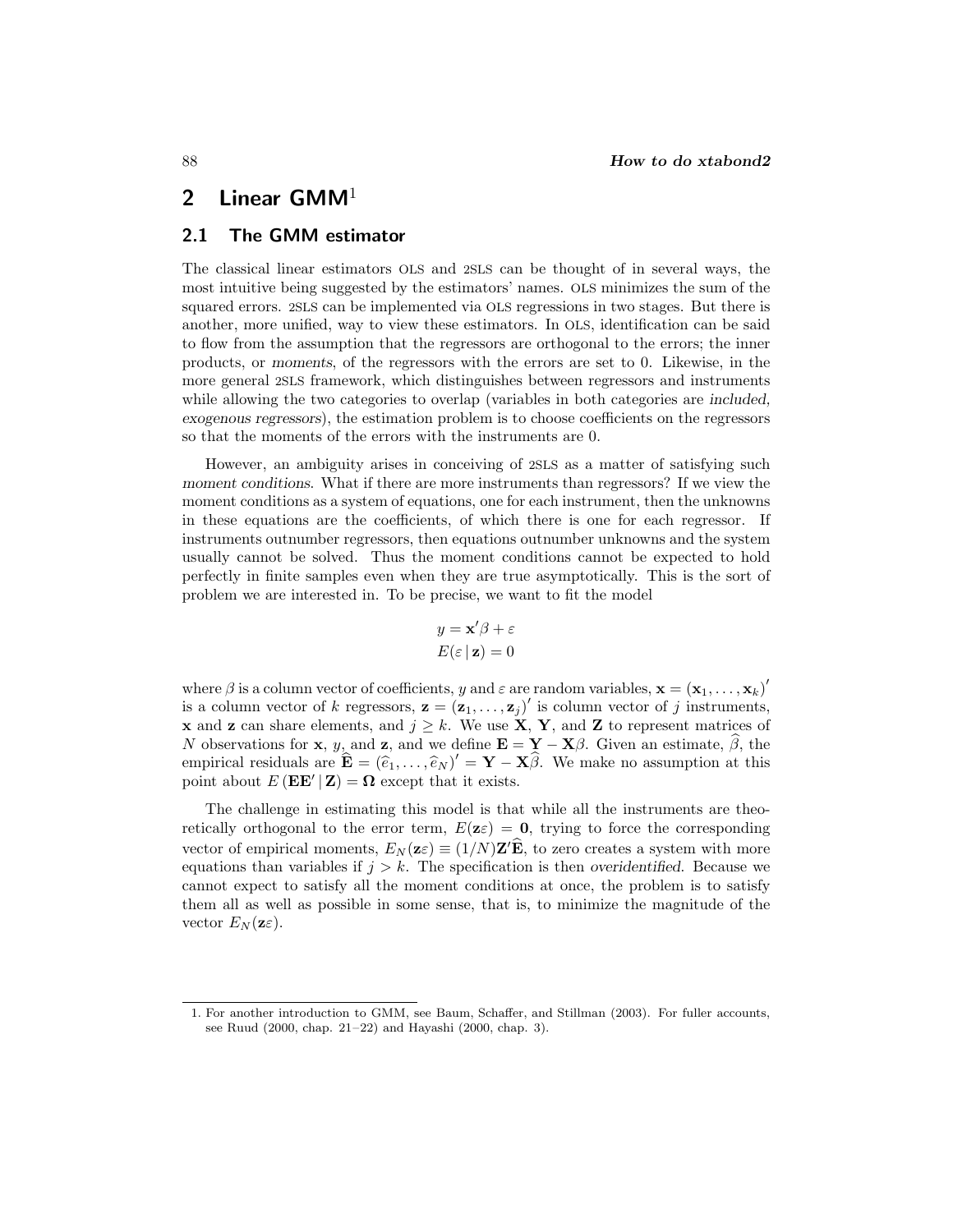#### *D. Roodman* 89

In the GMM, one defines that magnitude through a generalized metric, based on a positive-semidefinite quadratic form. Let **A** be the matrix for such a quadratic form. Then the metric is

$$
\|E_N(\mathbf{z}\varepsilon)\|_{\mathbf{A}} = \|\frac{1}{N}\mathbf{Z}'\widehat{\mathbf{E}}\|_{\mathbf{A}} \equiv N\left(\frac{1}{N}\mathbf{Z}'\widehat{\mathbf{E}}\right)'\mathbf{A}\left(\frac{1}{N}\mathbf{Z}'\widehat{\mathbf{E}}\right) = \frac{1}{N}\widehat{\mathbf{E}}'\mathbf{Z}\mathbf{A}\mathbf{Z}'\widehat{\mathbf{E}} \qquad (1)
$$

To derive the implied GMM estimate, call it  $\beta_A$ , we solve the minimization prob-<br> $\hat{\beta}$  = examin  $\mathbb{Z}/\hat{\mathbf{F}}$  = whose solution is determined by  $\mathbf{0} = d/(d\hat{\beta})$   $\mathbb{Z}/\hat{\mathbf{F}}$  = lem  $\beta_{\mathbf{A}} = \operatorname{argmin}_{\widehat{\beta}} \| \mathbf{Z}' \mathbf{E} \|_{\mathbf{A}}$ , whose solution is determined by  $\mathbf{0} = d/(d\beta) \| \mathbf{Z}' \mathbf{E} \|_{\mathbf{A}}$ . Expanding this derivative with the chain rule gives

$$
0 = \frac{d}{d\hat{\beta}} || \mathbf{Z}' \hat{\mathbf{E}} ||_{\mathbf{A}} = \frac{d}{d\hat{\mathbf{E}}} || \mathbf{Z}' \hat{\mathbf{E}} ||_{\mathbf{A}} \frac{d\hat{\mathbf{E}}}{d\hat{\beta}} = \frac{d}{d\hat{\mathbf{E}}} \left\{ \frac{1}{N} \hat{\mathbf{E}}' (\mathbf{Z} \mathbf{A} \mathbf{Z}') \hat{\mathbf{E}} \right\} \frac{d(\mathbf{Y} - \mathbf{X}\hat{\beta})}{d\hat{\beta}}
$$
  
=  $\frac{2}{N} \hat{\mathbf{E}}' \mathbf{Z} \mathbf{A} \mathbf{Z}' (-\mathbf{X})$ 

The last step uses the matrix identities  $d\mathbf{A}\mathbf{b}/d\mathbf{b} = \mathbf{A}$  and  $d(\mathbf{b}'\mathbf{A}\mathbf{b})/d\mathbf{b} = 2\mathbf{b}'\mathbf{A}$ , where **b** is a column vector and **A** is a symmetric matrix. Dropping the factor of  $-2/N$  and transposing,

$$
0 = \widehat{\mathbf{E}}' \mathbf{Z} \mathbf{A} \mathbf{Z}' \mathbf{X} = (\mathbf{Y} - \mathbf{X} \widehat{\beta}_{\mathbf{A}})' \mathbf{Z} \mathbf{A} \mathbf{Z}' \mathbf{X} = \mathbf{Y}' \mathbf{Z} \mathbf{A} \mathbf{Z}' \mathbf{X} - \widehat{\beta}_{\mathbf{A}}' \mathbf{X}' \mathbf{Z} \mathbf{A} \mathbf{Z}' \mathbf{X}
$$
  
\n
$$
\Rightarrow \mathbf{X}' \mathbf{Z} \mathbf{A} \mathbf{Z}' \mathbf{X} \widehat{\beta}_{\mathbf{A}} = \mathbf{X}' \mathbf{Z} \mathbf{A} \mathbf{Z}' \mathbf{Y}
$$
  
\n
$$
\Rightarrow \widehat{\beta}_{\mathbf{A}} = (\mathbf{X}' \mathbf{Z} \mathbf{A} \mathbf{Z}' \mathbf{X})^{-1} \mathbf{X}' \mathbf{Z} \mathbf{A} \mathbf{Z}' \mathbf{Y}
$$
(2)

This is the GMM estimator defined by **A**. It is linear in **Y**.

While **A** weights *moments*, one can also incorporate weights for *observations*. If **W** is a diagonal  $N \times N$  observation weighting matrix, then the GMM criterion function can be recast as  $\| (1/N) \mathbf{Z}' \mathbf{W} \mathbf{E} \|_{\mathbf{A}}$ . The appendix derives the more general weighted GMM estimator.

The GMM estimator is consistent, meaning that under appropriate conditions, it converges in probability to  $\beta$  as sample size goes to infinity (Hansen 1982). But like 2SLS, it is, in general, biased, as section 2.6 discusses, because in finite samples the instruments are almost always at least slightly correlated with the endogenous components of the instrumented regressors. Correlation coefficients between finite samples of uncorrelated variables are usually not exactly 0.

For future reference, the bias of the estimator is the corresponding projection of the true model errors:

$$
\widehat{\beta}_{\mathbf{A}} - \beta = (\mathbf{X}' \mathbf{Z} \mathbf{A} \mathbf{Z}' \mathbf{X})^{-1} \mathbf{X}' \mathbf{Z} \mathbf{A} \mathbf{Z}' (\mathbf{X} \beta + \mathbf{E}) - \beta
$$
  
= (\mathbf{X}' \mathbf{Z} \mathbf{A} \mathbf{Z}' \mathbf{X})^{-1} \mathbf{X}' \mathbf{Z} \mathbf{A} \mathbf{Z}' \mathbf{X} \beta + (\mathbf{X}' \mathbf{Z} \mathbf{A} \mathbf{Z}' \mathbf{X})^{-1} \mathbf{X}' \mathbf{Z} \mathbf{A} \mathbf{Z}' \mathbf{E} - \beta  
= (\mathbf{X}' \mathbf{Z} \mathbf{A} \mathbf{Z}' \mathbf{X})^{-1} \mathbf{X}' \mathbf{Z} \mathbf{A} \mathbf{Z}' \mathbf{E}(3)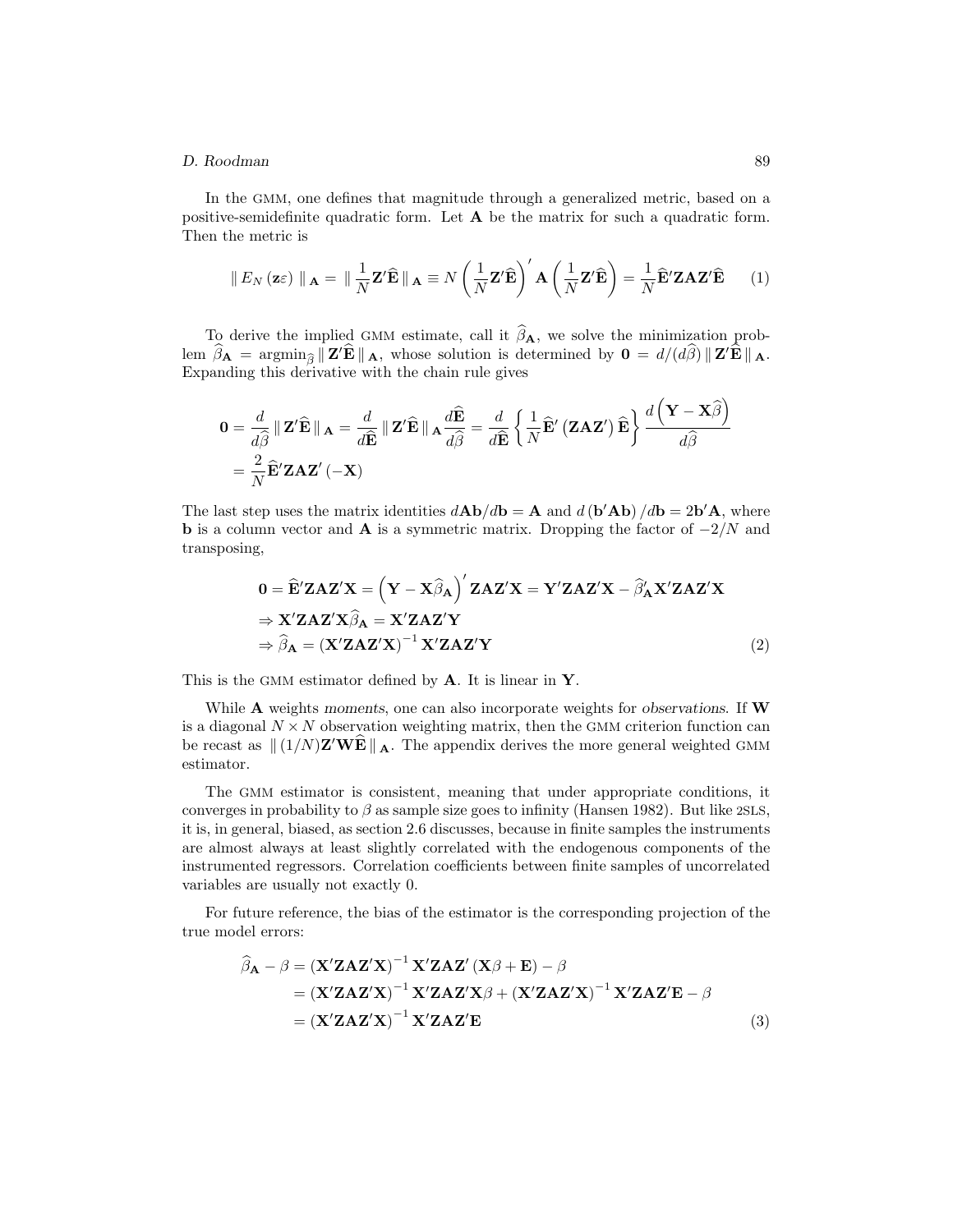### **2.2 Efficiency**

It can be seen from (2) that multiplying **A** by a nonzero scalar would not change  $β$ **A**. But up to a factor of proportionality, each choice of **A** implies a different linear, consistent estimator of β. Which **A** should the researcher choose? Making **A** scalar is intuitive, generally inefficient, and instructive. By (1), it would yield an equal-weighted Euclidian metric on the moment vector. To see the inefficiency, consider what happens if there are two instruments of zero means, one drawn from a variable with a variance of 1, the other from a variable with a variance of 1,000. Moments based on the second instrument would easily dominate the minimization problem under equal weighting, wasting the information in the first. Or imagine a cross-country growth regression instrumenting with two highly correlated proxies for the poverty level. The marginal information content in the second would be minimal, yet including it in the moment vector would double the weight of poverty at the expense of other instruments. In both examples, the inefficiency is signaled by high variance or covariance among moments. This suggests that making **A** scalar is inefficient unless the moments  $z \in \mathbb{R}$  have equal variance and are uncorrelated—that is, if  $Var(\mathbf{z} \varepsilon)$  is itself scalar. This suggestion is correct, as will be seen.<sup>2</sup>

But that negative conclusion hints at the general solution. For efficiency, **A** must in effect weight moments in inverse proportion to their variances and covariances. In the first example above, such reweighting would appropriately deemphasize the highvariance instrument. In the second example, it would efficiently down-weight one or both of the poverty proxies. In general, for efficiency, we weight by the inverse of the variance of the population moments, which, under suitable conditions, is the asymptotic variance of the sample moments.

Because efficiency is an asymptotic notion, to speak rigorously of it we view matrices such as **Z** and **E** as elements of infinite sequences indexed by N. For economy of space, however, we suppress subscripts that would indicate this dependence. So we write the efficient GMM moment weighting matrix as

$$
\mathbf{A}_{\text{EGMM}} \equiv \text{Var}\left(\mathbf{z}\varepsilon\right)^{-1} = \text{Avar}\left(\frac{1}{N}\mathbf{Z}'\mathbf{E}\right)^{-1} \equiv \left\{\text{plim}\ N\text{Var}\left(\frac{1}{N}\mathbf{Z}'\mathbf{E}\right)\right\}^{-1} \tag{4}
$$

Substituting into (1), the efficient GMM (EGMM) estimator minimizes

$$
\|\mathbf{Z}'\widehat{\mathbf{E}}\|_{\mathbf{A}_{\text{EGMM}}} = N\left(\frac{1}{N}\mathbf{Z}'\widehat{\mathbf{E}}\right)' \text{Var}\left(\mathbf{z}\varepsilon\right)^{-1} \frac{1}{N}\mathbf{Z}'\widehat{\mathbf{E}}
$$

Substituting this choice of **A** into (2) gives the direct formula for EGMM:

$$
\widehat{\beta}_{\text{EGMM}} = \left\{ \mathbf{X}' \mathbf{Z} \text{Var} \left( \mathbf{z} \varepsilon \right)^{-1} \mathbf{Z}' \mathbf{X} \right\}^{-1} \mathbf{X}' \mathbf{Z} \text{Var} \left( \mathbf{z} \varepsilon \right)^{-1} \mathbf{Z}' \mathbf{Y}
$$
(5)

EGMM is not feasible, however, unless  $\text{Var}(\mathbf{z}\varepsilon)$  is known.

<sup>2.</sup> This argument is analogous to that for the design of generalized least squares (GLS); GLS is derived with reference to the errors  $\mathbf{E}$ , where GMM is derived with reference to the moments  $\mathbf{Z}'\mathbf{E}$ .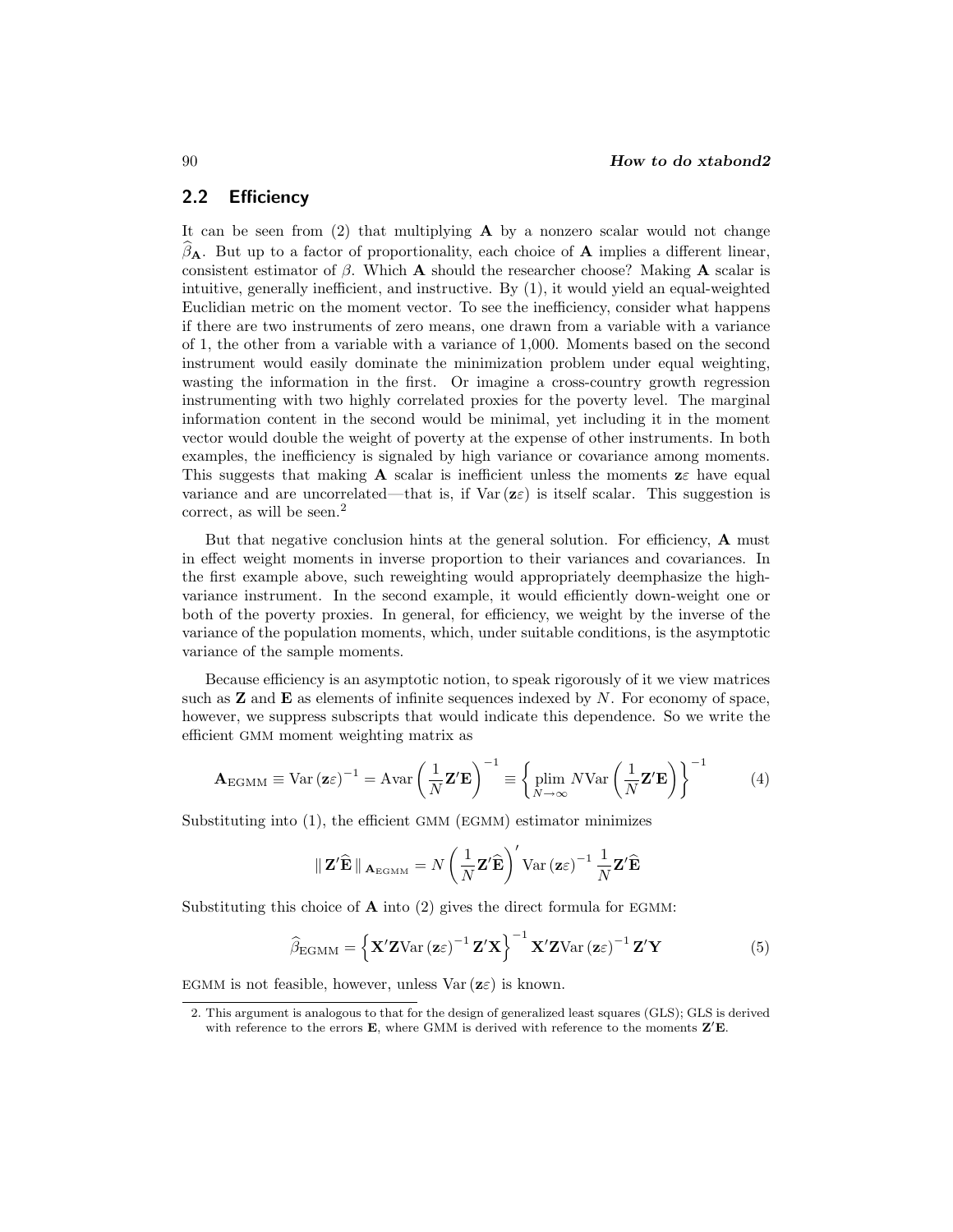#### *D. Roodman* 91

Before we move to making the estimator feasible, we demonstrate its efficiency. Define  $\mathbf{S}_{\mathbf{Z}\mathbf{Y}} = E_N(\mathbf{z}y) = (1/N)\mathbf{Z}'\mathbf{Y}$  and  $\mathbf{S}_{\mathbf{Z}\mathbf{X}} = E_N(\mathbf{z}\mathbf{x}') = (1/N)\mathbf{Z}'\mathbf{X}$ . We can then rewrite the general GMM estimator in (2) as  $\hat{\beta}_A = (\mathbf{S}_{\mathbf{Z}\mathbf{X}}' \mathbf{A} \mathbf{S}_{\mathbf{Z}\mathbf{X}})^{-1} \mathbf{S}_{\mathbf{Z}\mathbf{X}}' \mathbf{A} \mathbf{S}_{\mathbf{Z}\mathbf{Y}}$ . We assume that conditions suitable for a Law of Large Numbers hold so that assume that conditions suitable for a Law of Large Numbers hold, so that

$$
\Sigma_{\mathbf{Z}\mathbf{X}} \equiv E\left(\mathbf{z}\mathbf{x}'\right) = \lim_{N \to \infty} \mathbf{S}_{\mathbf{Z}\mathbf{X}}\tag{6}
$$

$$
\begin{aligned} \n\text{plim } N \text{Var } (\mathbf{S_{ZY}}) &\equiv \text{Avar } (\mathbf{S_{ZY}}) = \text{Avar} \left( \frac{1}{N} \mathbf{Z'Y} \right) = \text{Avar} \left( \frac{1}{N} \mathbf{Z'E} \right) \n\end{aligned} \tag{7}
$$
\n
$$
= \text{Var } (\mathbf{z} \varepsilon) = \mathbf{A}_{\text{EGMM}}^{-1}
$$

For each sample size  $N > 0$ , let  $B_N$  be the vector space of scalar-valued functions of the random vector **Y**. This space contains all the coefficient estimates defined by linear estimators based on **Y**. For example, if  $\mathbf{c} = (1 \ 0 \ 0 \dots)$ , then  $\mathbf{c} \beta_{\mathbf{A}} \in B_N$  is the estimated so flight for a seconding to the GMM estimated involved. estimated coefficient for  $x_1$  according to the GMM estimator implied by some  $A$ . We define an inner product on  $B_N$  by  $\langle b_1, b_2 \rangle = \text{Cov}(b_1, b_2)$ ; the corresponding metric is  $||b||^2 = \text{Var}(b)$ . The assertion that (5) is efficient is equivalent to saying that for any row vector **c** and any N-indexed sequence of GMM weighting matrices  $\mathbf{A}_1, \mathbf{A}_2, \dots$  (which could be constant over  $N$ ), the asymptotic variance plim  $\lim_{N \to \infty} N \|\mathbf{c} \beta_{\mathbf{A}_N}\|$  is smallest when  $lim A$ 

$$
\operatorname*{plim}_{N\to\infty}\mathbf{A}_{N}=\mathbf{A}_{\text{EGMM}}.
$$

We first show that plim  $\tilde{N}$ →∞  $N\left\langle c\hat{\beta}_{\mathbf{A}_N}, c\hat{\beta}_{\mathbf{A}_{\text{EGMM}}}\right\rangle$  is invariant to the choice of sequence  $(\mathbf{A}_N)$ . We start with the definition of covariance and then use (6) and (7):

$$
\begin{split}\n\lim_{N \to \infty} N \langle c\hat{\beta}_{\mathbf{A}_{N}}, c\hat{\beta}_{\mathbf{A}_{EGMM}} \rangle \\
&= \lim_{N \to \infty} N \operatorname{Cov} \left\{ c \left( \mathbf{S}_{ZX}^{\prime} \mathbf{A}_{N} \mathbf{S}_{ZX} \right)^{-1} \mathbf{S}_{ZX}^{\prime} \mathbf{A}_{N} \mathbf{S}_{ZY} \right. \\
&\left. c \left( \mathbf{S}_{ZX}^{\prime} \mathbf{A}_{EGMM} \mathbf{S}_{ZX} \right)^{-1} \mathbf{S}_{ZX}^{\prime} \mathbf{A}_{EGMM} \mathbf{S}_{ZY} \right\} \\
&= \left\{ \lim_{N \to \infty} c \left( \Sigma_{ZX}^{\prime} \mathbf{A}_{N} \Sigma_{ZX} \right)^{-1} \Sigma_{ZX}^{\prime} \mathbf{A}_{N} N \operatorname{Var} (\mathbf{S}_{ZY}) \right\} \\
&\times \mathbf{A}_{EGMM} \Sigma_{ZX} \left( \Sigma_{ZX}^{\prime} \mathbf{A}_{EGMM} \Sigma_{ZX} \right)^{-1} c' \\
&= \left\{ \lim_{N \to \infty} c \left( \Sigma_{ZX}^{\prime} \mathbf{A}_{N} \Sigma_{ZX} \right)^{-1} \Sigma_{ZX}^{\prime} \mathbf{A}_{N} \mathbf{A}_{EGMM}^{-1} \right\} \\
&\times \mathbf{A}_{EGMM} \Sigma_{ZX} \left( \Sigma_{ZX}^{\prime} \mathbf{A}_{EGMM} \Sigma_{ZX} \right)^{-1} c' \\
&= c \left\{ \lim_{N \to \infty} \left( \Sigma_{ZX}^{\prime} \mathbf{A}_{N} \Sigma_{ZX} \right)^{-1} \Sigma_{ZX}^{\prime} \mathbf{A}_{N} \Sigma_{ZX} \right\} \left( \Sigma_{ZX}^{\prime} \mathbf{A}_{EGMM} \Sigma_{ZX} \right)^{-1} c' \\
&= c \left( \Sigma_{ZX}^{\prime} \mathbf{A}_{EGMM} \Sigma_{ZX} \right)^{-1} c' \\
&= c \left( \Sigma_{ZX}^{\prime} \mathbf{A}_{EGMM} \Sigma_{ZX} \right)^{-1} c' \\
\end{split}
$$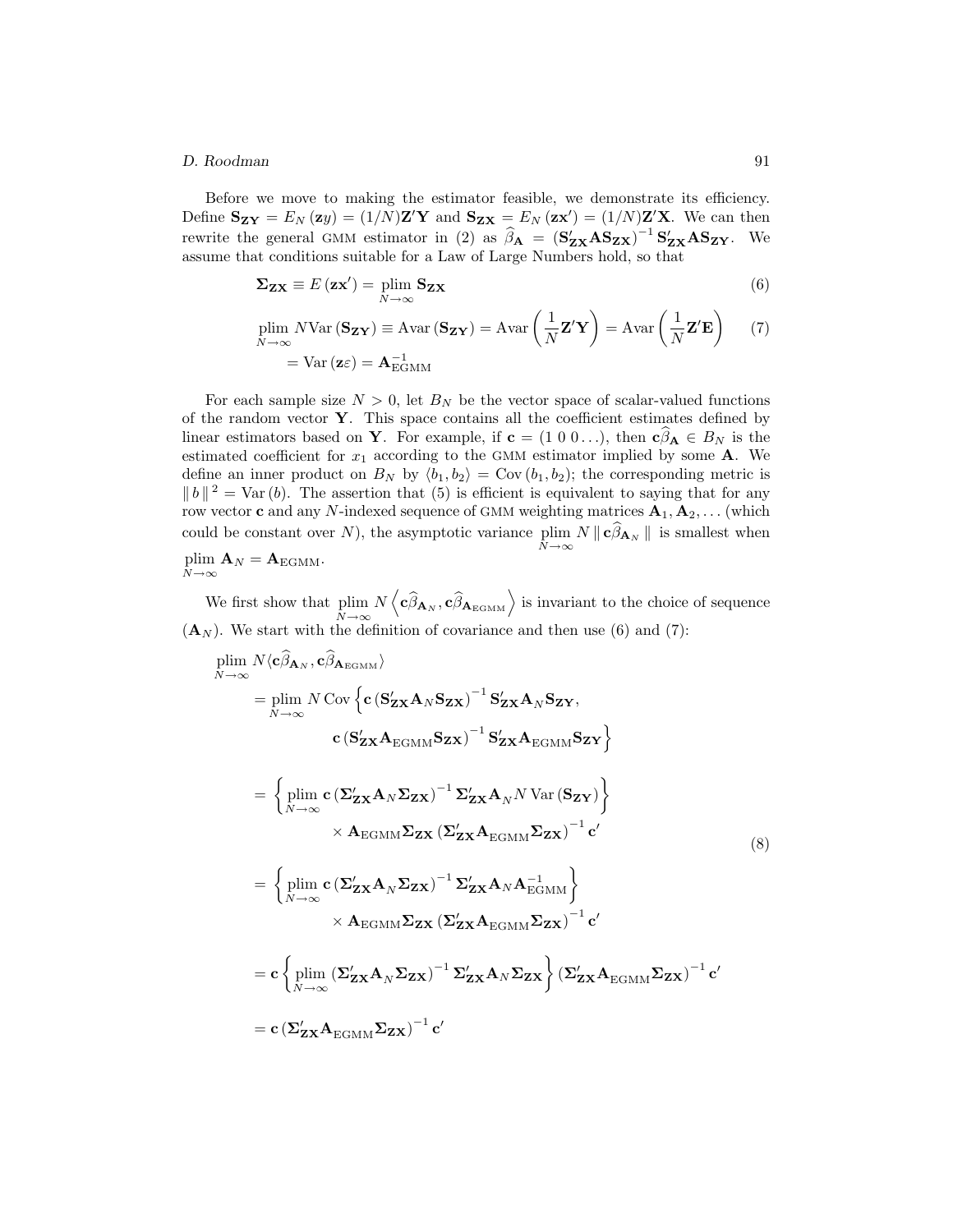This does not depend on the sequence  $(\mathbf{A}_N)$ . As a result, for any  $(\mathbf{A}_N)$ ,

$$
\begin{split} \min_{N \to \infty} & N \left\langle \mathbf{c} \hat{\beta}_{\mathbf{A}_{\text{EGMM}}}, \mathbf{c} \left( \hat{\beta}_{\mathbf{A}_{\text{EGMM}}} - \hat{\beta}_{\mathbf{A}_N} \right) \right\rangle \\ &= \min_{N \to \infty} N \left\langle \mathbf{c} \hat{\beta}_{\mathbf{A}_{\text{EGMM}}}, \mathbf{c} \hat{\beta}_{\mathbf{A}_{\text{EGMM}}} \right\rangle - \min_{N \to \infty} N \left\langle \mathbf{c} \hat{\beta}_{\mathbf{A}_{\text{EGMM}}}, \mathbf{c} \hat{\beta}_{\mathbf{A}_N} \right\rangle = 0 \end{split}
$$

That is, the difference between any linear GMM estimator and the EGMM estimator is asymptotically orthogonal to the latter. So by the Pythagorean theorem,

$$
\plim_{N\to\infty} N \|\mathbf{c}\widehat{\beta}_{\mathbf{A}_N}\|^2 = \plim_{N\to\infty} N \|\mathbf{c}\widehat{\beta}_{\mathbf{A}_N} - \mathbf{c}\widehat{\beta}_{\mathbf{A}_{\mathrm{EGMM}}}\|^2 + \plim_{N\to\infty} N \|\mathbf{c}\widehat{\beta}_{\mathbf{A}_{\mathrm{EGMM}}}\|^2
$$

Thus plim  $\lim_{N\to\infty} N \|\mathbf{c}\beta_{\mathbf{A}_N}\| \ge \lim_{N\to\infty} N \|\mathbf{c}\beta_{\mathbf{A}_{\text{EGMM}}}\|$ . This suffices to prove the assertion that EGMM is, in fact, efficient. The result is akin to the fact that if there is a ball in midair, then the point on the ground closest to the ball (analogous to the efficient estimator) is such that the vector from the point to the ball is perpendicular to all vectors from the point to other spots on the ground, which are all inferior estimators of the ball's position.

Perhaps greater insight comes from a visualization based on another derivation of EGMM. Under the assumptions in our model, a direct OLS estimate of  $\mathbf{Y} = \mathbf{X}\beta + \mathbf{E}$  is biased. However, taking **Z**-moments of both sides gives

$$
\mathbf{Z}'\mathbf{Y} = \mathbf{Z}'\mathbf{X}\boldsymbol{\beta} + \mathbf{Z}'\mathbf{E}
$$
\n(9)

which is at least asymptotically amenable to OLS (Holtz-Eakin, Newey, and Rosen 1988). Still, OLS is not, in general, efficient on the transformed equation, because the error term, **Z E**, is probably not independent and identically distributed (i.i.d.):

 $\text{Avar}\left\{\frac{1}{N}\mathbf{Z}'\mathbf{E}\right\} = \text{Var}\left(\mathbf{z}\varepsilon\right),$  which cannot be assumed scalar. To solve this problem, we transform the equation again:

$$
\text{Var}(\mathbf{z}\varepsilon)^{-1/2} \mathbf{Z}'\mathbf{Y} = \text{Var}(\mathbf{z}\varepsilon)^{-1/2} \mathbf{Z}'\mathbf{X}\beta + \text{Var}(\mathbf{z}\varepsilon)^{-1/2} \mathbf{Z}'\mathbf{E}
$$
\nDefining  $\mathbf{X}^* = \text{Var}(\mathbf{z}\varepsilon)^{-1/2} \mathbf{Z}'\mathbf{X}$ ,  $\mathbf{Y}^* = \text{Var}(\mathbf{z}\varepsilon)^{-1/2} \mathbf{Z}'\mathbf{Y}$ , and  $\mathbf{E}^* = \text{Var}(\mathbf{z}\varepsilon)^{-1/2} \mathbf{Z}'\mathbf{E}$ , the equation becomes

$$
\mathbf{Y}^* = \mathbf{X}^* \boldsymbol{\beta} + \mathbf{E}^* \tag{10}
$$

By design now,

Defining **X** 

$$
\begin{aligned} \text{Avar}\left(\frac{1}{N}\mathbf{E}^*\right) &= \lim_{N \to \infty} N \text{Var}\left(\mathbf{z}\varepsilon\right)^{-1/2} \text{Var}\left(\frac{1}{N}\mathbf{Z}'\mathbf{E}\right) \text{Var}\left(\mathbf{z}\varepsilon\right)^{-1/2} \\ &= \text{Var}\left(\mathbf{z}\varepsilon\right)^{-1/2} \text{Var}\left(\mathbf{z}\varepsilon\right) \text{Var}\left(\mathbf{z}\varepsilon\right)^{-1/2} = \mathbf{I} \end{aligned}
$$

Because (10) has spherical errors, the Gauss–Markov theorem guarantees the efficiency of OLS applied to it, which is, by definition, generalized least squares (GLS) on (9):  $\widehat{\beta}_{\text{GLS}} = \left(\mathbf{X}^{*'}\mathbf{X}^{*}\right)^{-1}\mathbf{X}^{*'}\mathbf{Y}^{*}$ . Unwinding with the definitions of  $\mathbf{X}^{*}$  and  $\mathbf{Y}^{*}$  yields EGMM, just as in (5).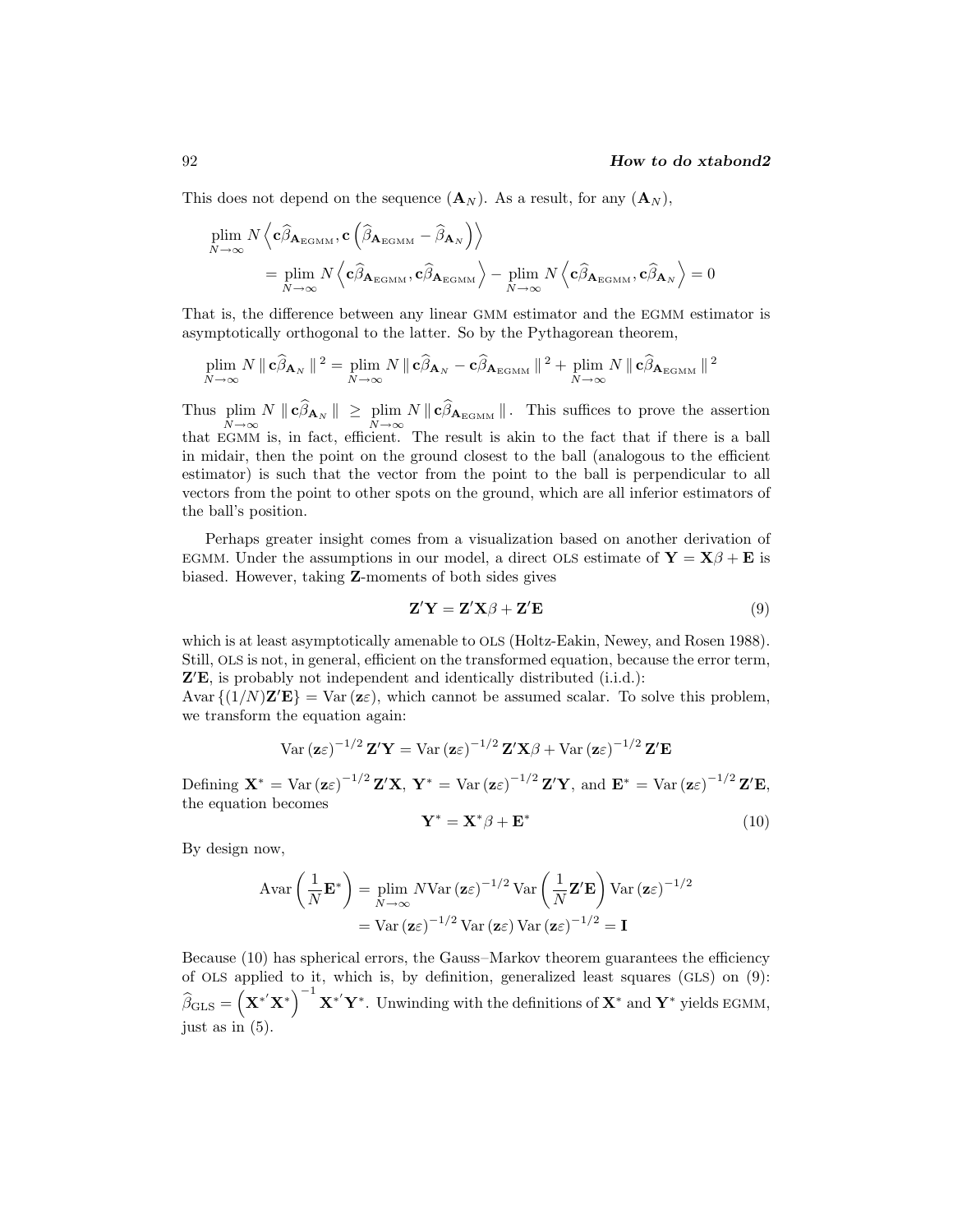#### *D. Roodman* 93

Efficient GMM, then, is GLS on **Z**-moments. Where GLS projects **Y** into the column space of **X**, GMM estimators (efficient or otherwise) project **Z Y** into the column space of **Z X**. These projections also map the variance ellipsoid of **Z Y**, represented by Avar  $\{(1/N)\mathbf{Z}'\mathbf{Y}\} = \text{Var}(\mathbf{z}\varepsilon)$ , into the column space of  $\mathbf{Z}'\mathbf{X}$ . If  $\text{Var}(\mathbf{z}\varepsilon)$  happens to be spherical, then the efficient projection is orthogonal, by Gauss–Markov, just as the shadow of a soccer ball is smallest when the sun is directly overhead. No reweighting of moments is needed for efficiency. But if the variance ellipsoid of the moments is an American football pointing at an odd angle, as in the examples at the beginning of this section—that is, if  $\text{Var}(\mathbf{z}\varepsilon)$  is not scalar—then the efficient projection, the one casting the smallest shadow, is angled. To make that optimal projection, the mathematics in this second derivation stretch and shear space with a linear transformation to make the football spherical, perform an orthogonal projection, and then reverse the distortion.

#### **2.3 Feasibility**

Making EGMM practical requires a feasible estimator for the optimal weighting matrix, Var  $(\mathbf{z}\varepsilon)^{-1}$ . The usual route to this goal starts by observing that this matrix is the limit of an expression built around **Ω**:

$$
\begin{array}{rcl}\n\text{Var}(\mathbf{z}\varepsilon) & = & \min_{N \to \infty} N \text{Var}\left(\frac{1}{N} \mathbf{Z}' \mathbf{E}\right) = \min_{N \to \infty} N E\left(\frac{1}{N^2} \mathbf{Z}' \mathbf{E} \mathbf{E}' \mathbf{Z}\right) \\
& = & \min_{N \to \infty} \frac{1}{N} E\left\{E\left(\mathbf{Z}' \mathbf{E} \mathbf{E}' \mathbf{Z} \mid \mathbf{Z}\right)\right\} \\
& = & \min_{N \to \infty} \frac{1}{N} E\left\{\mathbf{Z}' E\left(\mathbf{E} \mathbf{E} \mid \mathbf{Z}\right) \mathbf{Z}\right\} = \min_{N \to \infty} \frac{1}{N} E\left(\mathbf{Z}' \mathbf{\Omega} \mathbf{Z}\right)\n\end{array}
$$

The simplest case is when the errors are believed to be homoskedastic, with  $\Omega$  of the form  $\sigma^2 I$ . Then, according to the last expression, the EGMM weighting matrix is the inverse of  $\sigma^2$  plim  $(1/N)E(\mathbf{Z}'\mathbf{Z})$ , a consistent estimate of which is  $(\sigma^2/N)\mathbf{Z}'\mathbf{Z}$ . Plugging this choice for **A** into (2) and simplifying yields 2SLS:

$$
\widehat{\beta}_{2SLS}=\left\{\mathbf{X}'\mathbf{Z}\left(\mathbf{Z}'\mathbf{Z}\right)^{-1}\mathbf{Z}'\mathbf{X}\right\}^{-1}\mathbf{X}'\mathbf{Z}\left(\mathbf{Z}'\mathbf{Z}\right)^{-1}\mathbf{Z}'\mathbf{Y}
$$

So when errors are i.i.d., 2SLS is EGMM.<sup>3</sup> When more-complex patterns of variance in the errors are suspected, the researcher can use a kernel-based estimator for the standard errors, such as the "sandwich" one ordinarily requested from Stata estimation commands with the robust and cluster options. A matrix,  $\Omega$ , is constructed based on a formula that itself does not converge to  $\Omega$ , but which has the property that  $(1/N)Z'\Omega Z$  is a consistent estimator of plim  $\tilde{N} \rightarrow \infty$  $(1/N)E(Z'\Omega Z)$  under given assumptions.  $\{(1/N)Z'\hat{\Omega}Z\}^{-1}$ 

<sup>3.</sup> However, even when the two are asymptotically identical, in finite samples, the feasible EGMM algorithm we develop produces different results from 2SLS because it will, in practice, be based on a different moment weighting matrix.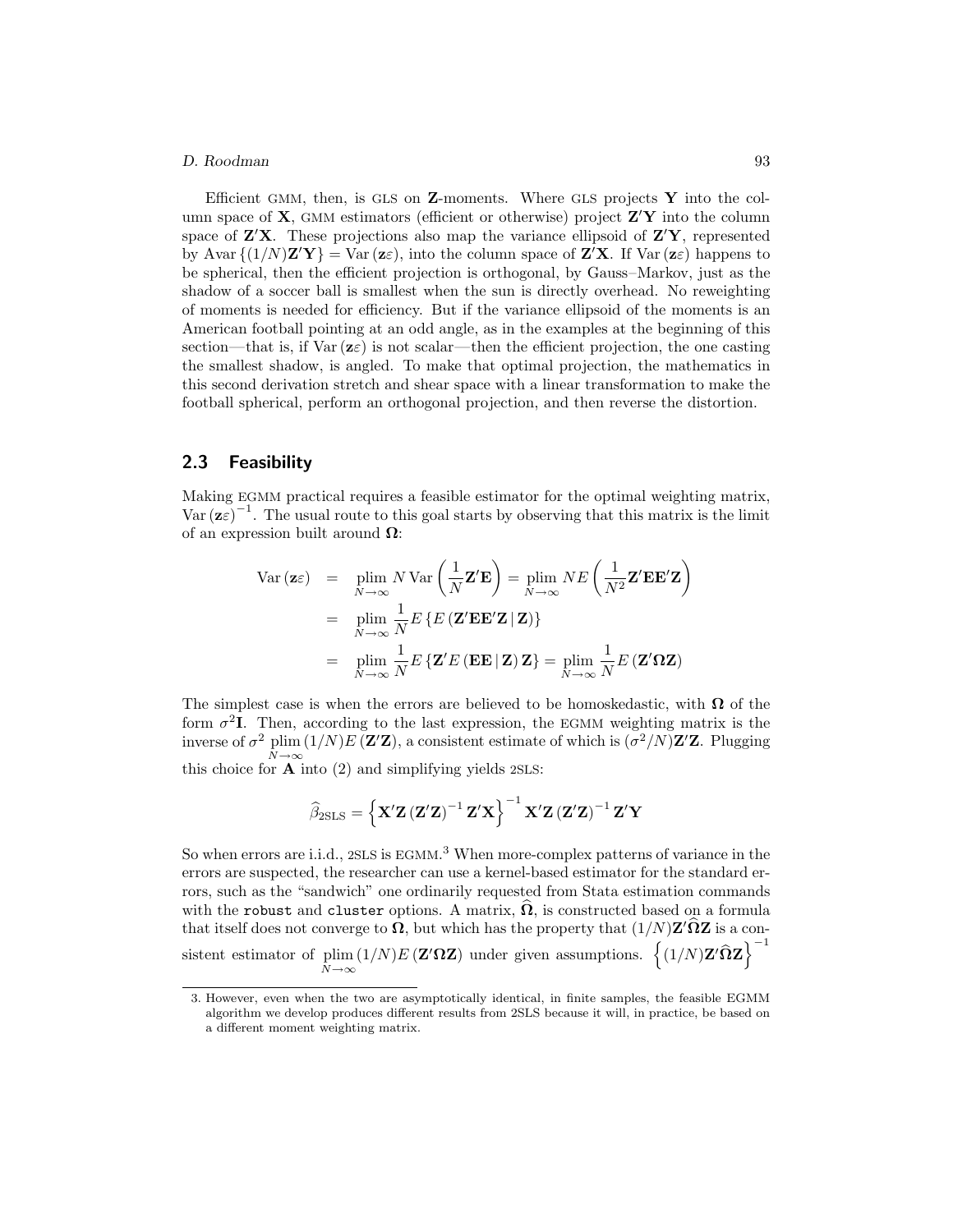or, equivalently,  $(Z'\hat{\Omega}Z)^{-1}$  is then used as the weighting matrix. The result is the feasible EGMM (FEGMM) estimator:

$$
\widehat{\beta}_{\text{FEGMM}} = \left\{ \mathbf{X}' \mathbf{Z} \left( \mathbf{Z}' \widehat{\mathbf{\Omega}} \mathbf{Z} \right)^{-1} \mathbf{Z}' \mathbf{X} \right\}^{-1} \mathbf{X}' \mathbf{Z} \left( \mathbf{Z}' \widehat{\mathbf{\Omega}} \mathbf{Z} \right)^{-1} \mathbf{Z}' \mathbf{Y} \tag{11}
$$

For example, if we believe that the only deviation from sphericity is heteroskedasticity, then given consistent initial estimates, **<sup>E</sup>**-, of the residuals, we define

$$
\widehat{\Omega} = \left( \begin{array}{ccc} \widehat{e}_1^2 & & & \\ & \widehat{e}_2^2 & & \\ & & \ddots & \\ & & & \widehat{e}_N^2 \end{array} \right)
$$

Similarly, in a wide panel context, we can handle arbitrary patterns of covariance within individuals with a "clustered"  $\Omega$ , a block-diagonal matrix with blocks

$$
\widehat{\mathbf{\Omega}}_{i} = \widehat{\mathbf{E}}_{i} \widehat{\mathbf{E}}'_{i} = \begin{pmatrix} \widehat{e}_{i1}^{2} & \widehat{e}_{i1} \widehat{e}_{i2} & \cdots & \widehat{e}_{i1} \widehat{e}_{iT} \\ \widehat{e}_{i2} \widehat{e}_{i1} & \widehat{e}_{2}^{2} & \cdots & \widehat{e}_{i2} \widehat{e}_{iT} \\ \vdots & \vdots & \ddots & \vdots \\ \widehat{e}_{iT} \widehat{e}_{i1} & \cdots & \cdots & \widehat{e}_{iT}^{2} \end{pmatrix}
$$
(12)

Here  $\mathbf{E}_i$  is the vector of residuals for individual i, the elements  $\hat{e}$  are double indexed for a panel, and  $T$  is the number of observations per individual a panel, and T is the number of observations per individual.

A problem remains: where do the  $\hat{e}$  come from? They must be derived from an initial mate of  $\beta$ . Fortunately, as long as the initial estimate is consistent, a CMM estimator estimate of β. Fortunately, as long as the initial estimate is *consistent*, a GMM estimator fashioned from them is *efficient*: whatever valid algorithm is chosen to build the GMM weighting matrix will converge to the optimal matrix as  $N$  increases. Theoretically, any full-rank choice of **A** for the initial GMM estimate will suffice. Usual practice is to choose  $\mathbf{A} = (\mathbf{Z}'\mathbf{H}\mathbf{Z})^{-1}$ , where **H** is an "estimate" of  $\Omega$  based on a minimally arbitrary assumption about the errors, such as homoskedasticity.

Finally, we arrive at a practical recipe for linear GMM: perform an initial GMM regression, replacing  $\Omega$  in (11) with some reasonable but arbitrary **H**, yielding  $\beta_1$  (one-step GMM); obtain the residuals from this estimation; use the residuals to construct a sandwich proxy for  $\Omega$ , calling it  $\widehat{\Omega}_{\widehat{\beta}_1}$ ; rerun the GMM estimation setting  $\mathbf{A} = \left( \mathbf{Z}' \widehat{\Omega}_{\widehat{\beta}_1} \mathbf{Z} \right)^{-1}$ . This *two-step* estimator,  $\beta_2$ , is efficient and robust to whatever patterns of heteroskedasticity and cross correlation the sandwich covariance estimator models. In sum,

$$
\widehat{\beta}_1 = \left(\mathbf{X}'\mathbf{Z}\left(\mathbf{Z}'\mathbf{H}\mathbf{Z}\right)^{-1}\mathbf{Z}'\mathbf{X}\right)^{-1}\mathbf{X}'\mathbf{Z}\left(\mathbf{Z}'\mathbf{H}\mathbf{Z}\right)^{-1}\mathbf{Z}'\mathbf{Y}
$$
\n
$$
\widehat{\beta}_2 = \widehat{\beta}_{\text{FEGMM}} = \left\{\mathbf{X}'\mathbf{Z}\left(\mathbf{Z}'\widehat{\mathbf{\Omega}}_{\widehat{\beta}_1}\mathbf{Z}\right)^{-1}\mathbf{Z}'\mathbf{X}\right\}^{-1}\mathbf{X}'\mathbf{Z}\left(\mathbf{Z}'\widehat{\mathbf{\Omega}}_{\widehat{\beta}_1}\mathbf{Z}\right)^{-1}\mathbf{Z}'\mathbf{Y} \tag{13}
$$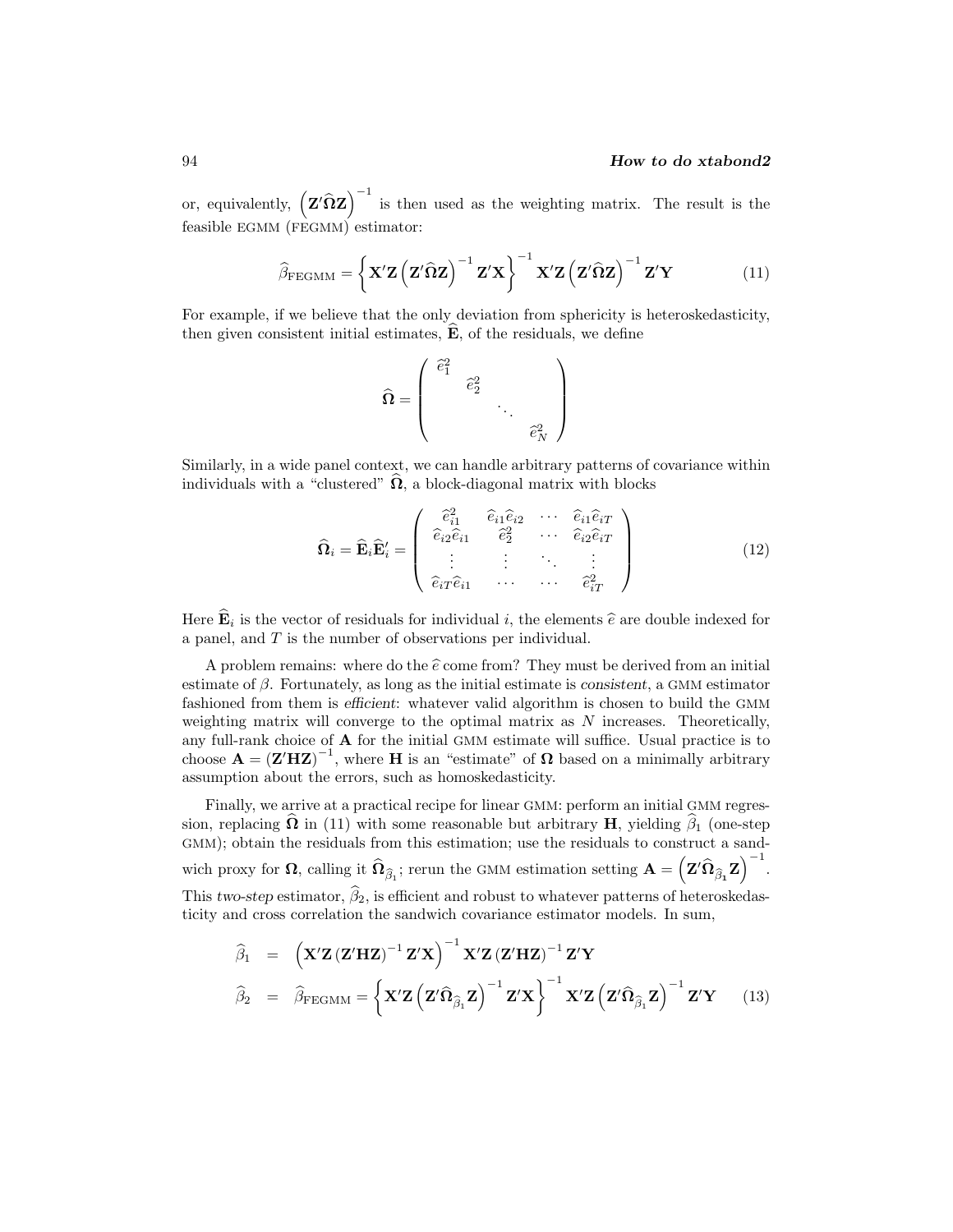#### *D. Roodman* 95

Historically, researchers often reported one-step results in addition to two-step results because of downward bias in the computed standard errors in two-step results. But as the next section explains, Windmeijer (2005) greatly reduces this problem.

#### **2.4 Estimating standard errors**

A derivation similar to that in (8) shows that the asymptotic variance of a linear GMM estimator is

$$
Avar\left(\widehat{\beta}_{A}\right) = \left(\Sigma'_{ZX} A \Sigma_{ZX}\right)^{-1} \Sigma'_{ZX} A \text{ Var}\left(z\epsilon\right) A \Sigma_{ZX} \left(\Sigma'_{ZX} A \Sigma_{ZX}\right)^{-1} \tag{14}
$$

But for both one- and two-step estimation, there are complications in developing feasible approximations for this formula.

In one-step estimation, although the choice of  $\mathbf{A} = (\mathbf{Z}' \mathbf{H} \mathbf{Z})^{-1}$  as a moment weighting matrix (discussed above) does not render the parameter estimates inconsistent even when **H** is based on incorrect assumptions about the variance of the errors, using **Z HZ** to proxy for Var  $(z\varepsilon)$  in (14) would make the *variance* estimate for the parameters inconsistent. **Z'HZ** is not a consistent estimate of Var $(z\varepsilon)$ . The standard error estimates would not be "robust" to heteroskedasticity or serial correlation in the errors. Fortunately, they can be made so in the usual way, replacing  $\text{Var}(\mathbf{z}\varepsilon)$  in (14) with a sandwich-type proxy based on the one-step residuals. This yields the feasible, robust estimator for the one-step standard errors:

$$
\widehat{\text{Avar}}_{\text{r}}\left(\widehat{\beta}_{1}\right) = \left\{\mathbf{X}^{\prime}\mathbf{Z}\left(\mathbf{Z}^{\prime}\mathbf{H}\mathbf{Z}\right)^{-1}\mathbf{Z}^{\prime}\mathbf{X}\right\}^{-1}\mathbf{X}^{\prime}\mathbf{Z}\left(\mathbf{Z}^{\prime}\mathbf{H}\mathbf{Z}\right)^{-1}\mathbf{Z}^{\prime}\widehat{\mathbf{\Omega}}_{\widehat{\beta}_{1}}\mathbf{Z}\left(\mathbf{Z}^{\prime}\mathbf{H}\mathbf{Z}\right)^{-1}\mathbf{Z}^{\prime}\mathbf{X}
$$
\n
$$
\times\left\{\mathbf{X}^{\prime}\mathbf{Z}\left(\mathbf{Z}^{\prime}\mathbf{H}\mathbf{Z}\right)^{-1}\mathbf{Z}^{\prime}\mathbf{X}\right\}^{-1} \tag{15}
$$

The complication with the two-step variance estimate is less straightforward. The thrust of the exposition to this point has been that, because of its sophisticated reweighting based on second moments, GMM is, in general, more efficient than 2SLS. But such assertions are asymptotic. Whether GMM is superior in finite samples—or whether the sophistication even backfires—is an empirical question. The case in point: for (infeasible)  $\text{EGMM, in which } \mathbf{A} = \mathbf{A}_{\text{EGMM}} = \text{Var}(\mathbf{z}\varepsilon)^{-1}, (14) \text{ simplifies to } \left\{ \mathbf{X}'\mathbf{Z}(\mathbf{Z}'\mathbf{H}\mathbf{Z})^{-1}\mathbf{Z}'\mathbf{X} \right\}^{-1},$ a feasible, consistent estimate of which will typically be  $\left\{ \mathbf{X}'\mathbf{Z} \left( \mathbf{Z}'\widehat{\mathbf{\Omega}}_{\widehat{\beta}_1} \mathbf{Z} \right)^{-1} \mathbf{Z}'\mathbf{X} \right\}^{-1}$ . This is the standard formula for the variance of linear GMM estimates. But it can produce standard errors that are downward biased when the number of instruments is large—severely enough to make two-step GMM useless for inference (Arellano and Bond 1991).

The trouble may be that in small samples, reweighting empirical moments based on their own estimated variances and covariances can end up mining data, indirectly overweighting observations that fit the model and underweighting ones that contradict it. The need to estimate the  $j(j + 1)/2$  distinct elements of the symmetric Var  $(z\varepsilon)$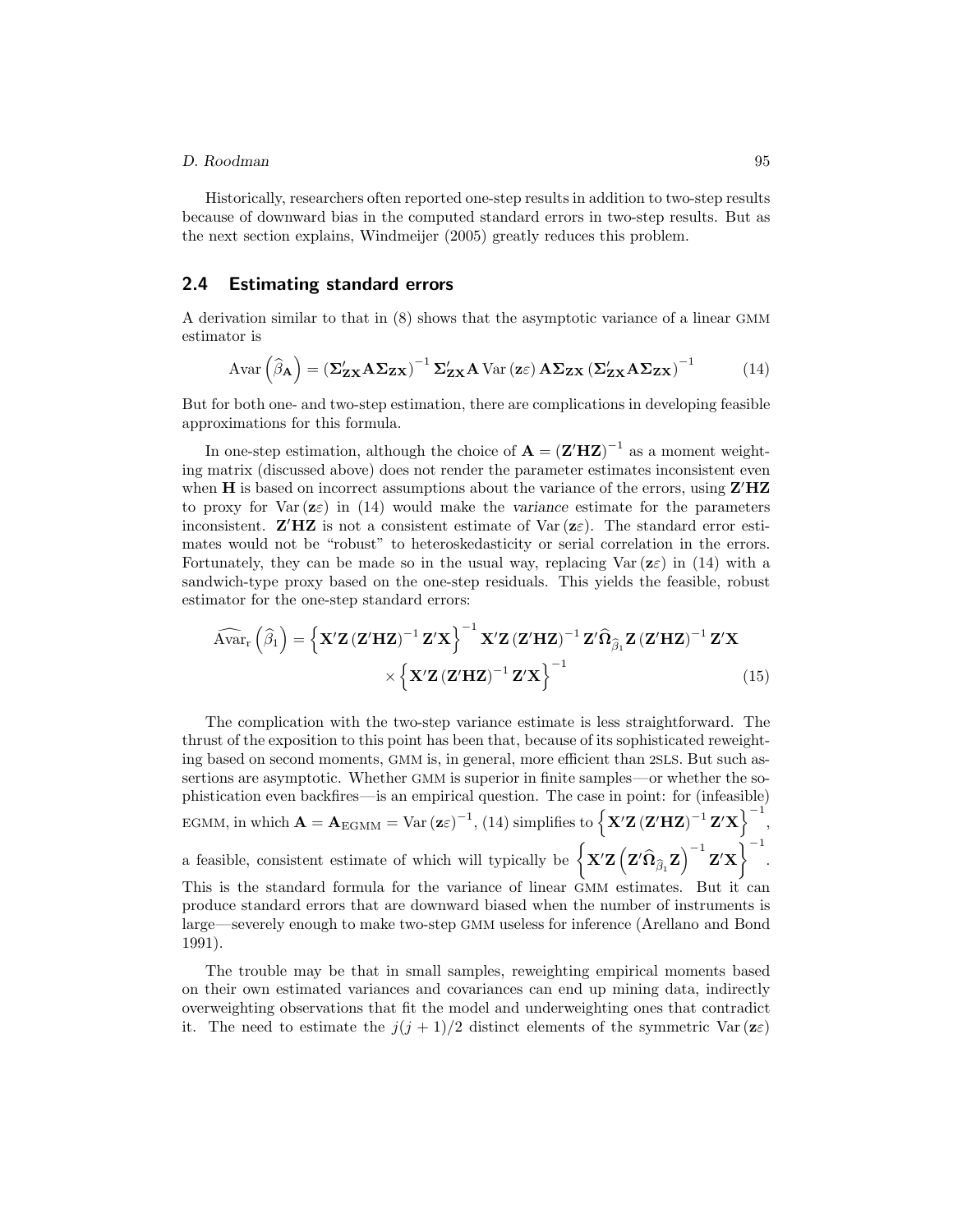can easily outstrip the statistical power of a small sample. These elements, as second moments of second moments, are fourth moments of the underlying data. When statistical power is that low, it becomes hard to distinguish moment means from moment variances—i.e., to distinguish third and fourth moments of the underlying data. For example, if the poorly estimated variance of some moment, Var  $(\mathbf{z}_i, \epsilon)$ , is large, this could be because it truly has higher variance and deserves deemphasis; or it could be because the moment happens to put more weight on observations that do not fit the model well, in which case deemphasizing them overfits the model.

This phenomenon does not make coefficient estimates inconsistent because identification still flows from instruments believed to be exogenous. However, it can produce spurious precision in the form of implausibly small standard errors.

Windmeijer (2005) devised a small-sample correction for the two-step standard errors. The starting observation is that despite appearances in (13),  $\beta_2$  is not simply linear in the random vector **Y**. It is also a function of  $\Omega_{\hat{\beta}_1}$ , which depends on  $\beta_1$ , which depends on **Y** too. And the variance in **Y** is the ultimate source of the variance in the parameter estimates, through projection by the estimator. To express the full dependence of  $\beta_2$  on **Y**, let

$$
g\left(\mathbf{Y},\widehat{\mathbf{\Omega}}\right) = \left\{\mathbf{X}'\mathbf{Z}\left(\mathbf{Z}'\widehat{\mathbf{\Omega}}\mathbf{Z}\right)^{-1}\mathbf{Z}'\mathbf{X}\right\}^{-1}\mathbf{X}'\mathbf{Z}\left(\mathbf{Z}'\widehat{\mathbf{\Omega}}\mathbf{Z}\right)^{-1}\mathbf{Z}'\mathbf{E}
$$
(16)

By (3), this is the bias of the GMM estimator associated with  $\mathbf{A} = (\mathbf{Z}' \hat{\Omega} \mathbf{Z})^{-1}$ . g is infeasible because the true disturbances, **E**, are unobserved. In the second step of FEGMM, where  $\widehat{\mathbf{\Omega}} = \widehat{\mathbf{\Omega}}_{\widehat{\beta}_1}, \, g\left(\mathbf{Y}, \widehat{\mathbf{\Omega}}_{\widehat{\beta}_1}\right) = \widehat{\beta}_2 - \beta$ , so g has the same variance as  $\widehat{\beta}_2$ , which is what we are interested in, but zero expectation.

Both of g's arguments are random. Yet the usual derivation of the variance estimate for  $\beta_2$  treats  $\Omega_{\beta_1}$  as infinitely precise. That is appropriate for one-step GMM, where  $\Omega = H$  is constant. But it is wrong in two-step GMM, where  $\mathbf{Z}'\Omega_{\beta_1}\mathbf{Z}$  is imprecise. To compensate, Windmeijer (2005) develops a formula for the dependence of  $g$  on the data via both of its arguments, and then calculates its variance. The expanded formula is infeasible, but a feasible approximation performs well in Windmeijer's simulations.

Windmeijer starts with a first-order Taylor expansion of g, viewed as a function of  $\beta_1$ , around the true (and unobserved)  $\beta$ :

$$
g\left(\mathbf{Y},\widehat{\boldsymbol{\Omega}}_{\widehat{\beta}_{1}}\right)\approx g\left(\mathbf{Y},\widehat{\boldsymbol{\Omega}}_{\beta}\right)+\frac{\partial}{\partial\widehat{\beta}}g\left(\mathbf{Y},\widehat{\boldsymbol{\Omega}}_{\widehat{\beta}}\right)|_{\widehat{\beta}=\beta}\left(\widehat{\beta}_{1}-\beta\right)
$$

Defining  $\mathbf{D} = \partial g\left(\mathbf{Y}, \widehat{\mathbf{\Omega}}_{\widehat{\beta}}\right) / \partial \widehat{\beta} \vert_{\widehat{\beta}=\beta}$  and noting that  $\widehat{\beta}_1 - \beta = g\left(\mathbf{Y}, \mathbf{H}\right)$ , this is

$$
g\left(\mathbf{Y},\widehat{\Omega}_{\widehat{\beta}_{1}}\right) \approx g\left(\mathbf{Y},\widehat{\Omega}_{\beta}\right) + \mathbf{D}g\left(\mathbf{Y},\mathbf{H}\right) \tag{17}
$$

Windmeijer expands the derivative in the definition of **D** using matrix calculus on (16), and then replaces infeasible terms within it, such as  $\Omega_{\beta}$ ,  $\beta$ , and **E**, with feasible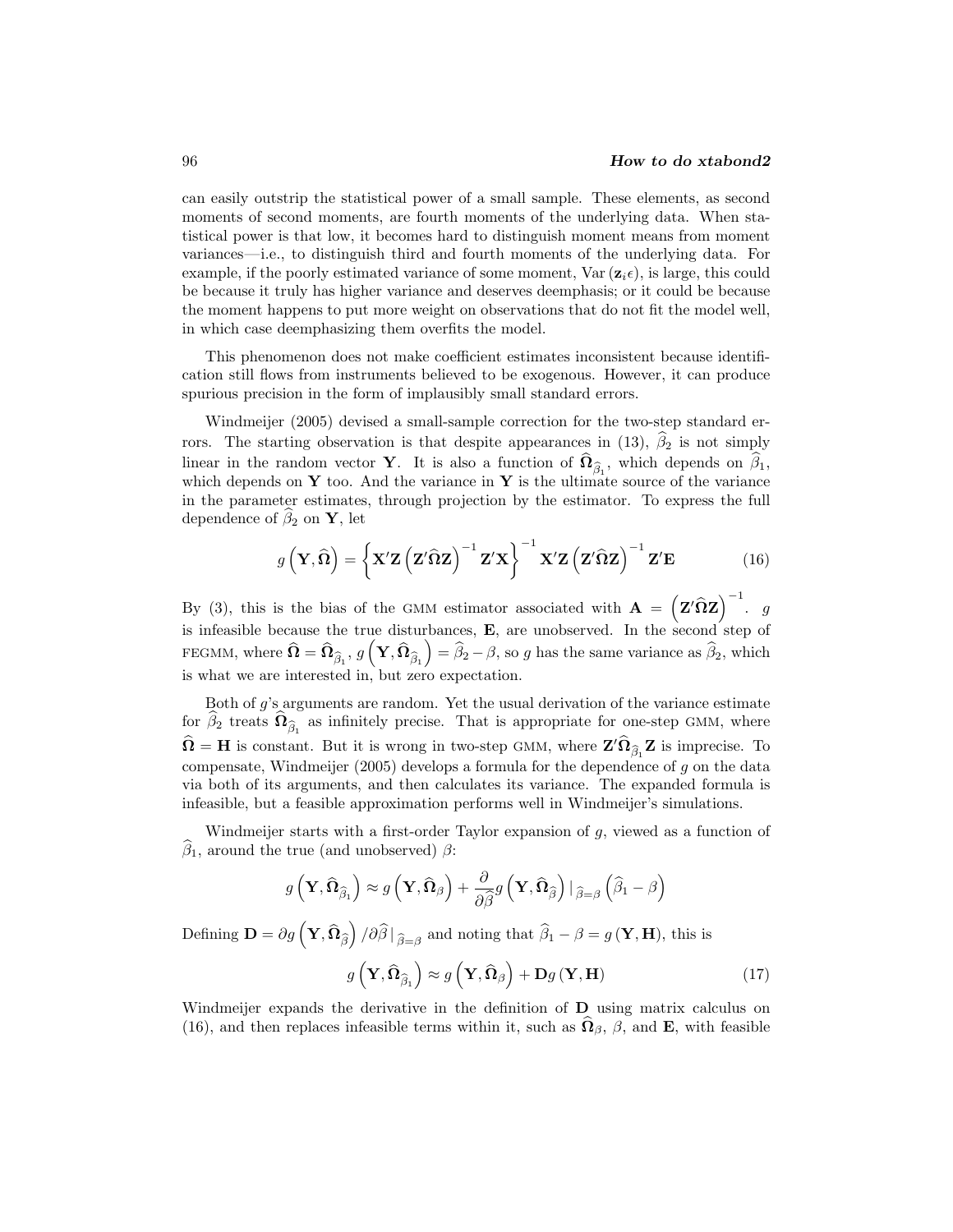approximations. It works out that the result, **D**, is the  $k \times k$  matrix whose pth column is

$$
-\left\{\mathbf{X}^\prime\mathbf{Z}\left(\mathbf{Z}^\prime\widehat{\boldsymbol{\Omega}}_{\widehat{\boldsymbol{\beta}}_1}\mathbf{Z}\right)^{-1}\mathbf{Z}^\prime\mathbf{X}\right\}^{-1}\mathbf{X}^\prime\mathbf{Z}\left(\mathbf{Z}^\prime\widehat{\boldsymbol{\Omega}}_{\widehat{\boldsymbol{\beta}}_1}\mathbf{Z}\right)^{-1}\mathbf{Z}^\prime\frac{\partial\widehat{\boldsymbol{\Omega}}_{\widehat{\boldsymbol{\beta}}}}{\partial\widehat{\boldsymbol{\beta}}_p}\bigm|\widehat{\boldsymbol{\beta}}=\widehat{\boldsymbol{\beta}}_1\mathbf{Z}\left(\mathbf{Z}^\prime\widehat{\boldsymbol{\Omega}}_{\widehat{\boldsymbol{\beta}}_1}\mathbf{Z}\right)^{-1}\mathbf{Z}^\prime\widehat{\mathbf{E}}_2
$$

where  $\beta_p$  is the pth element of  $\beta$ . The formula for the  $\partial \Omega_{\hat{\beta}}/\partial \beta_p$  within this expression depends on that for  $\Omega_{\widehat{\beta}}$ . For clustered errors on a panel,  $\Omega_{\widehat{\beta}}$  has blocks  $\mathbf{E}_{1,i} \mathbf{E}'_{1,i}$ , so by the  $\text{product rule } \partial \mathbf{\Omega}_{\widehat{\beta}} / \partial \beta_p, \text{ has blocks } \partial \mathbf{E}_{1,i} / \partial \beta_p \mathbf{E}_{1,i}' + \mathbf{E}_i \partial \mathbf{E}_{1,i}' / \partial \beta_p = -\mathbf{x}_{p,i} \mathbf{E}_{1,i}' - \mathbf{E}_{1,i} \mathbf{x}_{p,i}',$ where  $\mathbf{E}_{1,i}$  contains the one-step errors for individual i and  $\mathbf{x}_{p,i}$  holds the observations of regressor  $x_p$  for individual i. The feasible variance estimate of  $(17)$ , i.e., the *corrected* estimate of the variance of  $\beta_2$ , works out to

$$
\widehat{\text{Avar}}_{\text{c}}\left(\widehat{\beta}_{2}\right) = \widehat{\text{Avar}}\left(\widehat{\beta}_{2}\right) + \widehat{\text{D}}\widehat{\text{Avar}}\left(\widehat{\beta}_{2}\right) + \widehat{\text{Avar}}\left(\widehat{\beta}_{2}\right)\widehat{\text{D}}' + \widehat{\text{D}}\widehat{\text{Avar}}_{\text{r}}\left(\widehat{\beta}_{1}\right)\widehat{\text{D}}'\qquad(18)
$$

The first term is the uncorrected variance estimate, and the last contains the robust onestep estimate. (The appendix provides a fuller derivation of the Windmeijer correction in the more general context of observation-weighted GMM.)

In difference GMM regressions on simulated panels, Windmeijer (2005) found that two-step EGMM performs somewhat better than one-step GMM in estimating coefficients, with lower bias and standard errors. And the reported two-step standard errors, with his correction, are quite accurate, so that two-step estimation with corrected errors seems modestly superior to cluster-robust one-step estimation.<sup>4</sup>

### **2.5 The Sargan/Hansen test of overidentifying restrictions**

A crucial assumption for the validity of GMM is that the instruments are exogenous. If the model is exactly identified, detection of invalid instruments is impossible because even when  $E(\mathbf{z}\varepsilon) \neq 0$ , the estimator will choose  $\beta$  so that  $\mathbf{Z}'\mathbf{E} = \mathbf{0}$  exactly. But if the model is overidentified, a test statistic for the joint validity of the moment conditions (identifying restrictions) falls naturally out of the GMM framework. Under the null of joint validity, the vector of empirical moments,  $(1/N)\mathbf{Z}'\mathbf{E}$ , is randomly distributed around **0**. A Wald test can check this hypothesis. If it holds, then the statistic

$$
\left(\frac{1}{N}\mathbf{Z}'\widehat{\mathbf{E}}\right)' \text{Var}\left(\mathbf{z}\varepsilon\right)^{-1} \frac{1}{N}\mathbf{Z}'\widehat{\mathbf{E}} = \frac{1}{N}\left(\mathbf{Z}'\widehat{\mathbf{E}}\right)' \mathbf{A}_{\text{EGMM}}\mathbf{Z}'\widehat{\mathbf{E}}
$$

is  $\chi^2$  with degrees of freedom equal to the degree of overidentification,  $j - k$ . The Hansen (1982)  $J$  test statistic for overidentifying restrictions is this expression made feasible by substituting a consistent estimate of  $A_{\text{EGMM}}$ . It is just the minimized value of the criterion expression in (1) for a feasible EGMM estimator. If  $\Omega$  is scalar, then  $A_{\text{EGMM}} = (\mathbf{Z}'\mathbf{Z})^{-1}$ . Here the Hansen test coincides with the Sargan (1958) test. But if

<sup>4.</sup> xtabond2 offers both.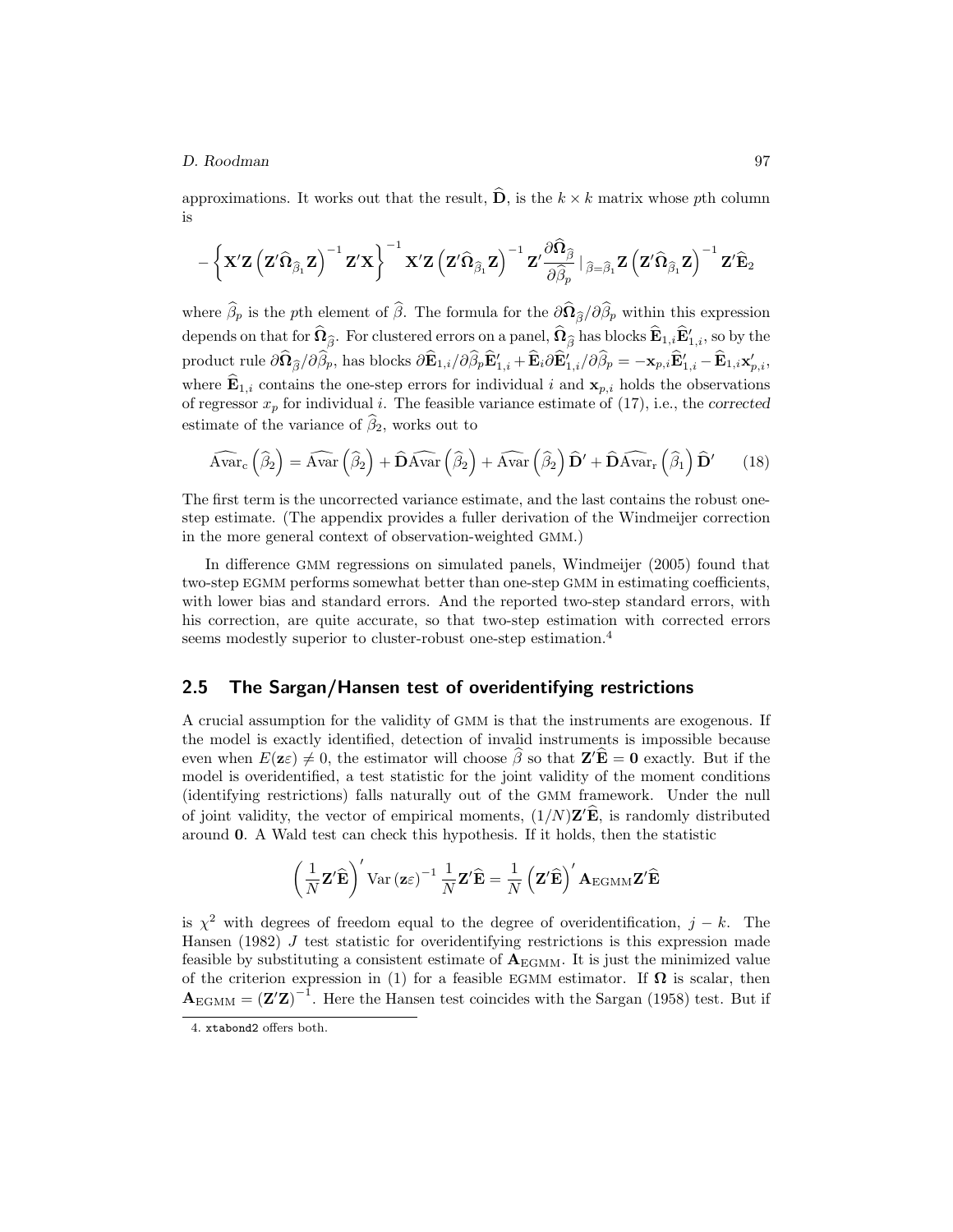nonsphericity is suspected in the errors, as in robust one-step GMM, the Sargan statistic  $(1/N)\left(\mathbf{Z}'\widehat{\mathbf{E}}\right)'(\mathbf{Z}'\mathbf{Z})^{-1}\mathbf{Z}'\widehat{\mathbf{E}}$  is inconsistent. Then a theoretically superior overidentification test for the *one-step* estimator is that based on the Hansen statistic from a *two-step* estimate. When the user requests the Sargan test for "robust" one-step GMM regressions, some software packages, including ivreg2 and xtabond2, therefore quietly perform the second GMM step to obtain and report a consistent Hansen statistic.

Sargan/Hansen statistics can also be used to test the validity of subsets of instruments, via a "difference-in-Sargan/Hansen" test, also known as a C statistic. If one performs an estimation with and without a subset of suspect instruments, under the null of joint validity of the full instrument set, the difference in the two reported Sargan/Hansen test statistics is itself asymptotically  $\chi^2$ , with degrees of freedom equal to the number of suspect instruments. The regression without the suspect instruments is called the "unrestricted" regression because it imposes fewer moment conditions. The difference-in-Sargan/Hansen test is, of course, only feasible if this unrestricted regression has enough instruments to be identified.

The Sargan/Hansen test should not be relied upon too faithfully, because it is prone to weakness. Intuitively speaking, when we apply it after GMM, we are first trying to drive  $(1/N)\mathbf{Z}'\mathbf{E}$  close to 0, then testing whether it is close to 0. Counterintuitively, however, the test actually grows weaker the more moment conditions there are and, seemingly, the harder it should be to come close to satisfying them all.

### **2.6 The problem of too many instruments**<sup>5</sup>

The difference and system GMM estimators described in the next section can generate moment conditions prolifically, with the instrument count quadratic in the time dimension of the panel, T. This can cause several problems in finite samples. First, because the number of elements in the estimated variance matrix of the moments is quadratic in the instrument count, it is *quartic* in T. A finite sample may lack adequate information to estimate such a large matrix well. It is not uncommon for the matrix to become singular, forcing the use of a generalized inverse. $6$  This does not compromise consistency (again, any choice of **A** will give a consistent estimator), but does dramatize the distance of FEGMM from the asymptotic ideal. And it can weaken the Hansen test to the point where it generates implausibly good  $p$ -values of 1.000 (Anderson and Sørenson 1996; Bowsher 2002). Indeed, Sargan (1958) determined without the aid of modern computers that the error in his test is "proportional to the number of instrumental variables, so that, if the asymptotic approximations are to be used, this number must be small".

<sup>5.</sup> Roodman (2009) delves into the issues in this section.

<sup>6.</sup> xtabond2 issues a warning when this happens.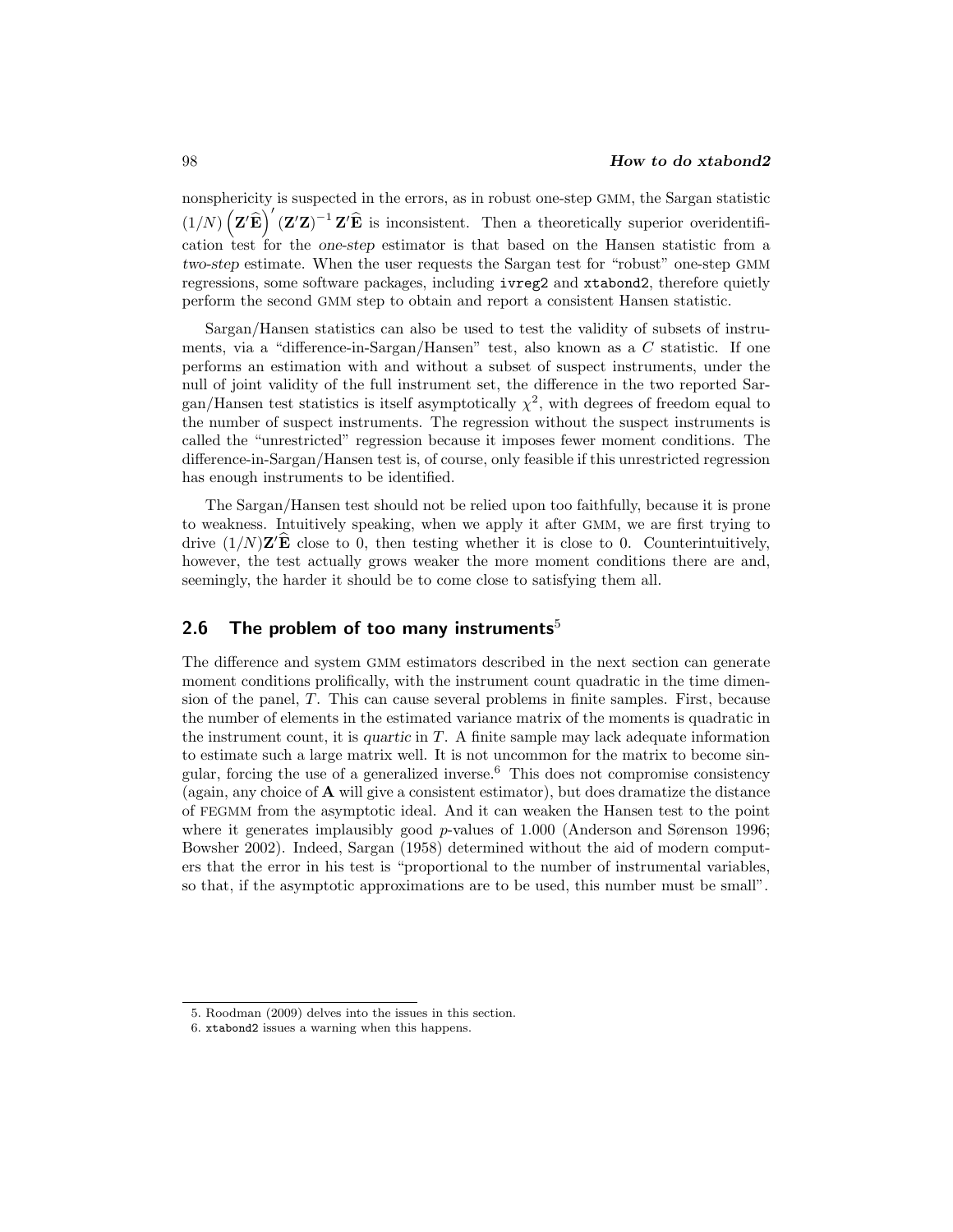#### *D. Roodman* 99

A large instrument collection can overfit endogenous variables. For intuition, consider that in 2SLS, if the number of instruments equals the number of observations, the  $R^2$ s of the first-stage regressions are 1, and the second-stage results match those of (biased) OLS. This bias is present in all instrumental-variables (IV) regressions and becomes more pronounced as the instrument count rises.

Unfortunately, there appears to be little guidance from the literature on how many instruments is "too many" (Ruud 2000, 515), in part because the bias is present to some extent even when instruments are few. In one simulation of difference GMM on an  $8 \times 100$  panel, Windmeijer (2005) reports that cutting the instrument count from 28 to 13 reduced the average bias in the two-step estimate of the parameter of interest by 40%. Simulations of panels of various dimensions in Roodman (2009) produce similar results. For instance, raising the instrument count from 5 to just 10 in a system GMM regression on a  $5 \times 100$  panel raises the estimate of a parameter whose true value is 0.80 from 0.80 to 0.86. xtabond2 warns when instruments outnumber individual units in the panel, as a minimally arbitrary rule of thumb; the simulations arguably indicate that that limit (equal to 100 here) is generous. At any rate, in using GMM estimators that can generate many instruments, it is good practice to report the instrument count and test the robustness of results to reducing it. The next sections describe the instrument sets typical of difference and system GMM, and ways to contain them with xtabond2.

# **3 The difference and system GMM estimators**

The difference and system GMM estimators can be seen as part of a broader historical trend in econometric practice toward estimators that make fewer assumptions about the underlying data-generating process and use more complex techniques to isolate useful information. The plummeting costs of computation and software distribution no doubt have abetted the trend.

The difference and system GMM estimators are designed for panel analysis and embody the following assumptions about the data-generating process:

- The process may be dynamic, with current realizations of the dependent variable influenced by past ones.
- There may be arbitrarily distributed fixed individual effects. This argues against cross-section regressions, which must essentially assume fixed effects away, and in favor of a panel setup, where variation over time can be used to identify parameters.
- Some regressors may be endogenous.
- The idiosyncratic disturbances (those apart from the fixed effects) may have individual-specific patterns of heteroskedasticity and serial correlation.
- The idiosyncratic disturbances are uncorrelated across individuals.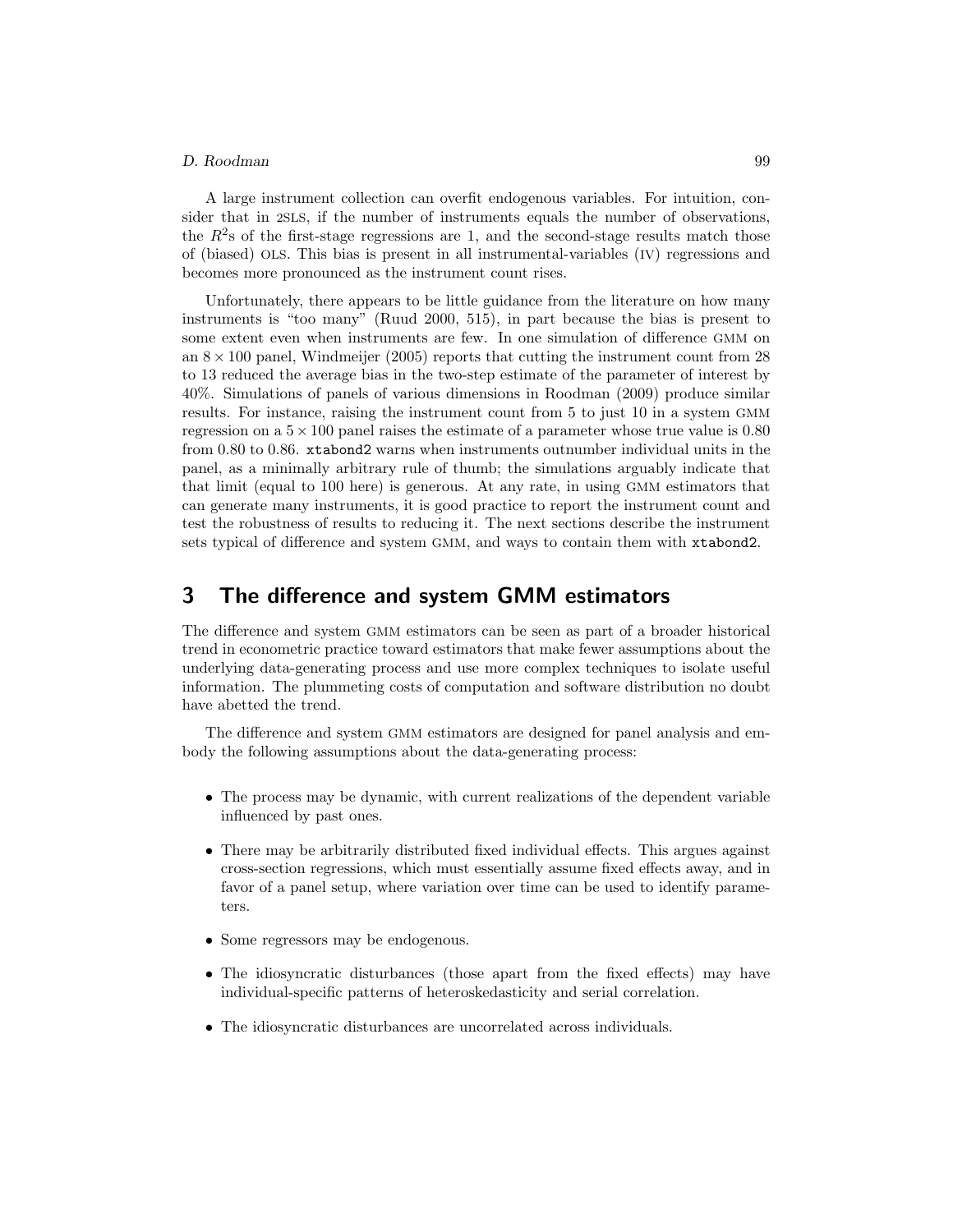Also, some secondary concerns shape the design:

- Some regressors can be predetermined but not strictly exogenous; that is, independent of current disturbances, some regressors can be influenced by past ones. The lagged dependent variable is an example.
- The number of time periods of available data,  $T$ , may be small. (The panel is "small  $T$ , large  $N$ ".)

Finally, because the estimators are designed for general use, they do not assume that good instruments are available outside the immediate dataset. In effect, it is assumed that

• The only available instruments are "internal"—based on lags of the instrumented variables.

However, the estimators do allow inclusion of external instruments.

The general model of the data-generating process is much like that in section 2:

$$
y_{it} = \alpha y_{i,t-1} + \mathbf{x}'_{it} \beta + \varepsilon_{it}
$$
  
\n
$$
\varepsilon_{it} = \mu_i + v_{it}
$$
  
\n
$$
E(\mu_i) = E(v_{it}) = E(\mu_i v_{it}) = 0
$$
\n(19)

Here the disturbance term has two orthogonal components: the fixed effects,  $\mu_i$ , and the idiosyncratic shocks,  $v_{it}$ . We can rewrite (19) as

$$
\Delta y_{it} = (\alpha - 1)y_{i,t-1} + \mathbf{x}'_{it}\beta + \varepsilon_{it} \tag{20}
$$

So the model equally can be thought of as being for the level or increase of  $y$ .

In this section, we start with the classical OLS estimator applied to (19) and then modify it step by step to address all the concerns listed above, ending with the estimators of interest. For a continuing example, we will copy the application to firm-level employment in Arellano and Bond (1991). Their panel dataset is based on a sample of 140 UK firms surveyed annually from 1976 to 1984. The panel is unbalanced, with some firms having more observations than others. Because hiring and firing workers is costly, we expect employment to adjust with delay to changes in factors such as firms' capital stock, wages, and demand for the firms' output. The process of adjustment to changes in these factors may depend both on the passage of time, which indicates lagged versions of these factors as regressors, and on the difference between equilibrium employment level and the previous year's actual level, which argues for a dynamic model, in which lags of the dependent variable are also regressors.

The Arellano–Bond dataset can be downloaded with the Stata command webuse abdata.<sup>7</sup> The dataset indexes observations by the firm identifier, id, and year. The

<sup>7.</sup> In Stata 7, type use http://www.stata-press.com/data/r7/abdata.dta.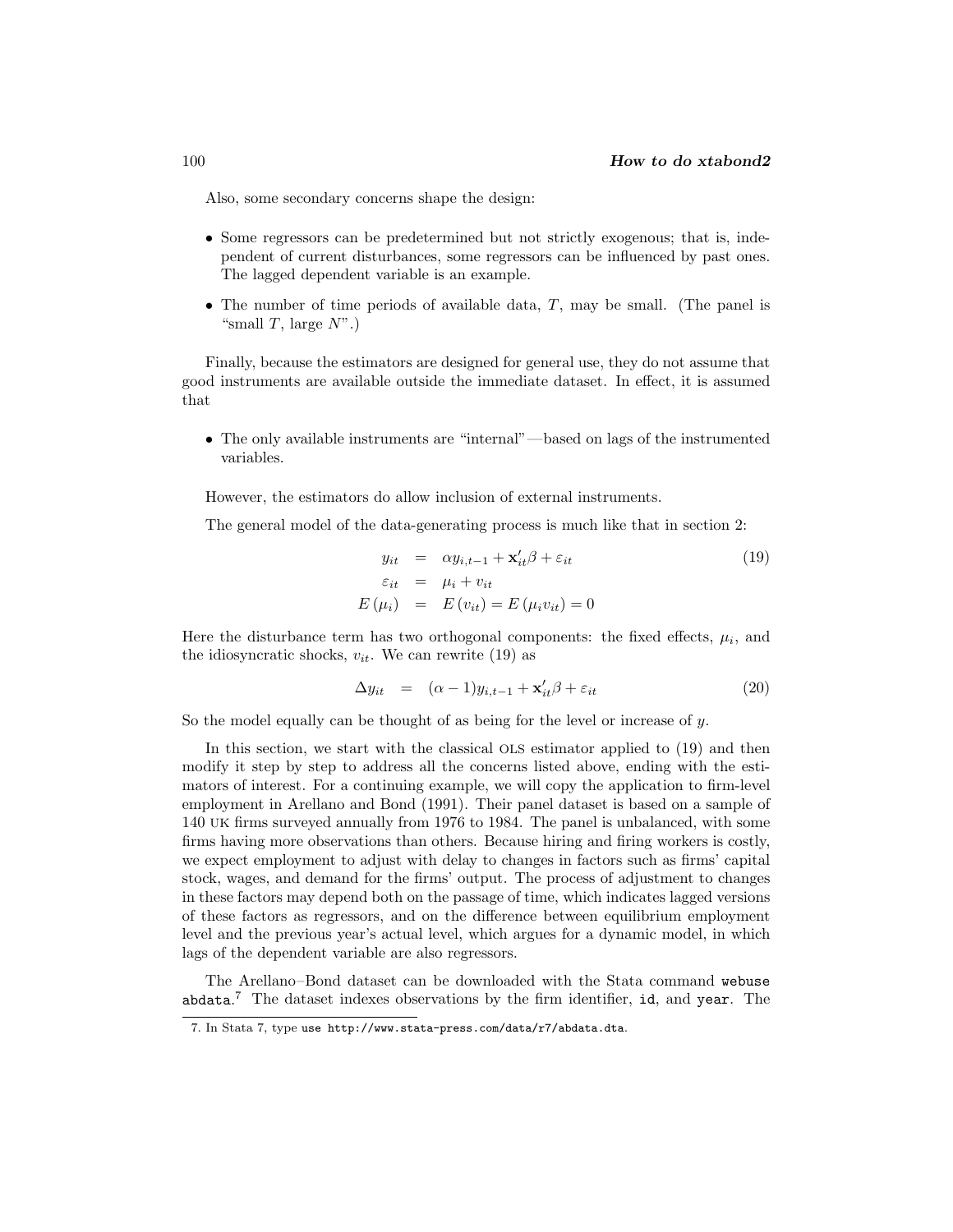variable n is firm employment, w is the firm's wage level, k is the firm's gross capital, and ys is the aggregate output in the firm's sector, as a proxy for demand; all variables are in logarithms. Variable names ending in L1 or L2 indicate lagged copies. In their model, Arellano and Bond include the current and first lags of wages, the first two lags of employment, the current and first two lags of capital and sector-level output, and a set of time dummies.

A naïve attempt to estimate the model in Stata would look like this:

| webuse abdata |  |
|---------------|--|
|---------------|--|

#### . regress n nL1 nL2 w wL1 k kL1 kL2 ys ysL1 ysL2 yr\*

| Source         | SS          | df        | MS          |       | Number of $obs =$             | 751                         |
|----------------|-------------|-----------|-------------|-------|-------------------------------|-----------------------------|
| Model          | 1343.31797  | 16        | 83.9573732  |       | F(16,<br>$Prob$ > $F$         | $734$ ) = 8136.58<br>0.0000 |
|                |             |           |             |       |                               | =                           |
| Residual       | 7.57378164  | 734       | .010318504  |       | R-squared                     | 0.9944<br>=                 |
| Total          | 1350.89175  | 750       | 1.801189    |       | $Adj$ R-squared =<br>Root MSE | 0.9943<br>.10158<br>$=$     |
| n              | Coef.       | Std. Err. | $\mathbf t$ | P>  t | [95% Conf. Interval]          |                             |
| nL1            | 1.044643    | .0336647  | 31.03       | 0.000 | .9785523                      | 1.110734                    |
| nL2            | $-.0765426$ | .0328437  | $-2.33$     | 0.020 | $-.1410214$                   | $-.0120639$                 |
| W              | $-.5236727$ | .0487799  | $-10.74$    | 0.000 | $-.6194374$                   | $-.427908$                  |
| wL1            | .4767538    | .0486954  | 9.79        | 0.000 | .381155                       | .5723527                    |
| $\mathbf k$    | .3433951    | .0255185  | 13.46       | 0.000 | .2932972                      | .3934931                    |
| kL1            | $-.2018991$ | .0400683  | $-5.04$     | 0.000 | $-.2805613$                   | $-.123237$                  |
| kL2            | $-.1156467$ | .0284922  | $-4.06$     | 0.000 | $-.1715826$                   | $-.0597107$                 |
| ys             | .4328752    | .1226806  | 3.53        | 0.000 | .1920285                      | .673722                     |
| ysL1           | $-.7679125$ | .1658165  | $-4.63$     | 0.000 | $-1.093444$                   | $-.4423813$                 |
| ysL2           | .3124721    | .111457   | 2.80        | 0.005 | .0936596                      | .5312846                    |
| yr1976         | (dropped)   |           |             |       |                               |                             |
| yr1977         | (dropped)   |           |             |       |                               |                             |
| yr1978         | (dropped)   |           |             |       |                               |                             |
| vr1979         | .0158888    | .0143976  | 1.10        | 0.270 | $-.0123765$                   | .0441541                    |
| yr1980         | .0219933    | .0166632  | 1.32        | 0.187 | $-.01072$                     | .0547065                    |
| yr1981         | $-.0221532$ | .0204143  | $-1.09$     | 0.278 | $-.0622306$                   | .0179243                    |
| yr1982         | $-.0150344$ | .0206845  | $-0.73$     | 0.468 | $-.0556422$                   | .0255735                    |
| yr1983         | .0073931    | .0204243  | 0.36        | 0.717 | $-.0327038$                   | .0474901                    |
| yr1984         | .0153956    | .0230101  | 0.67        | 0.504 | $-.0297779$                   | .060569                     |
| $_{\rm -cons}$ | .2747256    | .3505305  | 0.78        | 0.433 | $-.4134363$                   | .9628875                    |

### **3.1 Purging fixed effects**

One immediate problem in applying OLS to this empirical problem, and to (19) in general, is that  $y_{i,t-1}$  is correlated with the fixed effects in the error term, which gives rise to "dynamic panel bias" (Nickell 1981). For example, consider the possibility that a firm experiences a large, negative employment shock for some reason not modeled, say, in 1980, so that the shock appears in the error term. All else equal, the apparent fixed effect for that firm for the entire 1976–1984 period—the deviation of its average unexplained employment from the sample average—will appear to be lower. In 1981, lagged employment and the fixed effect will *both* be lower. This positive correlation between a regressor and the error violates an assumption necessary for the consistency of OLS.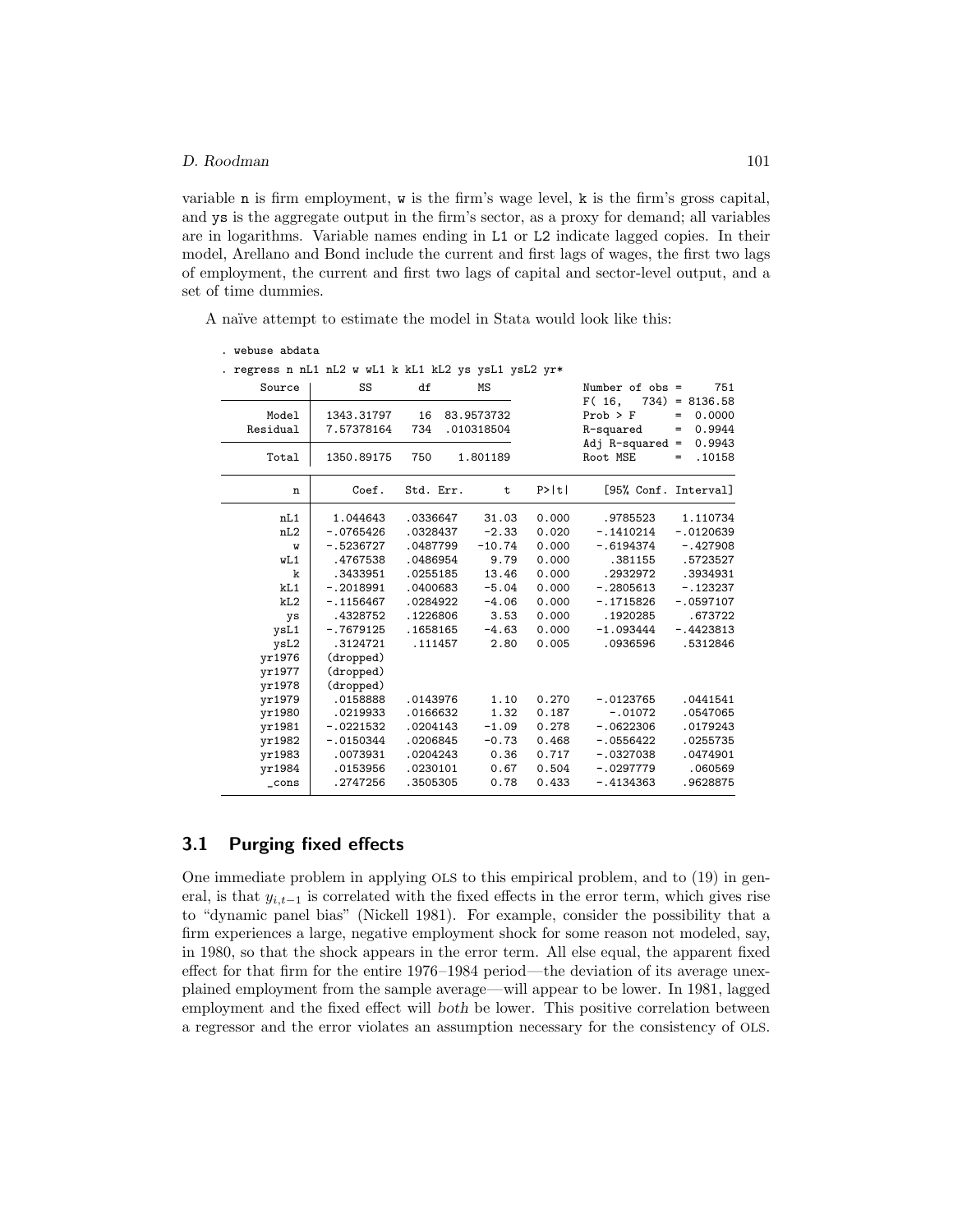In particular, it inflates the coefficient estimate for lagged employment by attributing predictive power to it that actually belongs to the firm's fixed effect. Here  $T = 9$ . If T were large, the impact of one year's shock on the firm's apparent fixed effect would dwindle and so would the endogeneity problem.

There are two ways to work around this endogeneity. One, at the heart of difference GMM, is to transform the data to remove the fixed effects. The other is to instrument  $y_{i,t-1}$  and any other similarly endogenous variables with variables thought uncorrelated with the fixed effects. System GMM incorporates that strategy and we will return to it.

An intuitive first attack on the fixed effects is to draw them out of the error term by entering dummies for each individual—the so-called least-squares dummy-variables (LSDV) estimator:

. xi: regress n nL1 nL2 w wL1 k kL1 kL2 ys ysL1 ysL2 yr\* i.id

| i.id           | $_Iid_1-140$     |           |        | (naturally coded; _Iid_1 omitted) |       |                      |     |             |
|----------------|------------------|-----------|--------|-----------------------------------|-------|----------------------|-----|-------------|
| Source         | SS               | df        |        | MS                                |       | Number of $obs =$    |     | 751         |
|                |                  |           |        |                                   |       | $595$ ) =<br>F(155,  |     | 983.39      |
| Model          | 1345.63898       | 155       |        | 8.68154179                        |       | $Prob$ > $F$         | $=$ | 0.0000      |
| Residual       | 5.25277539       | 595       |        | .008828194                        |       | R-squared            | $=$ | 0.9961      |
|                |                  |           |        |                                   |       | Adj $R$ -squared =   |     | 0.9951      |
| Total          | 1350.89175       | 750       |        | 1.801189                          |       | Root MSE             | =   | .09396      |
| n              | Coef.            | Std. Err. |        | ${\tt t}$                         | P>  t | [95% Conf. Interval] |     |             |
| nL1            | .7329476         | .039304   |        | 18.65                             | 0.000 | .6557563             |     | .810139     |
| nL2            | $-.1394773$      | .040026   |        | $-3.48$                           | 0.001 | $-.2180867$          |     | $-.0608678$ |
| W              | $-.5597445$      | .057033   |        | $-9.81$                           | 0.000 | $-.6717551$          |     | $-.4477339$ |
| wL1            | .3149987         | .0609756  |        | 5.17                              | 0.000 | .1952451             |     | .4347522    |
| k              | .3884188         | .0309544  |        | 12.55                             | 0.000 | .3276256             |     | .4492119    |
| kL1            | $-.0805185$      | .0384648  |        | $-2.09$                           | 0.037 | $-.1560618$          |     | $-.0049751$ |
| kL2            | $-.0278013$      | .0328257  |        | $-0.85$                           | 0.397 | $-.0922695$          |     | .036667     |
| ys             | .468666          | .1231278  |        | 3.81                              | 0.000 | .2268481             |     | .7104839    |
| ysL1           | $-.6285587$      |           | .15796 | $-3.98$                           | 0.000 | $-.9387856$          |     | $-.3183318$ |
| ysL2           | .0579764         | .1345353  |        | 0.43                              | 0.667 | $-.2062454$          |     | .3221982    |
| yr1976         | (dropped)        |           |        |                                   |       |                      |     |             |
| yr1977         | (dropped)        |           |        |                                   |       |                      |     |             |
| yr1978         | (dropped)        |           |        |                                   |       |                      |     |             |
| yr1979         | .0046562         | .0137521  |        | 0.34                              | 0.735 | $-.0223523$          |     | .0316647    |
| yr1980         | .0112327         | .0164917  |        | 0.68                              | 0.496 | $-.0211564$          |     | .0436218    |
| yr1981         | $-.0253693$      | .0217036  |        | $-1.17$                           | 0.243 | $-.0679942$          |     | .0172557    |
| yr1982         | $-.0343973$      | .0223548  |        | $-1.54$                           | 0.124 | $-.0783012$          |     | .0095066    |
| yr1983         | $-.0280344$      | .0240741  |        | $-1.16$                           | 0.245 | $-.0753149$          |     | .0192461    |
| yr1984         | $-.0119152$      | .0261724  |        | $-0.46$                           | 0.649 | $-.0633167$          |     | .0394862    |
| $_$ Iid $_2$   | .2809286         | .1197976  |        | 2.35                              | 0.019 | .0456511             |     | .5162061    |
| _Iid_3         | .1147461         | .0984317  |        | 1.17                              | 0.244 | $-.0785697$          |     | .308062     |
|                | (output omitted) |           |        |                                   |       |                      |     |             |
| $_{\rm -cons}$ | 1.821028         | .495499   |        | 3.68                              | 0.000 | .8478883             |     | 2.794168    |

Or we could take advantage of another Stata command to do the same thing more succinctly:

. xtreg n nL1 nL2 w wL1 k kL1 kL2 ys ysL1 ysL2 yr\*, fe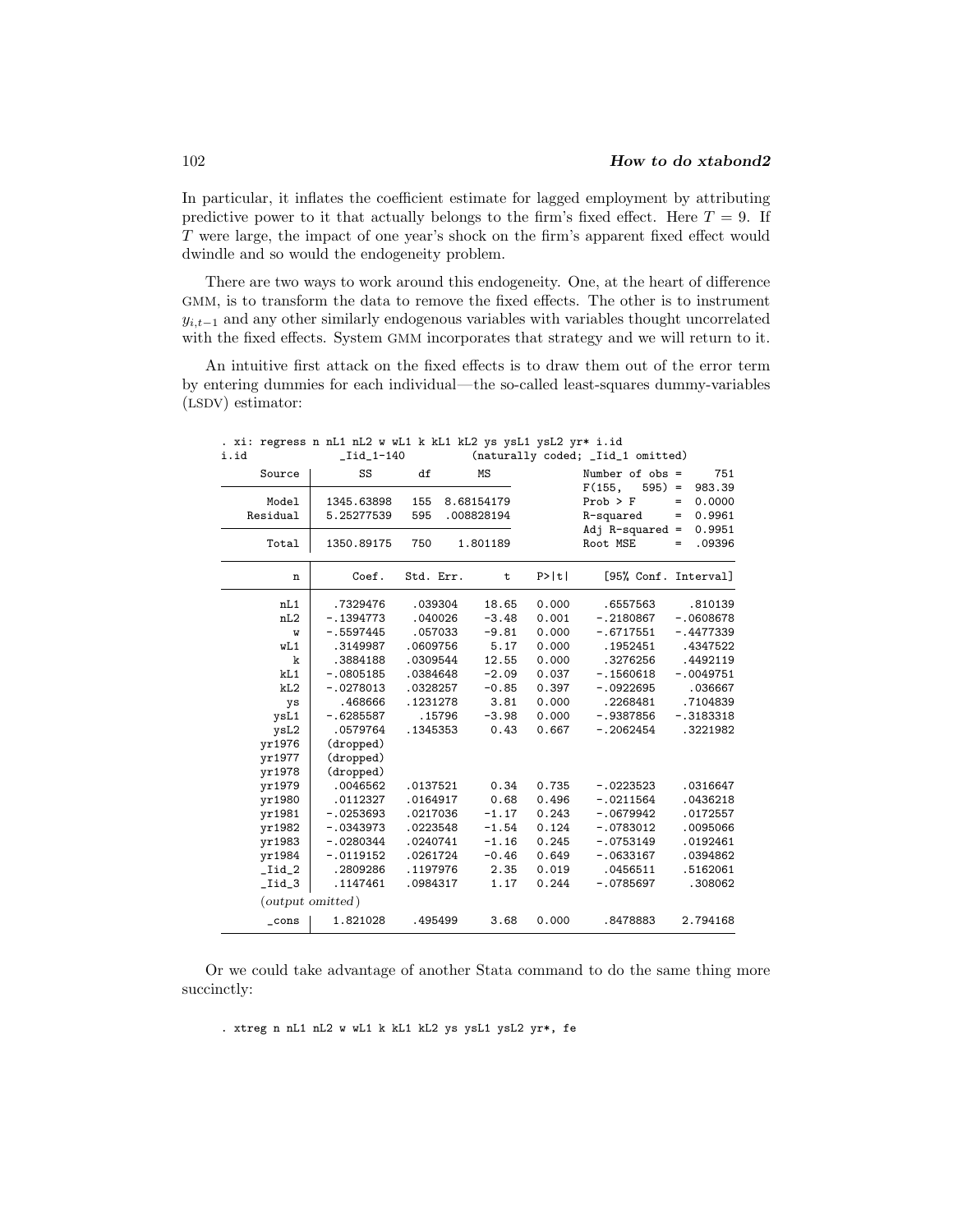#### *D. Roodman* 103

A third way to get nearly the same result is to partition the regression into two steps, first "partialling" the firm dummies out of the other variables with the Stata command xtdata, then running the final regression with those residuals. This partialling out applies a mean-deviations transform to each variable, where the mean is computed at the level of the firm. OLS on the data transformed is the within-groups estimator. It generates the same coefficient estimates, but it generates standard errors that are biased because they do not take into account the loss of  $N$  degrees of freedom in the pretransformation:<sup>8</sup>

- . xtdata n nL1 nL2 w wL1 k kL1 kL2 ys ysL1 ysL2 yr\*, fe
- . regress n nL1 nL2 w wL1 k kL1 kL2 ys ysL1 ysL2 yr\* (*output omitted* )

But within-groups does not eliminate dynamic panel bias (Nickell 1981; Bond 2002). Under the within-groups transformation, the lagged dependent variable becomes  $y_{i,t-1}^* =$  $y_{i,t-1} - \{1/(T-1)\}\{y_{i2} + \cdots + y_{iT}\}\text{, while the error becomes } v_{it}^* = v_{it} - \{1/(T-1)\}\$  $(v_{i2} + \cdots + v_{iT})$ . (The use of the lagged dependent variable as a regressor restricts the sample to  $t = 2, ..., T$ .) The problem is that the  $y_{i,t-1}$  term in  $y_{i,t-1}^*$  correlates negatively with the  $-\{1/(T-1)\}v_{i,t-1}$  in  $v_{it}^*$ , while, symmetrically, the  $-\{1/(T-1)\}v_{it}$ and  $v_{it}$  terms also move together.<sup>9</sup> So regressor and error are still correlated after transformation.

Worse, one cannot attack the continuing endogeneity by instrumenting  $y_{i,t-1}^*$  with lags of  $y_{i,t-1}$  (a strategy we will turn to soon) because they too are embedded in the transformed error,  $v_{it}^*$ . Again if T were large, then the  $-\{1/(T-1)\} v_{i,t-1}$  and  $-\left\{1/(T-1)\right\} y_{it}$  terms above would be insignificant, and the problem would disappear. But in simulations, Judson and Owen (1999) find a bias equal to 20% of the coefficient of interest even when  $T = 30$ .

Interestingly, where in our initial naïve OLS regression the lagged dependent variable was positively correlated with the error, biasing its coefficient estimate upward, the opposite is the case now. In the Stata examples, the estimate for the coefficient on lagged employment fell from 1.045 to 0.733. Good estimates of the true parameter should therefore lie in or near the range between these values. (In fact, a credible estimate should probably be below 1.00 because values above 1.00 imply an unstable dynamic, with accelerating divergence away from equilibrium values.) As Bond (2002) points out, these bounds provide a useful check on results from theoretically superior estimators.

Kiviet (1995) argues that the best way to handle dynamic panel bias is to perform LSDV, and then correct the results for the bias, which he finds can be predicted with surprising precision. However, the approach he advances works only for balanced panels and does not address the potential endogeneity of other regressors.

<sup>8.</sup> Because xtdata modifies the dataset, the dataset needs to be reloaded to copy later examples.

<sup>9.</sup> In fact, there are many other correlating term pairs, but their impact is second order because both terms in those pairs contain a  $\{1/(T-1)\}\)$  factor.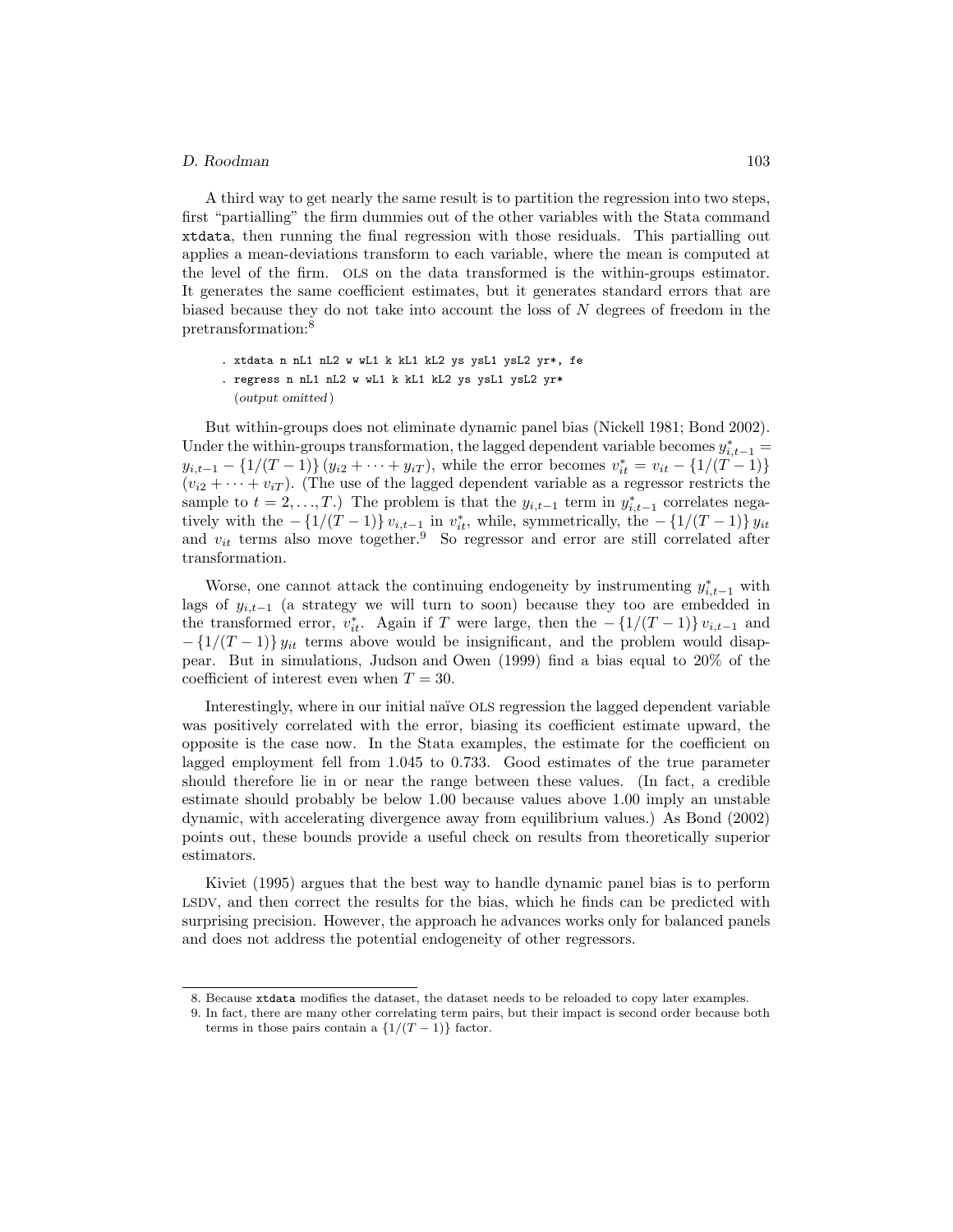As a result, the more practical strategy has been to develop estimators that theoretically need no correction. What is needed to directly remove dynamic panel bias is a different transformation of the data, one that expunges fixed effects while avoiding the propensity of the within-groups transformation to make every observation of  $y^*$  endogenous to every other for a given individual. There are many potential candidates. In fact, if the observations are sorted by individual within the data matrices **X** and **Y**, then fixed effects can be purged by left-multiplying them by any block-diagonal matrix whose blocks each have width T and whose rows sum to zero. Such matrices map individual dummies to 0, thus purging fixed effects. How to choose? The transformation should have full row rank so that no further information is lost. It should make the transformed variables minimally dependent on lagged observations of the original variables so that they remain available as instruments. In other words, the blocks of the matrix should be upper triangular, or nearly so. A subtle, third criterion is that the transformation should be resilient to missing data—an idea we will clarify momentarily.

Two transformations are commonly used. One is the first-difference transform, which gives its name to "difference GMM". It is effected by  $I_N \otimes M_\Delta$ , where  $I_N$  is the identity matrix of order N and  $M_{\Delta}$  consists of a diagonal of  $-1$ s with a subdiagonal of 1s just to the right. Applying the transform to (19) gives

$$
\Delta y_{it} = \alpha \Delta y_{i,t-1} + \Delta \mathbf{x}'_{it} \beta + \Delta v_{it}
$$

Though the fixed effects are gone, the lagged dependent variable is still potentially endogenous, because the  $y_{i,t-1}$  term in  $\Delta y_{i,t-1} = y_{i,t-1} - y_{i,t-2}$  is correlated with the  $v_{i,t-1}$  in  $\Delta v_{it} = v_{it} - v_{i,t-1}$ . Likewise, any predetermined variables in **x** that are not strictly exogenous become potentially endogenous because they too may be related to  $v_{i,t-1}$ . But unlike with the mean-deviations transform, longer lags of the regressors remain orthogonal to the error and available as instruments.

The first-difference transform has a weakness. It magnifies gaps in unbalanced panels. If some  $y_{it}$  is missing, for example, then both  $\Delta y_{it}$  and  $\Delta y_{i,t+1}$  are missing in the transformed data. One can construct datasets that completely disappear in first differences. This motivates the second common transformation, called "forward orthogonal deviations" or "orthogonal deviations" (Arellano and Bover 1995). Instead of subtracting the previous observation from the contemporaneous one, it subtracts the average of all future *available* observations of a variable. No matter how many gaps, it is computable for all observations except the last for each individual, so it minimizes data loss. And because lagged observations do not enter the formula, they are valid as instruments. To be precise, if  $w$  is a variable, then the transform is

$$
w_{i,t+1}^{\perp} \equiv c_{it} \left( w_{it} - \frac{1}{T_{it}} \sum_{s > t} w_{is} \right)
$$
 (21)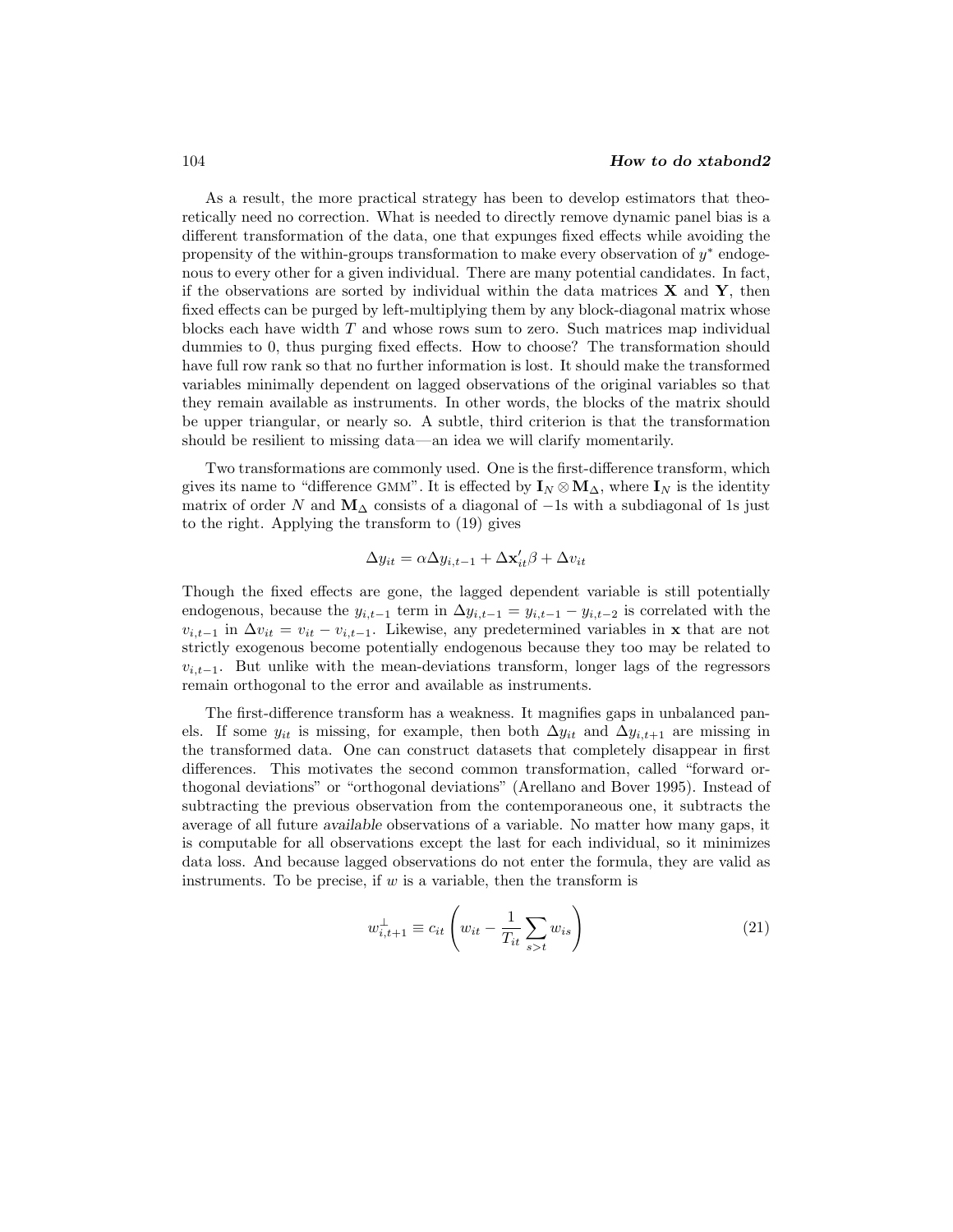where the sum is taken over available future observations,  $T_{it}$  is the number of such observations, and the scale factor,  $c_{it}$ , is  $\sqrt{T_{it}/(T_{it}+1)}$ . In a balanced panel, the transformation can be written cleanly as  $\mathbf{I}_N \otimes \mathbf{M}_{\perp}$ , where

$$
\mathbf{M}_{\perp} = \begin{cases} \sqrt{\frac{T-1}{T}} & -\frac{1}{\sqrt{T(T-1)}} & -\frac{1}{\sqrt{T(T-1)}} & \cdots \\ & \sqrt{\frac{T-2}{T-1}} & -\frac{1}{\sqrt{(T-1)(T-2)}} & \cdots \\ & & \sqrt{\frac{T-3}{T-2}} & \cdots \\ & & & \ddots \end{cases}
$$

One nice property of this transformation is that if the  $w_{it}$  are independently distributed before transformation, they remain so after. (The rows of  $M<sub>⊥</sub>$  are orthogonal to each other.) The choice of  $c_{it}$  further assures that if the  $w_{it}$  are not only independent but also identically distributed, this property persists too; that is,  $\mathbf{M}_{\perp}\mathbf{M}'_{\perp} = \mathbf{I}^{10}$ . This is not the case with differencing, which tends to make successive errors correlated even if they are uncorrelated before transformation:  $\Delta v_{it} = v_{it} - v_{i,t-1}$  is mathematically related to  $\Delta v_{i,t-1} = v_{i,t-1} - v_{i,t-2}$  via the shared  $v_{i,t-1}$  term. However, researchers typically do not assume homoskedasticity in applying these estimators, so this property matters less than the resilience to gaps. In fact, Arellano and Bover show that in balanced panels, any two transformations of full row rank will yield numerically identical estimators, holding the instrument set fixed.

We will use the ∗ superscript to indicate data transformed by differencing or orthogonal deviations. The appearance of the  $t + 1$  subscript instead of t on the left side of (21) reflects the standard software practice of storing orthogonal deviations–transformed variables one period late, for consistency with the first-difference transform. With this definition, both transforms effectively drop the first observations for each individual; and for both, observations  $w_{i,t-2}$  and earlier are the ones absent from the formula for  $w_{it}^*$ , making them valid instruments.

### **3.2 Instrumenting with lags**

As emphasized at the beginning of this section, we are building an estimator for general application, in which we choose not to assume that the researcher has excellent instruments waiting in the wings. So we must draw instruments from within the dataset. Natural candidate instruments for  $y_{i,t-1}^*$  are  $y_{i,t-2}$  and, if the data are transformed by differencing,  $\Delta y_{i,t-2}$ . In the differenced case, for example, both  $y_{i,t-2}$  and  $\Delta y_{i,t-2}$  are mathematically related to  $\Delta y_{i,t-1} = y_{i,t-1} - y_{i,t-2}$  but not to the error term  $\Delta v_{it} = v_{it} - v_{i,t-1}$  as long as the  $v_{it}$  are not serially correlated (see section 3.5). The simplest way to incorporate either instrument is with 2SLS, which leads us to the Anderson and Hsiao (1982) difference and levels estimators. Of these, the levels estimator, instrumenting with  $y_{i,t-2}$  instead of  $\Delta y_{i,t-2}$ , seems preferable for maximizing sample size.  $\Delta y_{i,t-2}$  is in general not available until  $t = 4$ , whereas  $y_{i,t-2}$  is available

<sup>10.</sup> If Var  $(v_{it}) = I$ , then Var  $(\mathbf{M}_{\perp} v_{it}) = E (\mathbf{M}_{\perp} v_{it} v'_{it} \mathbf{M}'_{\perp})$  $\mathbf{M}_{\perp} = \mathbf{M}_{\perp} E \left( v_{it} v_{it}' \right) \mathbf{M}_{\perp}' = \mathbf{M}_{\perp} \mathbf{M}_{\perp}'$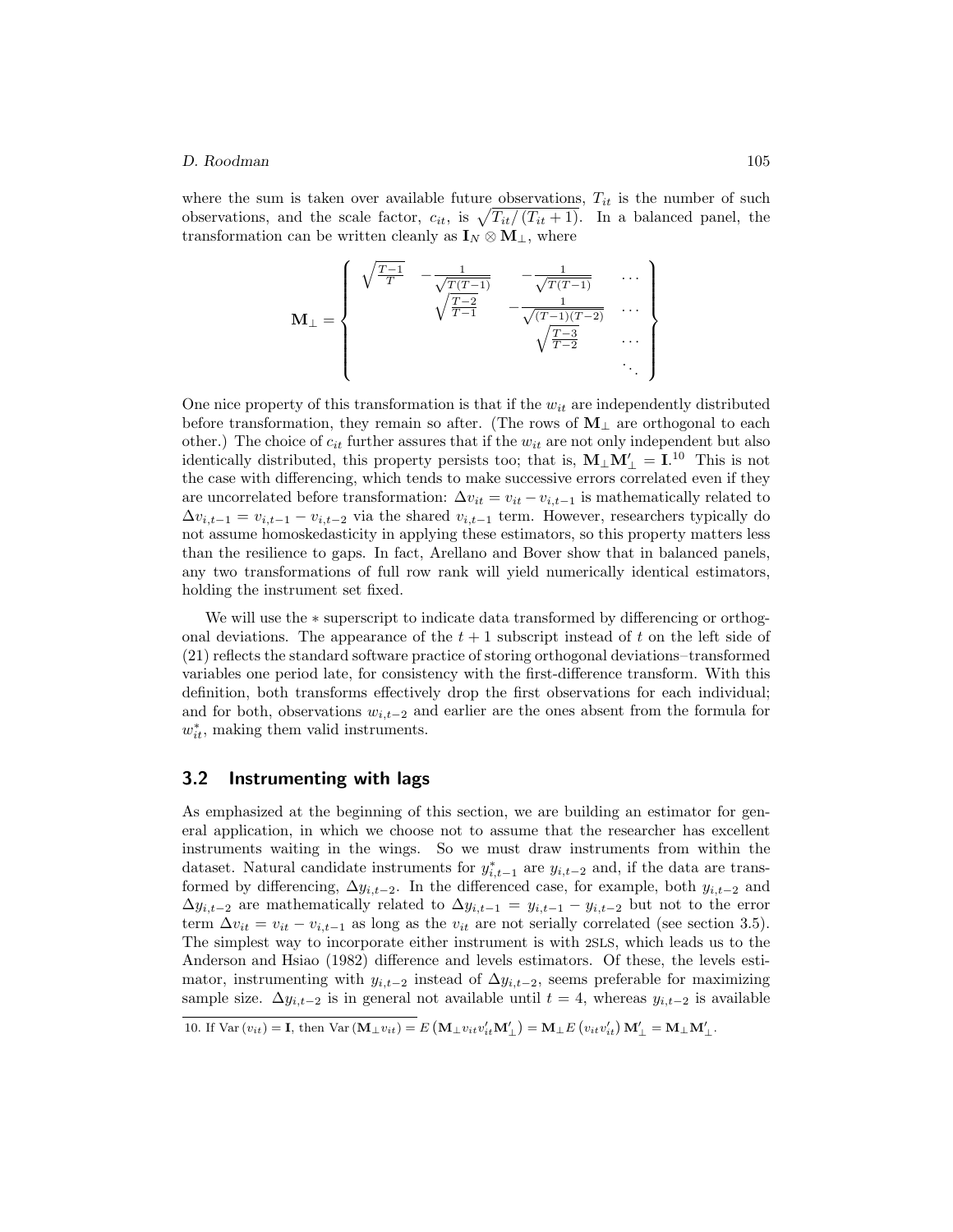at  $t = 3$ , and an additional time period of data is significant in short panels. Returning to the employment example, we can implement the Anderson–Hsiao levels estimator (Anderson and Hsiao 1982) by using the Stata command ivregress:

| Instrumental variables (2SLS) regression |                      |                      |              |                | Number of $obs =$<br>Wald $chi2(15)$ =<br>Prob > chi2<br>R-squared<br>Root MSE | 611<br>89.93<br>0.0000<br>$=$<br>$=$<br>. 247<br>$=$ |
|------------------------------------------|----------------------|----------------------|--------------|----------------|--------------------------------------------------------------------------------|------------------------------------------------------|
| D.n                                      | Coef.                | Std. Err.            | z            | P >  z         | [95% Conf. Interval]                                                           |                                                      |
| nL1                                      |                      |                      |              |                |                                                                                |                                                      |
| D1.                                      | 2.307626             | 1.973193             | 1.17         | 0.242          | $-1.559762$                                                                    | 6.175013                                             |
| nL2                                      |                      |                      |              |                |                                                                                |                                                      |
| D1.                                      | $-.2240271$          | .179043              | $-1.25$      | 0.211          | $-.5749448$                                                                    | .1268907                                             |
| W<br>D1.                                 | $-.8103626$          | .261805              | $-3.10$      | 0.002          | $-1.323491$                                                                    | $-.2972342$                                          |
| wL1                                      |                      |                      |              |                |                                                                                |                                                      |
| D1.                                      | 1.422246             | 1.179492             | 1.21         | 0.228          | $-.8895156$                                                                    | 3.734007                                             |
| k                                        |                      |                      |              |                |                                                                                |                                                      |
| D1.                                      | .2530975             | .1447404             | 1.75         | 0.080          | $-.0305884$                                                                    | .5367835                                             |
| kL1                                      |                      |                      |              |                |                                                                                |                                                      |
| D1.                                      | $-.5524613$          | .6154929             | $-0.90$      | 0.369          | $-1.758805$                                                                    | .6538825                                             |
| kL2<br>D1.                               |                      |                      | $-0.89$      | 0.375          | $-.6826179$                                                                    |                                                      |
| ys                                       | $-.2126364$          | .2397909             |              |                |                                                                                | .2573451                                             |
| D1.                                      | .9905803             | .4630105             | 2.14         | 0.032          | .0830965                                                                       | 1.898064                                             |
| ysL1                                     |                      |                      |              |                |                                                                                |                                                      |
| D1.                                      | $-1.937912$          | 1.438225             | $-1.35$      | 0.178          | $-4.75678$                                                                     | .8809566                                             |
| ysL2                                     |                      |                      |              |                |                                                                                |                                                      |
| D1.                                      | .4870838             | .5099415             | 0.96         | 0.339          | $-.5123832$                                                                    | 1.486551                                             |
| yr1979                                   |                      |                      |              |                |                                                                                |                                                      |
| D1.<br>yr1980                            | .0467148             | .0448599             | 1.04         | 0.298          | $-.0412089$                                                                    | .1346385                                             |
| D1.                                      | .0761344             | .0624919             | 1.22         | 0.223          | $-.0463474$                                                                    | .1986163                                             |
| yr1981                                   |                      |                      |              |                |                                                                                |                                                      |
| D1.                                      | .022623              | .0557394             | 0.41         | 0.685          | $-.0866242$                                                                    | .1318701                                             |
| yr1982                                   |                      |                      |              |                |                                                                                |                                                      |
| D1.                                      | .0127801             | .0548402             | 0.23         | 0.816          | $-.0947048$                                                                    | .120265                                              |
| yr1983                                   |                      |                      |              |                |                                                                                |                                                      |
| D1.                                      | .0099072<br>.0159337 | .0456113<br>.0273445 | 0.22<br>0.58 | 0.828<br>0.560 | $-.0794894$<br>$-.0376605$                                                     | .0993037<br>.0695279                                 |
| $_{\text{-cons}}$                        |                      |                      |              |                |                                                                                |                                                      |

. ivregress 2sls D.n (D.nL1= nL2) D.(nL2 w wL1 k kL1 kL2 ys ysL1 ysL2 yr1979 > yr1980 yr1981 yr1982 yr1983)

Instrumented: D.nL1

Instruments: D.nL2 D.w D.wL1 D.k D.kL1 D.kL2 D.ys

D.ysL1 D.ysL2 D.yr1979 D.yr1980 D.yr1981

This is the first *consistent* estimate of the employment model, given our assumptions. It performs rather poorly, with a point estimate on the lagged dependent variable of 2.308, well outside the credible 0.733–1.045 range (between the LSDV and OLS point estimates discussed in section 3.1). The standard error on the coefficient is large too.

D.yr1982 D.yr1983 nL2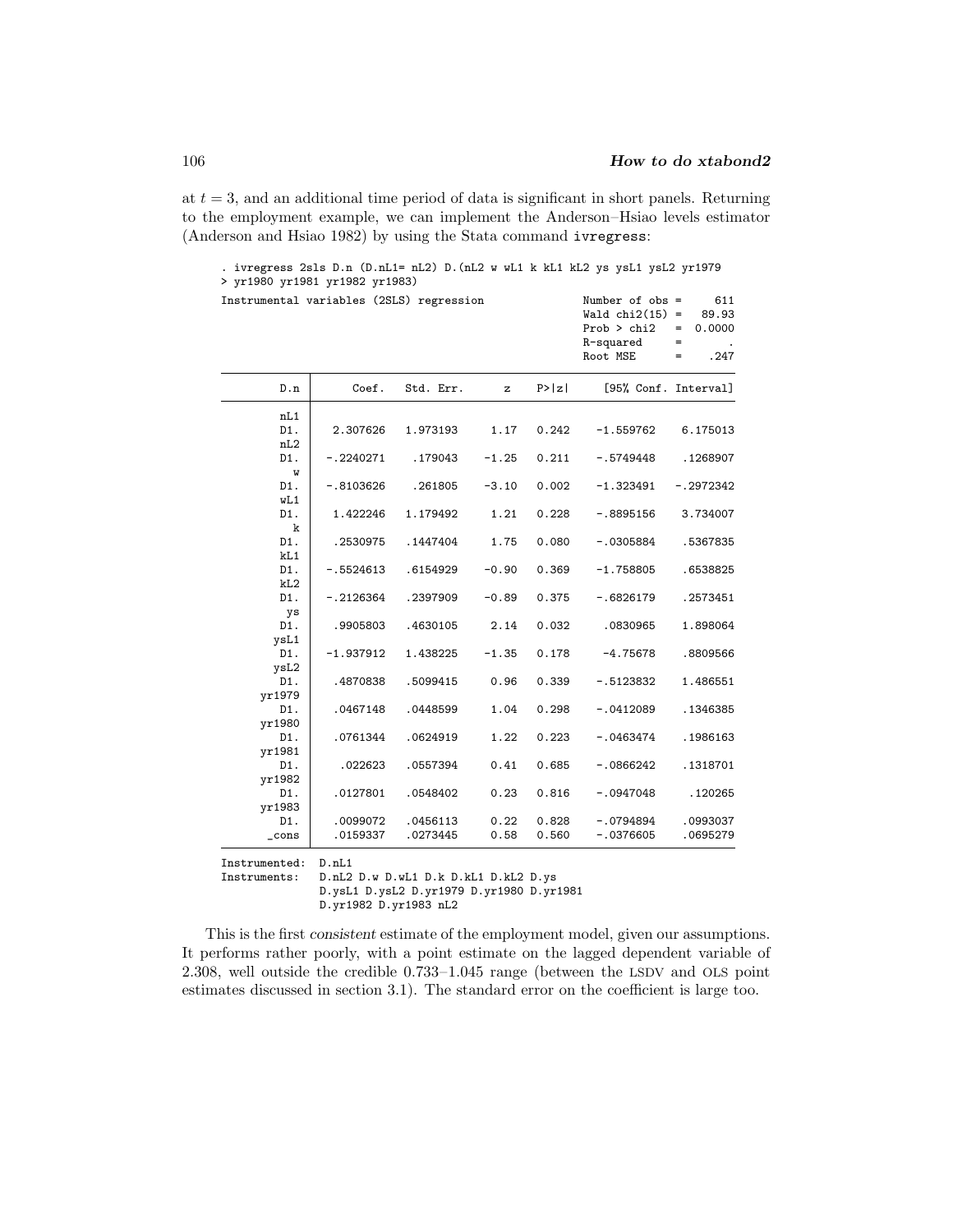#### *D. Roodman* 107

To improve efficiency, we can take the Anderson–Hsiao approach further, using longer lags of the dependent variable as additional instruments. To the extent this introduces more information, it should improve efficiency. But in standard 2SLS, the longer the lags used, the smaller the sample, because observations for which lagged observations are unavailable are dropped.

Working in the GMM framework, Holtz-Eakin, Newey, and Rosen (1988) show a way around this trade-off. As an example, standard 2SLS would enter the instrument  $y_{i,t-2}$ into **Z** in one column, as a stack of blocks like

$$
\mathbf{Z}_i = \left( \begin{array}{c} \cdot \\ y_{i1} \\ \vdots \\ y_{i,T-2} \end{array} \right)
$$

The "." at the top represents a missing value, which forces the deletion of that row from the dataset. (Recall that the transformed variables being instrumented begin at  $t = 2$ , so the vector above starts at  $t = 2$  and only its first observation lacks  $y_{i,t-2}$ .) Holtz-Eakin, Newey, and Rosen instead build a *set* of instruments from the second lag of  $y$ , one for each time period, and substitute zeros for missing observations, resulting in "GMM-style" instruments:

$$
\left(\begin{array}{cccc} 0 & 0 & \cdots & 0 \\ y_{i1} & 0 & \cdots & 0 \\ 0 & y_{i2} & \cdots & 0 \\ \vdots & \vdots & \ddots & \vdots \\ 0 & 0 & \cdots & y_{i,T-2} \end{array}\right)
$$

In unbalanced panels, one also substitutes zeros for other missing values. These substitutions might seem like a dubious doctoring of the data in response to missing information. But the resulting columns of **Z**, each taken as orthogonal to the transformed errors, correspond to a set of meaningful moment conditions,

$$
E\left(\mathbf{Z}'\widehat{\mathbf{E}}\right) = \mathbf{0} \Rightarrow \sum_{i} y_{i,t-2}\widehat{e}_{it}^* = 0 \text{ for each } t \ge 3
$$

which are based on an expectation we believe:  $E(y_{i,t-2} \varepsilon_{it}^*) = 0$ . (In fact, such instruments are perfectly valid, if unorthodox, in 2SLS, so "GMM-style" is a misleading label.) Alternatively, one could "collapse" this instrument set into one column:

$$
\left(\begin{array}{c}0\\y_{i1}\\ \vdots\\y_{i,T-2}\end{array}\right)
$$

This embodies the same expectation but conveys slightly less information, because it generates one moment condition,  $\sum_{i,t} y_{i,t-2} \hat{e}_{it}^* = 0$ .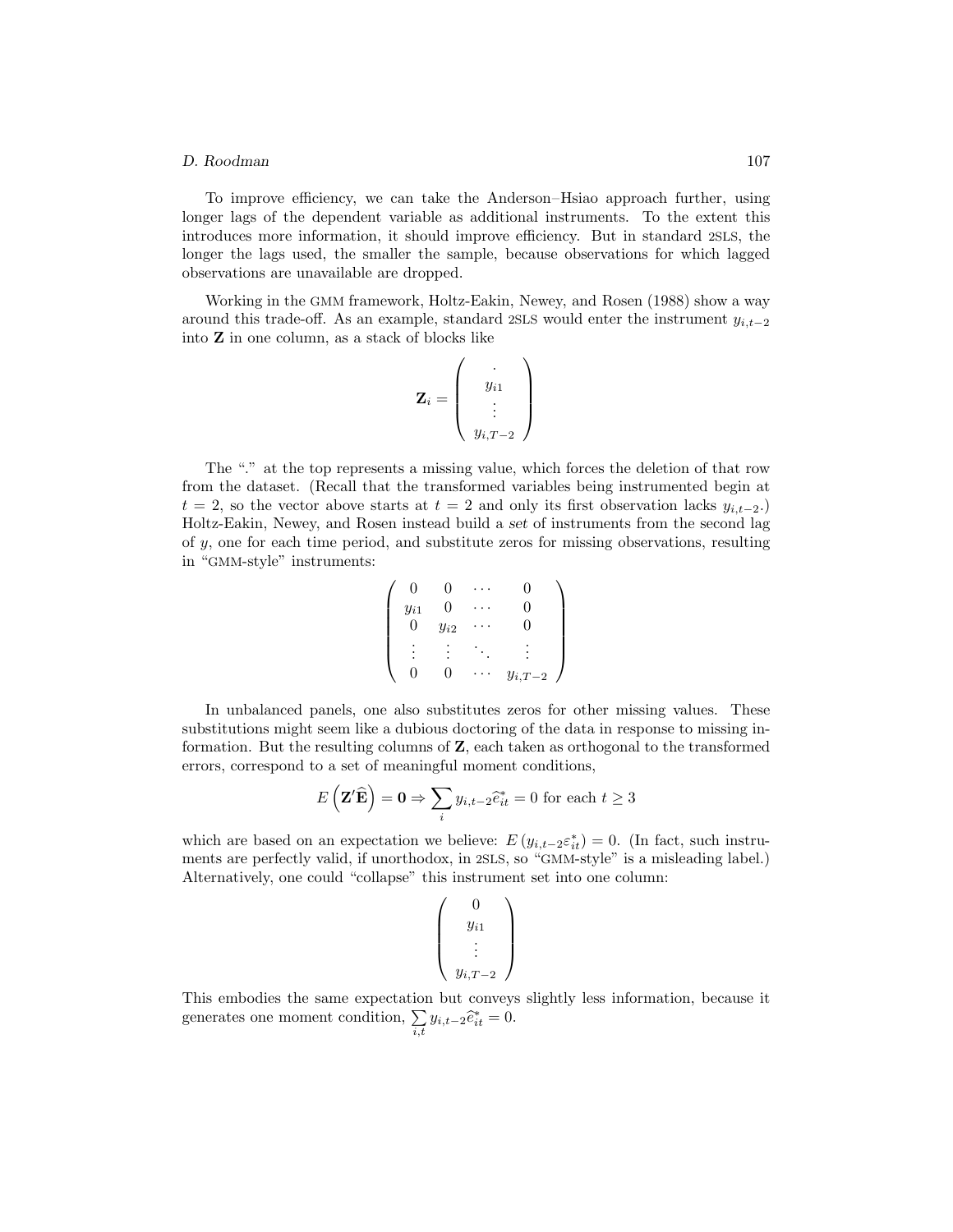Having eliminated the trade-off between lag length and sample length, it becomes practical to include *all* valid lags of the untransformed variables as instruments, where available. For endogenous variables, that means lags 2 and up. For a variable,  $w$ , that is predetermined but not strictly exogenous, lag 1 is also valid, because  $v_{it}^*$  is a function of errors no older than  $v_{i,t-1}$  and  $w_{i,t-1}$  is potentially correlated only with errors  $v_{i,t-2}$ and older. For  $y_{i,t-1}$ , which is predetermined, realizations  $y_{i,t-2}$  and earlier can be used, giving rise to stacked blocks in the instrument matrix of the form

|          |          |                          |                                                                                    |                | $\hspace{0.1em}0$ | $\cdots$                                                                                        |                        |            |                                                                                 |                                                       |                              |
|----------|----------|--------------------------|------------------------------------------------------------------------------------|----------------|-------------------|-------------------------------------------------------------------------------------------------|------------------------|------------|---------------------------------------------------------------------------------|-------------------------------------------------------|------------------------------|
| $y_{i1}$ |          |                          |                                                                                    |                |                   | $\ldots$ .                                                                                      |                        | $y_{i1}$   |                                                                                 |                                                       | $\cdots$                     |
| $\cup$   | $y_{i2}$ |                          |                                                                                    | $0 \quad 0$    |                   | $\mathcal{L}^{\mathcal{L}}$ , and $\mathcal{L}^{\mathcal{L}}$ , and $\mathcal{L}^{\mathcal{L}}$ | or, collapsed, $\vert$ |            |                                                                                 |                                                       | $\sim$ $\sim$ $\sim$         |
|          |          |                          | $\begin{array}{ccc} y_{i1} & 0 & \ 0 & y_{i2} & \ 0 & y_{i3} & y_{i2} \end{array}$ |                | $y_{i1}$          | $\ldots$                                                                                        |                        |            | $\begin{array}{ccc} y_{i2} & y_{i1} & 0 \ y_{i3} & y_{i2} & y_{i1} \end{array}$ |                                                       | $\sim$ 100 $\sim$ 100 $\sim$ |
|          |          |                          |                                                                                    | ٠<br>$\bullet$ |                   |                                                                                                 |                        |            |                                                                                 |                                                       | $\sim 100$                   |
|          | $\cdot$  | <b>Contract Contract</b> | $\bullet$                                                                          | $\cdot$        |                   |                                                                                                 |                        | $\sim$ 100 |                                                                                 | $\mathcal{L}(\mathcal{L}) = \mathcal{L}(\mathcal{L})$ |                              |

Because in the standard, uncollapsed form each instrumenting variable generates one column for each time period and lag available to that time period, the number of instruments is quadratic in  $T$ . To limit the instrument count (see section 2.6), one can restrict the lag ranges used in generating these instrument sets. Or one can collapse them. xtabond2 allows both. $^{11}$ 

Although these instrument sets are part of what defines difference (and system) GMM, researchers are free to incorporate other instruments. Given the importance of good instruments, it is worth giving serious thought to all options.

Returning to the employment example, the command line below expands on Anderson–Hsiao by generating GMM-style instruments for the lags of n, and then uses them in a 2SLS regression in differences. It treats all other regressors as exogenous; they instrument themselves, appearing in both the regressor matrix **X** and the instrument matrix **Z**. So **Z** contains both GMM-style instruments and ordinary one-column "IV-style" ones:

<sup>11.</sup> After conceiving of such instrument sets and adding a collapse option to xtabond2, I discovered precedents. Adapting Arellano and Bond's (1998) dynamic panel package, Dynamic Panel Data (DPD) for Gauss, and performing system GMM, Calderón, Chong, and Loayza (2002) use such instruments, followed by Beck and Levine  $(2004)$  and Moran, Graham, and Blomström  $(2005)$ . Roodman (2009) demonstrates the superiority of collapsed instruments in some common situations with simulations.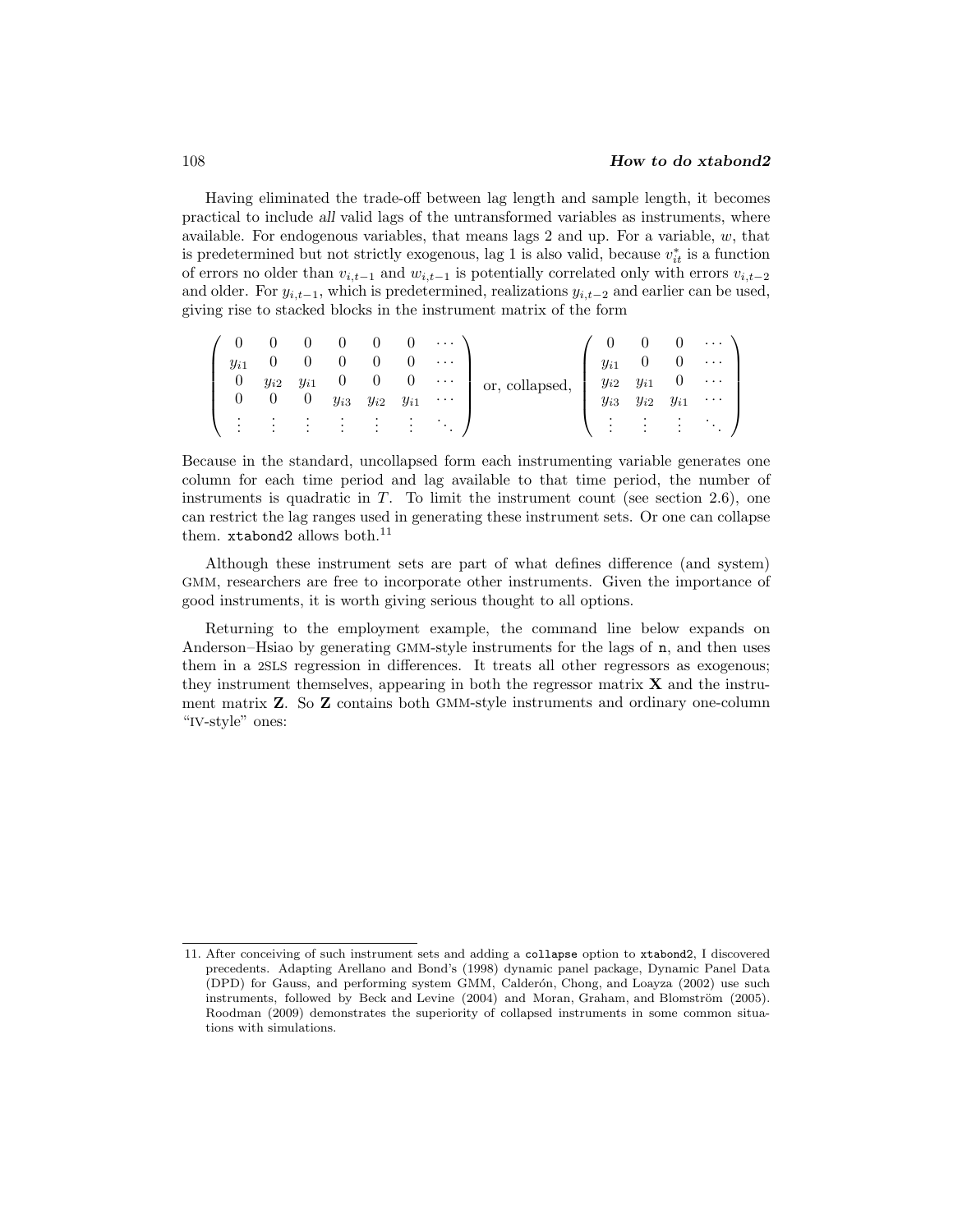```
%. forvalues yr=1978/1984 {<br>2. forvalues lag = 2
  2. forvalues lag = 2 / \div \div \text{yr}^2 - 1976 \cdot {\text{m}}<br>3. quietly generate z'vr'L'lag' = L'la
         quietly generate z`yr´L`lag´ = L`lag´.n if year == `yr´
  4. }
  5. }
. quietly recode z* (. = 0)
. ivregress 2sls D.n D.(L2.n w L.w k L.k L2.k ys L.ys L2.ys yr1978 yr1979
> yr1980 yr1981 yr1982 yr1983) (DL.n = z*), nocons
note: z1978L2 dropped due to collinearity
note: z1984L3 dropped due to collinearity
Instrumental variables (2SLS) regression Number of obs = 611
                                                               Wald chi2(16) =.
```

|                               |             |                                                                                                                                                                                                                                                                                                                                            |         |        | Prob > chi2<br>R-squared<br>Root MSE | =<br>$=$<br>.10885<br>$=$ |
|-------------------------------|-------------|--------------------------------------------------------------------------------------------------------------------------------------------------------------------------------------------------------------------------------------------------------------------------------------------------------------------------------------------|---------|--------|--------------------------------------|---------------------------|
| D.n                           | Coef.       | Std. Err.                                                                                                                                                                                                                                                                                                                                  | z       | P >  Z | [95% Conf. Interval]                 |                           |
| n                             |             |                                                                                                                                                                                                                                                                                                                                            |         |        |                                      |                           |
| LD.                           | .2689418    | .1447008                                                                                                                                                                                                                                                                                                                                   | 1.86    | 0.063  | $-.0146665$                          | .5525501                  |
| $L2D$ .                       | $-.0669834$ | .0431623                                                                                                                                                                                                                                                                                                                                   | $-1.55$ | 0.121  | $-.1515799$                          | .0176131                  |
| W                             |             |                                                                                                                                                                                                                                                                                                                                            |         |        |                                      |                           |
| D1.                           | $-.5723355$ | .0573518                                                                                                                                                                                                                                                                                                                                   | $-9.98$ | 0.000  | $-.684743$                           | $-.459928$                |
| LD.                           | .2112242    | .1037099                                                                                                                                                                                                                                                                                                                                   | 2.04    | 0.042  | .0079564                             | .4144919                  |
| k                             |             |                                                                                                                                                                                                                                                                                                                                            |         |        |                                      |                           |
| D1.                           | .3843826    | .0319335                                                                                                                                                                                                                                                                                                                                   | 12.04   | 0.000  | .3217941                             | .4469711                  |
| LD.                           | .0796079    | .0538637                                                                                                                                                                                                                                                                                                                                   | 1.48    | 0.139  | $-.025963$                           | .1851788                  |
| $L2D$ .                       | .0231674    | .0364836                                                                                                                                                                                                                                                                                                                                   | 0.64    | 0.525  | $-.0483391$                          | .094674                   |
| ys<br>D1.                     | .5976429    | .119675                                                                                                                                                                                                                                                                                                                                    | 4.99    | 0.000  | .3630842                             | .8322016                  |
| LD.                           | $-.4806272$ | .1614112                                                                                                                                                                                                                                                                                                                                   | $-2.98$ | 0.003  | $-.7969874$                          | $-.164267$                |
| $L2D$ .                       | .0581721    | .1340154                                                                                                                                                                                                                                                                                                                                   | 0.43    | 0.664  | $-.2044932$                          | .3208374                  |
| yr1978                        |             |                                                                                                                                                                                                                                                                                                                                            |         |        |                                      |                           |
| D1.                           | .0429548    | .0427985                                                                                                                                                                                                                                                                                                                                   | 1.00    | 0.316  | $-.0409287$                          | .1268384                  |
| yr1979                        |             |                                                                                                                                                                                                                                                                                                                                            |         |        |                                      |                           |
| D1.                           | .047082     | .0410286                                                                                                                                                                                                                                                                                                                                   | 1.15    | 0.251  | $-.0333325$                          | .1274966                  |
| yr1980                        |             |                                                                                                                                                                                                                                                                                                                                            |         |        |                                      |                           |
| D1.                           | .0566061    | .0390769                                                                                                                                                                                                                                                                                                                                   | 1.45    | 0.147  | $-.0199833$                          | .1331955                  |
| yr1981                        |             |                                                                                                                                                                                                                                                                                                                                            |         |        |                                      |                           |
| D1.                           | .0263295    | .0357589                                                                                                                                                                                                                                                                                                                                   | 0.74    | 0.462  | $-.0437567$                          | .0964158                  |
| yr1982                        |             |                                                                                                                                                                                                                                                                                                                                            |         |        |                                      |                           |
| D1.                           | .0018456    | .0280028                                                                                                                                                                                                                                                                                                                                   | 0.07    | 0.947  | $-.0530388$                          | .0567301                  |
| yr1983                        |             |                                                                                                                                                                                                                                                                                                                                            |         |        |                                      |                           |
| D1.                           | $-.0062288$ | .0195166                                                                                                                                                                                                                                                                                                                                   | $-0.32$ | 0.750  | $-.0444805$                          | .032023                   |
| Instrumented:<br>Instruments: | LD.n        | L2D.n D.w LD.w D.k LD.k L2D.k D.ys LD.ys<br>L2D.ys D.yr1978 D.yr1979 D.yr1980 D.yr1981<br>D.yr1982 D.yr1983 z1979L2 z1979L3 z1980L2<br>z1980L3 z1980L4 z1981L2 z1981L3 z1981L4<br>z1981L5 z1982L2 z1982L3 z1982L4 z1982L5<br>z1982L6 z1983L2 z1983L3 z1983L4 z1983L5<br>z1983L6 z1983L7 z1984L2 z1984L4 z1984L5<br>z1984L6 z1984L7 z1984L8 |         |        |                                      |                           |

Although this estimate is, in theory, not only consistent but also more efficient than Anderson–Hsiao, it still seems poorly behaved. Now the coefficient estimate for lagged employment has plunged to 0.269, about 3 standard errors below the 0.733–1.045 range.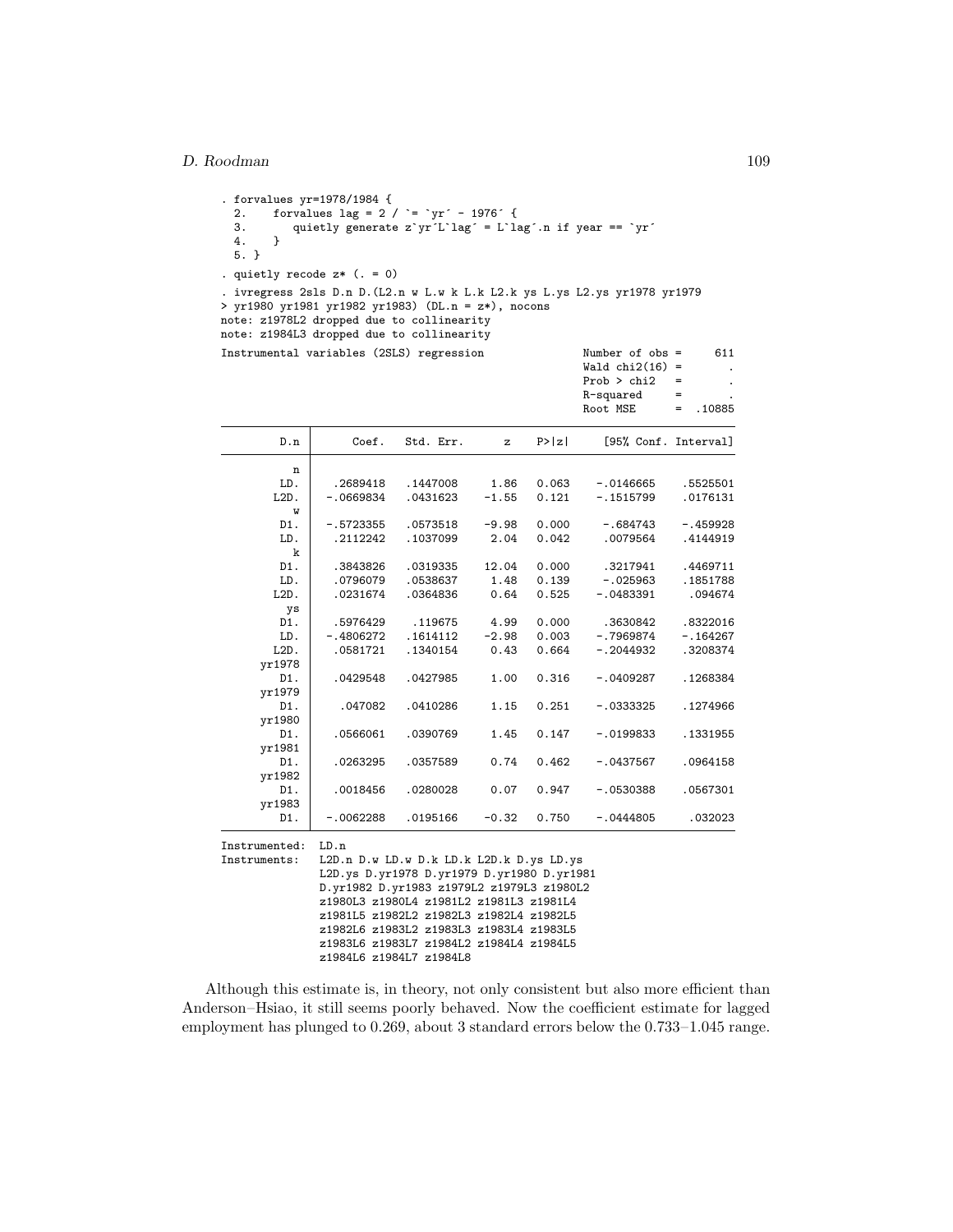What is going on? As discussed in section 2.2, 2SLS is efficient under homoskedasticity. But after differencing, the disturbances  $\Delta v_{it}$  may be far from independent, apparently far enough to greatly reduce accuracy.  $\Delta v_{it} = v_{it} - v_{i,t-1}$  can be correlated with  $\Delta v_{i,t-1} = v_{i,t-1} - v_{i,t-2}$ , with which it shares a  $v_{i,t-1}$  term. Feasible GMM directly addresses this problem, modeling the error structure more realistically, which makes it both more precise asymptotically and better behaved in practice.<sup>12</sup>

### **3.3 Applying GMM**

The only way errors could reasonably be expected to be spherical in "difference GMM" is if a) the untransformed errors are i.i.d., which is usually not assumed, and b) the orthogonal deviations transform is used, so that the errors remain spherical. Otherwise, as section 2.2 showed, FEGMM is asymptotically superior.

To implement FEGMM, however, we must estimate **Ω**∗, the covariance matrix of the transformed errors—and do so twice for two-step GMM. For the first step, the least arbitrary choice of **H**, the a priori estimate of  $\Omega^*$  (see section 2.3), is based, ironically, on the assumption that the  $v_{it}$  are i.i.d. after all. Using this assumption, and letting  $\mathbf{v}_i$ refer to the vector of idiosyncratic errors for individual i, we set **H** to  $\mathbf{I}_N \otimes \text{Var}(\mathbf{v}_i^* | \mathbf{Z})$ , where

$$
Var\left(\mathbf{v}_{i}^{*} \mid \mathbf{Z}\right) = Var\left(\mathbf{M}_{*} \mathbf{v}_{i} \mid \mathbf{Z}\right) = \mathbf{M}_{*} Var\left(\mathbf{v}_{i} \mathbf{v}_{i}' \mid \mathbf{Z}\right) \mathbf{M}_{*}' = \mathbf{M}_{*} \mathbf{M}_{*}'
$$
\n(22)

For orthogonal deviations, this is **I**, as discussed in section 3.1. For differences, it is

$$
\begin{pmatrix} 2 & -1 & & & \\ -1 & 2 & -1 & & \\ & -1 & 2 & \ddots & \\ & & & \ddots & \ddots \end{pmatrix}
$$
 (23)

As for the second FEGMM step, here we proxy **Ω**<sup>∗</sup> with the robust, clustered estimate in (12), which is built on the assumption that errors are correlated only within individuals, not across them. For this reason, it is almost always wise to include time dummies to remove universal time-related shocks from the errors.

With these choices, we reach the classic Arellano and Bond (1991) difference GMM estimator for dynamic panels. As the name suggests, Arellano and Bond originally proposed using the differencing transform. When orthogonal deviations are used instead, perhaps the estimator ought to be called "deviations GMM"—but the term is not common.

Pending the full definition of the xtabond2 syntax in section 4.1, the example in this section shows how to use the command to estimate the employment equation from before. First, the final estimates in the previous section can actually be obtained from xtabond2 by typing

<sup>12.</sup> Apparent bias toward 0 in the coefficient estimate can also indicate weak instrumentation, a concern that motivates "system GMM," discussed later.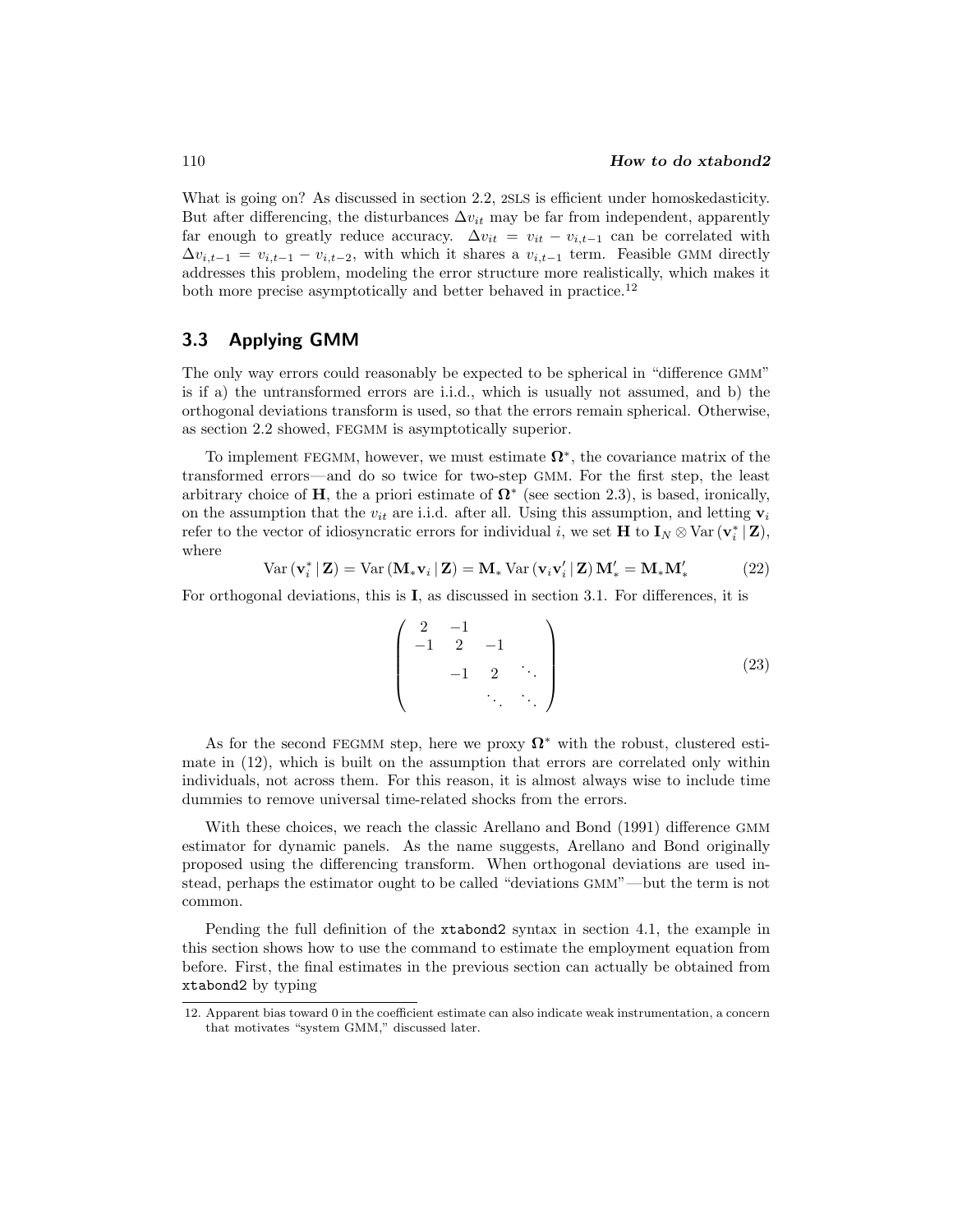```
. xtabond2 n L.n L2.n w L.w L(0/2).(k ys) yr*, gmm(L.n)
> iv(w L.w L(0/2).(k ys) yr*) h(1) nolevel small
```
The  $h(1)$  option here specifies  $H = I$ , which embodies the incorrect assumption of homoskedasticity. If we drop that, **H** defaults to the form given in (23), and the results greatly improve:

```
. xtabond2 n L.n L2.n w L.w L(0/2).(k ys) yr*, gmm(L.n)
> iv(w L.w L(0/2).(k ys) yr*) nolevel robust
Favoring space over speed. To switch, type or click on mata: mata set matafavor
> speed, perm.
yr1976 dropped due to collinearity
yr1977 dropped due to collinearity
yr1984 dropped due to collinearity
Warning: Two-step estimated covariance matrix of moments is singular.
 Using a generalized inverse to calculate robust weighting matrix for Hansen
> test.
 Difference-in-Sargan statistics may be negative.
```
Dynamic panel-data estimation, one-step difference GMM

| Group variable: id<br>Time variable : year<br>Number of instruments = $41$<br>Wald $chi2(16)$ =<br>Prob > chi2 | 1727.45<br>0.000<br>$=$ |                     |              |        | Number of obs<br>$=$<br>Number of groups =<br>Obs per group: $min =$<br>$avg =$<br>$max =$ | 611<br>140<br>4<br>4.36<br>6 |
|----------------------------------------------------------------------------------------------------------------|-------------------------|---------------------|--------------|--------|--------------------------------------------------------------------------------------------|------------------------------|
| n                                                                                                              | Coef.                   | Robust<br>Std. Err. | $\mathbf{z}$ | P >  z |                                                                                            | [95% Conf. Interval]         |
| n                                                                                                              |                         |                     |              |        |                                                                                            |                              |
| L1.                                                                                                            | .6862261                | .1445943            | 4.75         | 0.000  | .4028266                                                                                   | .9696257                     |
| L2.<br>W                                                                                                       | $-.0853582$             | .0560155            | $-1.52$      | 0.128  | $-.1951467$                                                                                | .0244302                     |
| -- .                                                                                                           | $-.6078208$             | .1782055            | $-3.41$      | 0.001  | $-.9570972$                                                                                | $-.2585445$                  |
| L1.                                                                                                            | .3926237                | .1679931            | 2.34         | 0.019  | .0633632                                                                                   | .7218842                     |
| k                                                                                                              |                         |                     |              |        |                                                                                            |                              |
| $--.$                                                                                                          | .3568456                | .0590203            | 6.05         | 0.000  | .241168                                                                                    | .4725233                     |
| $L1$ .                                                                                                         | $-.0580012$             | .0731797            | $-0.79$      | 0.428  | $-.2014308$                                                                                | .0854284                     |
| L2.                                                                                                            | $-.0199475$             | .0327126            | $-0.61$      | 0.542  | $-.0840631$                                                                                | .0441681                     |
| ys                                                                                                             |                         |                     |              |        |                                                                                            |                              |
| $--.$                                                                                                          | .6085073                | .1725313            | 3.53         | 0.000  | .2703522                                                                                   | .9466624                     |
| L1.                                                                                                            | $-.7111651$             | .2317163            | $-3.07$      | 0.002  | $-1.165321$                                                                                | $-.2570095$                  |
| $L2$ .                                                                                                         | .1057969                | .1412021            | 0.75         | 0.454  | $-.1709542$                                                                                | .382548                      |
| yr1978                                                                                                         | .0077033                | .0314106            | 0.25         | 0.806  | $-.0538604$                                                                                | .069267                      |
| yr1979                                                                                                         | .0172578                | .0290922            | 0.59         | 0.553  | $-.0397619$                                                                                | .0742775                     |
| yr1980                                                                                                         | .0297185                | .0276617            | 1.07         | 0.283  | $-.0244974$                                                                                | .0839344                     |
| yr1981                                                                                                         | $-.004071$              | .0298987            | $-0.14$      | 0.892  | $-.0626713$                                                                                | .0545293                     |
| yr1982                                                                                                         | $-.0193555$             | .0228436            | $-0.85$      | 0.397  | $-.064128$                                                                                 | .0254171                     |
| yr1983                                                                                                         | $-.0136171$             | .0188263            | $-0.72$      | 0.469  | $-.050516$                                                                                 | .0232818                     |

(*Continued on next page*)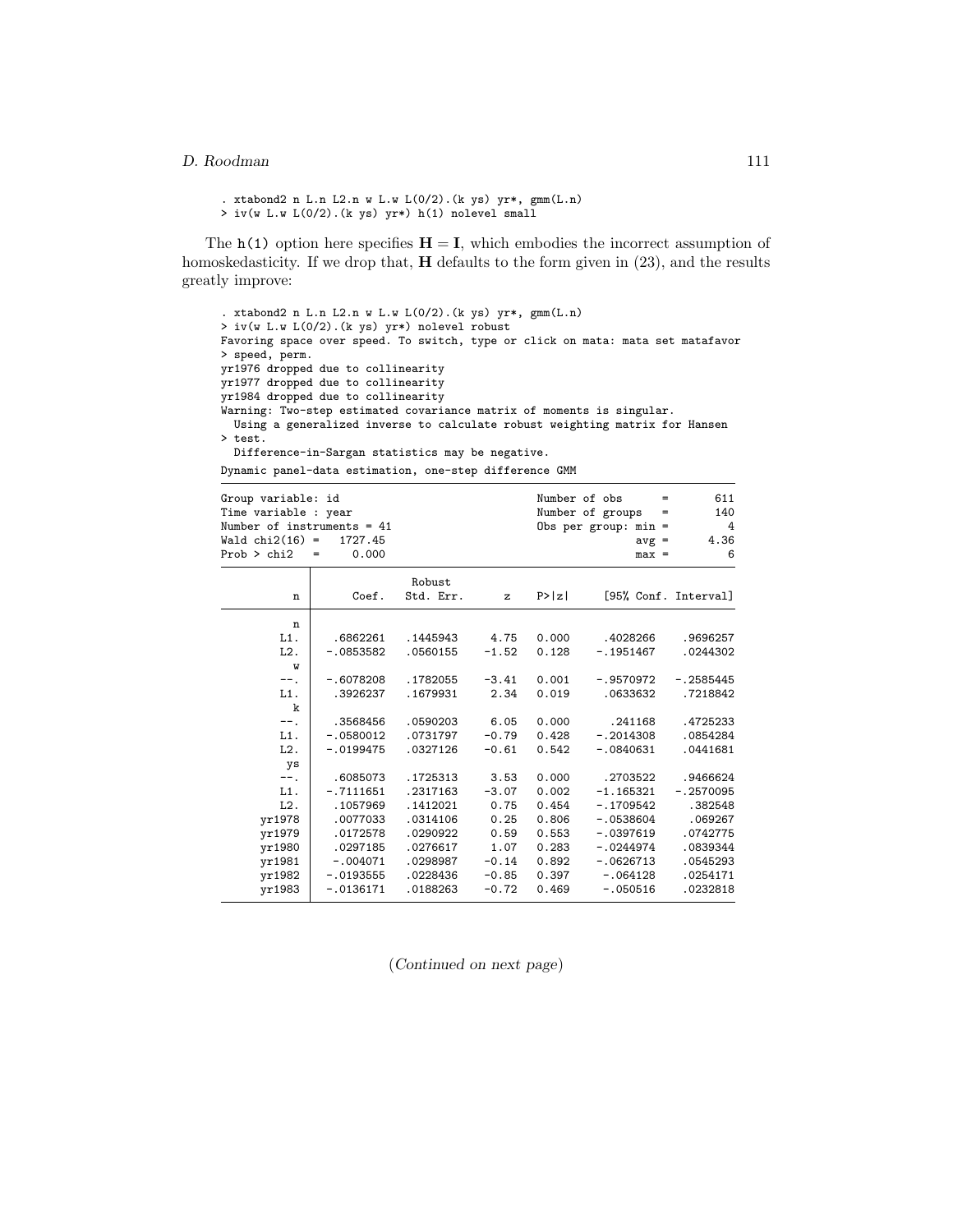| Instruments for first differences equation<br>Standard                                                                                         |  |  |  |  |  |  |  |
|------------------------------------------------------------------------------------------------------------------------------------------------|--|--|--|--|--|--|--|
| D. (w L.w k L.k L2.k ys L.ys L2.ys yr1976 yr1977 yr1978 yr1979 yr1980<br>yr1981 yr1982 yr1983 yr1984)                                          |  |  |  |  |  |  |  |
| GMM-type (missing=0, separate instruments for each period unless collapsed)<br>L(1/.) L.n                                                      |  |  |  |  |  |  |  |
| Arellano-Bond test for AR(1) in first differences: $z = -3.60$ Pr > $z = 0.000$                                                                |  |  |  |  |  |  |  |
| Arellano-Bond test for AR(2) in first differences: $z = -0.52$ Pr > $z = 0.606$                                                                |  |  |  |  |  |  |  |
| Sargan test of overid. restrictions: chi2(25) = $67.59$ Prob > chi2 = 0.000<br>(Not robust, but not weakened by many instruments.)             |  |  |  |  |  |  |  |
| Hansen test of overid. restrictions: $\text{chi}(25)$ = 31.38 Prob > chi2 = 0.177<br>(Robust, but can be weakened by many instruments.)        |  |  |  |  |  |  |  |
| Difference-in-Hansen tests of exogeneity of instrument subsets:<br>iv(w L.w k L.k L2.k ys L.ys L2.ys yr1976 yr1977 yr1978 yr1979 yr1980 yr1981 |  |  |  |  |  |  |  |
| > yr1982 yr1983 yr1984)                                                                                                                        |  |  |  |  |  |  |  |
| Hansen test excluding group: $\text{chi}(11) = 12.01$ Prob > chi2 = 0.363                                                                      |  |  |  |  |  |  |  |
| Difference (null $H = exogenous$ ): chi2(14) = 19.37 Prob > chi2 = 0.151                                                                       |  |  |  |  |  |  |  |

To obtain two-step estimates, we would merely change robust to twostep. These commands exactly match the one- and two-step results in Arellano and Bond (1991).<sup>13</sup> Even so, the one-step coefficient on lagged employment of 0.686 (and the two-step coefficient of 0.629) is not quite in the hoped for 0.733–1.045 range, which hints at specification problems. Interestingly, Blundell and Bond (1998) write that they "do not expect wages and capital to be strictly exogenous in our employment application", but the above regressions assume just that. If we instrument them too, in GMM style, then the coefficient on lagged employment moves into the credible range:

```
. xtabond2 n L.n L2.n w L.w L(0/2).(k ys) yr*, gmm(L.(n w k)) iv(L(0/2).ys yr*)
> nolevel robust small
Favoring space over speed. To switch, type or click on mata: mata set matafavor
> speed, perm.
yr1976 dropped due to collinearity
yr1977 dropped due to collinearity
yr1984 dropped due to collinearity
Warning: Two-step estimated covariance matrix of moments is singular.
  Using a generalized inverse to calculate robust weighting matrix for Hansen
> test.
  Difference-in-Sargan statistics may be negative.
Dynamic panel-data estimation, one-step difference GMM
```
<sup>13.</sup> See table 4, columns (a1) and (a2) in that article.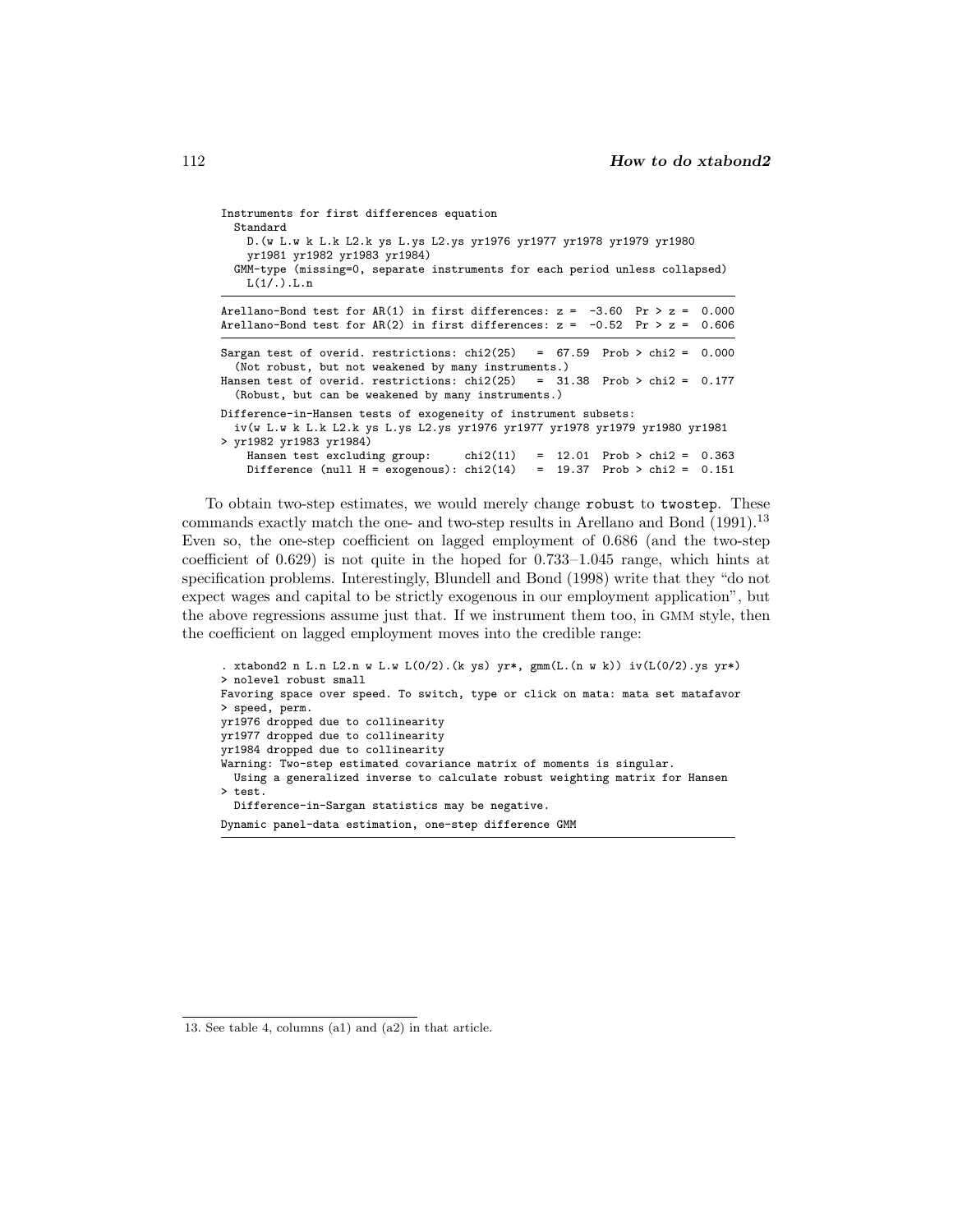| Group variable: id<br>Time variable : year                                                     |                                                                                                                                                                                        |           |          | Number of obs         | Number of groups                           | 611<br>140<br>=      |
|------------------------------------------------------------------------------------------------|----------------------------------------------------------------------------------------------------------------------------------------------------------------------------------------|-----------|----------|-----------------------|--------------------------------------------|----------------------|
| Number of instruments = 90<br>F(16, 140)                                                       | $\qquad \qquad =$<br>85.30                                                                                                                                                             |           |          |                       | Obs per group: $min =$                     | 4<br>4.36            |
| $Prob$ > $F$                                                                                   | $\qquad \qquad =$<br>0.000                                                                                                                                                             |           |          |                       | $avg =$<br>$max =$                         | 6                    |
|                                                                                                |                                                                                                                                                                                        |           |          |                       |                                            |                      |
|                                                                                                |                                                                                                                                                                                        | Robust    |          |                       |                                            |                      |
| n                                                                                              | Coef.                                                                                                                                                                                  | Std. Err. | t        | P>  t                 |                                            | [95% Conf. Interval] |
|                                                                                                |                                                                                                                                                                                        |           |          |                       |                                            |                      |
| n<br>L1.                                                                                       | .8179867                                                                                                                                                                               | .0859761  | 9.51     | 0.000                 | .6480073                                   | .987966              |
| L2.                                                                                            | $-.1122756$                                                                                                                                                                            | .0502366  | $-2.23$  | 0.027                 | $-.211596$                                 | $-.0129552$          |
| W                                                                                              |                                                                                                                                                                                        |           |          |                       |                                            |                      |
| $--.$                                                                                          | $-.6816685$                                                                                                                                                                            | .1425813  | $-4.78$  | 0.000                 | -.9635594                                  | $-.3997776$          |
| L1.                                                                                            | .6557083                                                                                                                                                                               | .202368   | 3.24     | 0.001                 | .2556158                                   | 1.055801             |
| k                                                                                              |                                                                                                                                                                                        |           |          |                       |                                            |                      |
| $--.$                                                                                          | .3525689                                                                                                                                                                               | .1217997  | 2.89     | 0.004                 | .1117643                                   | .5933735             |
| L1.                                                                                            | $-.1536626$                                                                                                                                                                            | .0862928  | $-1.78$  | 0.077                 | $-.324268$                                 | .0169428             |
| L2.                                                                                            | -.0304529                                                                                                                                                                              | .0321355  | $-0.95$  | 0.345                 | $-.0939866$                                | .0330807             |
| ys                                                                                             |                                                                                                                                                                                        |           |          |                       |                                            |                      |
| ÷÷.                                                                                            | .6509498                                                                                                                                                                               | .189582   | 3.43     | 0.001                 | .276136                                    | 1.025764             |
| $L1$ .                                                                                         | $-.9162028$                                                                                                                                                                            | .2639274  | $-3.47$  | 0.001                 | $-1.438001$                                | $-.3944042$          |
| L2.                                                                                            | .2786584                                                                                                                                                                               | .1855286  | 1.50     | 0.135                 | $-.0881415$                                | .6454584             |
| yr1978                                                                                         | .0238987                                                                                                                                                                               | .0367972  | 0.65     | 0.517                 | $-.0488513$                                | .0966487             |
| yr1979                                                                                         | .0352258                                                                                                                                                                               | .0351846  | 1.00     | 0.318                 | $-.034336$                                 | .1047876             |
| yr1980                                                                                         | .0502675                                                                                                                                                                               | .0365659  | 1.37     | 0.171                 | $-.0220252$                                | .1225602             |
| yr1981                                                                                         | .0102721                                                                                                                                                                               | .0349996  | 0.29     | 0.770                 | $-.058924$                                 | .0794683             |
| yr1982                                                                                         | $-.0111623$                                                                                                                                                                            | .0264747  | $-0.42$  | 0.674                 | -.0635042                                  | .0411797             |
| yr1983                                                                                         | $-.0069458$                                                                                                                                                                            | .0191611  | $-0.36$  | 0.718                 | $-.0448283$                                | .0309368             |
| Instruments for first differences equation<br>Standard<br>yr1984)                              | D. (ys L.ys L2.ys yr1976 yr1977 yr1978 yr1979 yr1980 yr1981 yr1982 yr1983<br>GMM-type (missing=0, separate instruments for each period unless collapsed)<br>$L(1/.)$ . $(L.n L.w L.k)$ |           |          |                       |                                            |                      |
| Arellano-Bond test for $AR(1)$ in first differences: $z =$                                     |                                                                                                                                                                                        |           |          |                       | $-5.39$<br>$Pr > z =$                      | 0.000                |
| Arellano-Bond test for $AR(2)$ in first differences: $z =$                                     |                                                                                                                                                                                        |           |          |                       | $-0.78$<br>$Pr > z =$                      | 0.436                |
|                                                                                                |                                                                                                                                                                                        |           |          |                       |                                            |                      |
| Sargan test of overid. restrictions: chi2(74)<br>Hansen test of overid. restrictions: chi2(74) | (Not robust, but not weakened by many instruments.)                                                                                                                                    |           |          | $= 120.62$            | Prob > $chi2$ =<br>$= 73.72$ Prob > chi2 = | 0.001<br>0.487       |
|                                                                                                | (Robust, but can be weakened by many instruments.)                                                                                                                                     |           |          |                       |                                            |                      |
| Difference-in-Hansen tests of exogeneity of instrument subsets:<br>$>$ $yr1984)$               | iv(ys L.ys L2.ys yr1976 yr1977 yr1978 yr1979 yr1980 yr1981 yr1982 yr1983                                                                                                               |           |          |                       |                                            |                      |
|                                                                                                | Hansen test excluding group:<br>Difference (null $H = exogenous$ ): chi2(9)                                                                                                            |           | chi2(65) | 56.99<br>16.72<br>$=$ | $Prob > chi2 =$<br>Prob > $chi2$ =         | 0.750<br>0.053       |

## **3.4 Instrumenting with variables orthogonal to the fixed effects**

Arellano and Bond compare the performance of one- and two-step difference GMM with the OLS, within-groups, and Anderson–Hsiao difference and levels estimators using Monte Carlo simulations of  $7 \times 100$  panels. Difference GMM exhibits the least bias and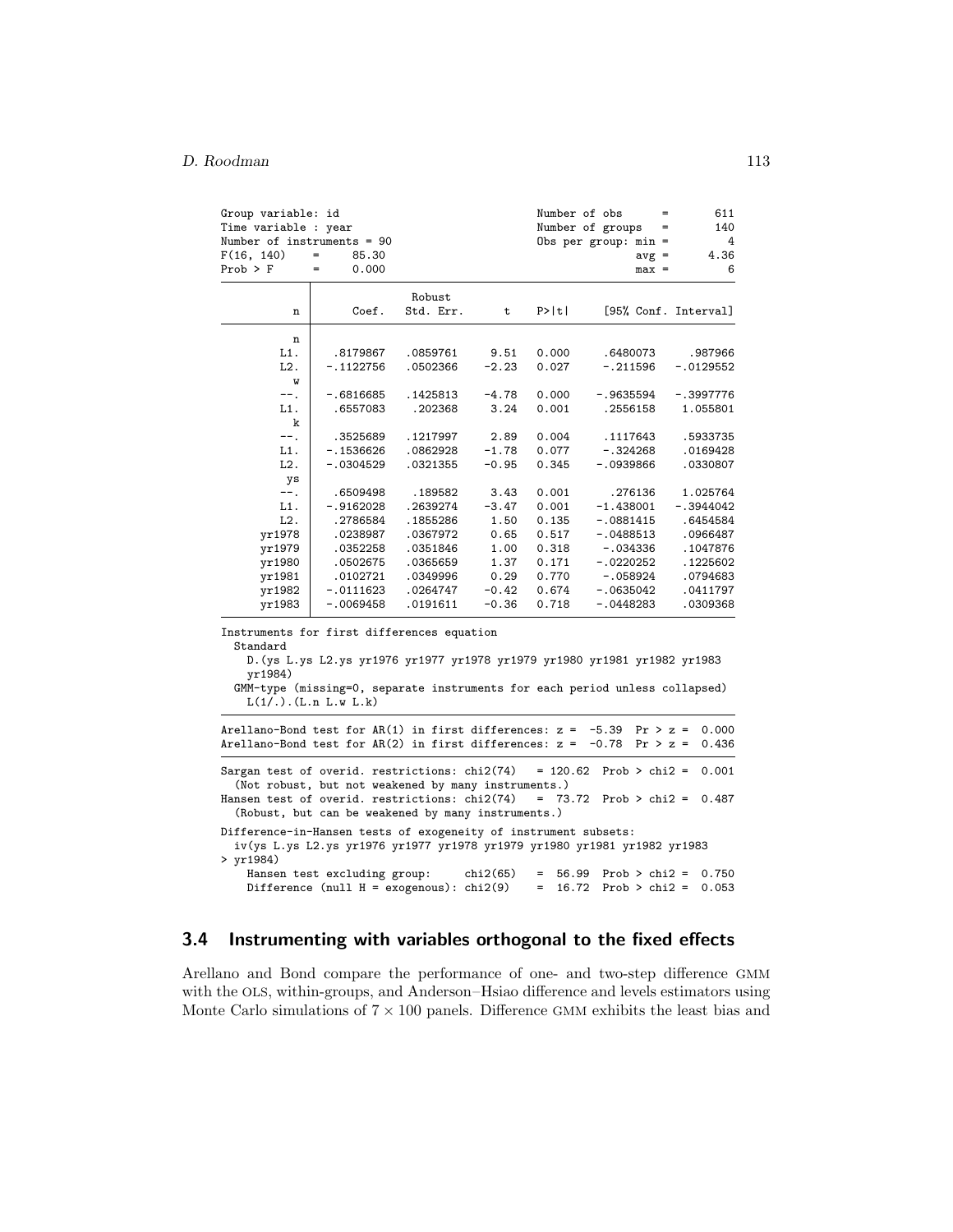variance in estimating the parameter of interest, although in their tests the Anderson– Hsiao levels estimator does nearly as well for most parameter choices. But there are many degrees of freedom in designing such tests. As Blundell and Bond (1998) demonstrate in separate simulations, if  $y$  is close to a random walk, then difference GMM performs poorly because past levels convey little information about future changes, so untransformed lags are weak instruments for transformed variables.

To increase efficiency, under an additional assumption, Blundell and Bond develop an approach outlined in Arellano and Bover (1995), pursuing the second strategy against dynamic panel bias offered in section 3.1. Instead of transforming the regressors to expunge the fixed effects, it transforms—differences—the instruments to make them exogenous to the fixed effects. This is valid assuming that changes in any instrumenting variable, w, are uncorrelated with the fixed effects:  $E(\Delta w_{it} \mu_i) = 0$  for all i and t. This is to say,  $E(w_{it} \mu_i)$  is time-invariant. If this holds, then  $\Delta w_{i,t-1}$  is a valid instrument for the variables in levels:

$$
E(\Delta w_{i,t-1} \varepsilon_{it}) = E(\Delta w_{i,t-1} \mu_i) + E(w_{i,t-1} v_{it}) - E(w_{i,t-2} v_{it}) = 0 + 0 - 0
$$

In a nutshell, where Arellano–Bond instruments differences (or orthogonal deviations) with levels, Blundell–Bond instruments levels with differences. For random walk–like variables, past changes may indeed be more predictive of current levels than past levels are of current changes so that the new instruments are more relevant. Again validity depends on the assumption that the  $v_{it}$  are not serially correlated. Otherwise,  $w_{i,t-1}$ and  $w_{i,t-2}$ , correlated with past and contemporary errors, may correlate with future ones as well. In general, if w is endogenous,  $\Delta w_{i,t-1}$  is available as an instrument because  $\Delta w_{i,t-1} = w_{i,t-1} - w_{i,t-2}$  should not correlate with  $v_{it}$ ; earlier realizations of  $\Delta w$  can serve as instruments as well. And if w is predetermined, the contemporaneous  $\Delta w_{it} = w_{it} - w_{i,t-1}$  is also valid, because  $E(w_{it}v_{it}) = 0$ .

But the new assumption is not trivial; it is akin to one of stationarity. The Blundell– Bond approach instruments  $y_{i,t-1}$  with  $\Delta y_{i,t-1}$ , which from the point of view of (20) contains the fixed effect  $\mu_i$ —yet we assume that the levels equation error,  $\varepsilon_{it}$ , contains  $\mu_i$  too, which makes the proposition that the instrument is orthogonal to the error, that  $E(\Delta y_{i,t-1}\varepsilon_{it})=0$ , counterintuitive. The assumption can hold, but only if the datagenerating process is such that the fixed effect and the autoregressive process governed by  $\alpha$ , the coefficient on the lagged dependent variable, offset each other in expectation across the whole panel, much like investment and depreciation in a Solow growth model steady state.

Blundell and Bond formalize this idea.<sup>14</sup> They stipulate that  $\alpha$  must have absolute value less than unity so that the process converges. Then they derive the assumption that  $E(\Delta w_{it} \mu_i) = 0$  from a more precise one about the initial conditions of the datagenerating process. It is easiest to state for the simple autoregressive model without controls:  $y_{it} = \alpha y_{i,t-1} + \mu_i + v_{it}$ . Conditioning on  $\mu_i$ ,  $y_{it}$  can be expected to converge over time to  $\mu_i/(1-\alpha)$ —the point where the fixed effect and the autoregressive decay just offset each other.<sup>15</sup> For the time-invariance of  $E(y_{it}\mu_i)$  to hold, the deviations of

<sup>14.</sup> Roodman (2009) provides a pedagogic introduction to these ideas.

<sup>15.</sup> This can be seen by solving  $E(y_{it} | \mu_i) = E(y_{i,t-1} | \mu_i)$ , using  $y_{it} = \alpha y_{i,t-1} + \mu_i + v_{it}$ .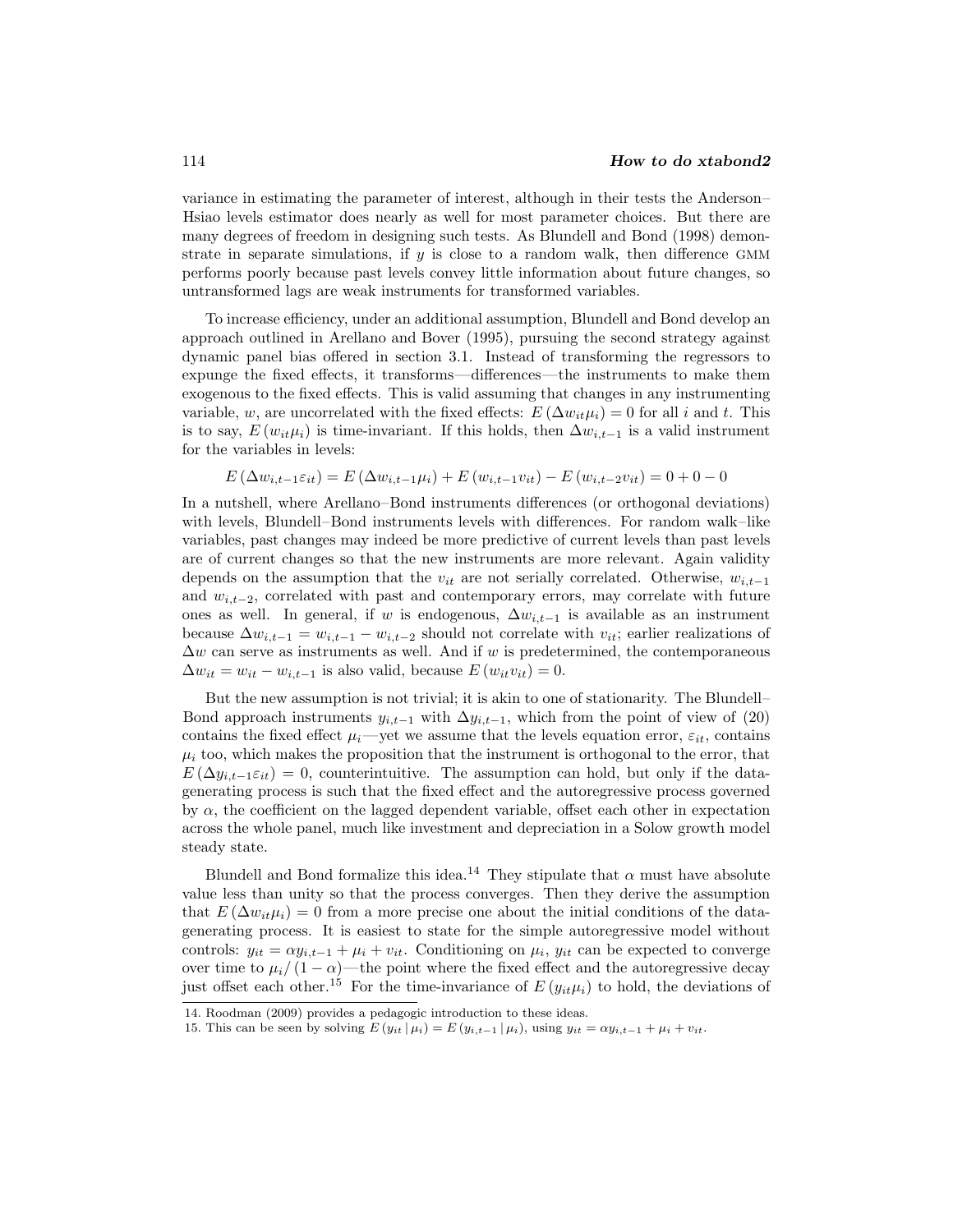the initial observations,  $y_{i1}$ , from these long-term convergent values must not correlate with the fixed effects:  $E[\mu_i \{y_{i1} - \mu_i / (1 - \alpha)\}] = 0$ . Otherwise, the "regression to the mean" that will occur, whereby individuals with higher initial deviations will have slower subsequent changes as they converge to the long-run mean, will correlate with the fixed effects in the error. If this condition is satisfied in the first period, then it will be in subsequent ones as well. Generalizing to models with controls **x**, this assumption about initial conditions is that, controlling for the covariates, faster-growing individuals are not systematically closer or farther from their steady states than slower-growing ones.

To exploit the new moment conditions for the data in levels while retaining the original Arellano–Bond conditions for the transformed equation, Blundell and Bond designed a *system* estimator. This involved building a stacked dataset with twice the observations; in each individual's data, the untransformed observations follow the transformed ones. Formally, we produce the augmented, transformed dataset by left-multiplying the original by an augmented transformation matrix,

$$
\mathbf{M}_*^+ = \left(\begin{array}{c} \mathbf{M}_* \\ \mathbf{I} \end{array}\right)
$$

where  $\mathbf{M}_{*} = \mathbf{M}_{\Delta}$  or  $\mathbf{M}_{\perp}$ . Thus, for individual *i*, the augmented dataset is

$$
\mathbf{X}_{i}^{+} = \left(\begin{array}{c} \mathbf{X}_{i}^{*} \\ \mathbf{X}_{i} \end{array}\right), \mathbf{Y}_{i}^{+} = \left(\begin{array}{c} \mathbf{Y}_{i}^{*} \\ \mathbf{Y}_{i} \end{array}\right)
$$

The GMM formulas and the software treat the system as a single-equation estimation problem because the same linear relationship with the same coefficients is believed to apply to both the transformed and untransformed variables.

In system GMM, one can include time-invariant regressors, which would disappear in difference GMM. Asymptotically, this does not affect the coefficient estimates for other regressors because all instruments for the levels equation are assumed to be orthogonal to fixed effects, indeed to all time-invariant variables. In expectation, removing them from the error term does not affect the moments that are the basis for identification. However, it is still a mistake to introduce explicit fixed-effects dummies, for they would still effectively cause the within-groups transformation to be applied as described in section 3.1. In fact, any dummy that is 0 for almost all individuals, or 1 for almost all, might cause bias in the same way, especially if  $T$  is very small.

The construction of the augmented instrument matrix,  $\mathbf{Z}^+$ , is somewhat more complicated. For a one-column, IV-style instrument, a strictly exogenous variable, w, with observation vector **W**, could be transformed and entered like the regressors above,

$$
\begin{pmatrix} \mathbf{W}^* \\ \mathbf{W} \end{pmatrix} \tag{24}
$$

imposing the moment condition  $\sum w_{it}^* \hat{e}_{it}^* + \sum w_{it} \hat{e}_{it} = 0$ . Alternative arrangements, implying slightly different conditions, include

$$
\left(\begin{array}{c}\n\mathbf{0} \\
\mathbf{W}\n\end{array}\right) \text{ and } \left(\begin{array}{cc}\n\mathbf{W}^* & \mathbf{0} \\
\mathbf{0} & \mathbf{W}\n\end{array}\right) \tag{25}
$$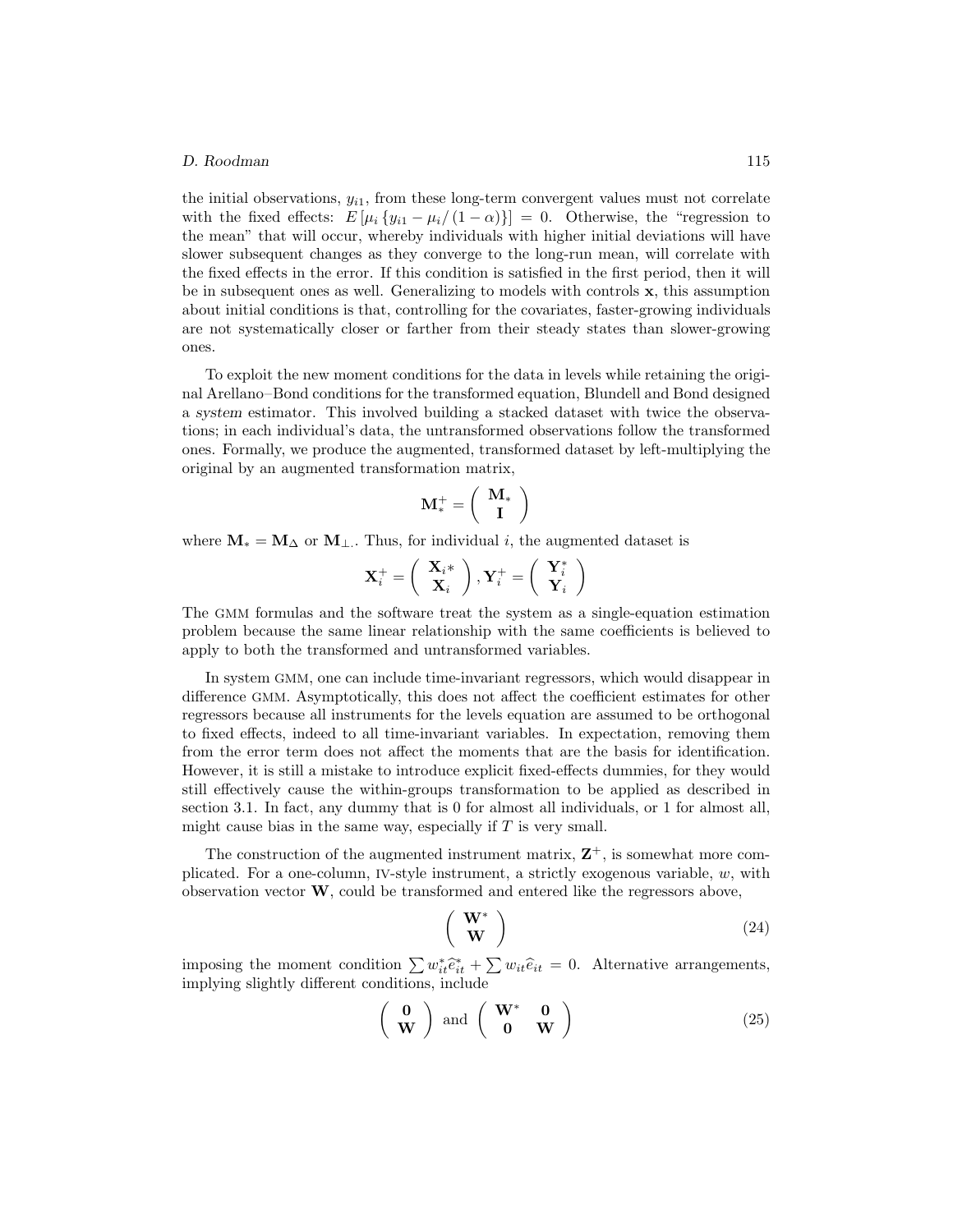As for GMM-style instruments, the Arellano–Bond instruments for the transformed data are set to zero for levels observations, and the new instruments for the levels data are set to zero for the transformed observations. One could enter a full GMM-style set of differenced instruments for the levels equation, using all available lags, in direct analogy with the levels instruments entered for the transformed equation. However, most of these would be mathematically redundant in system GMM. The figure below shows why, with the example of a predetermined variable, w, under the difference transform.<sup>16</sup> The  $D$  symbols link moments equated by the Arellano–Bond conditions on the differenced equation. The upper-left one, for example, asserts that  $E(w_{i1} \varepsilon_{i2}) = E(w_{i1} \varepsilon_{i1})$ , which is equivalent to the Arellano–Bond moment condition,  $E(w_{i1}\Delta \varepsilon_{i2}) = 0$ . The  $||L$  symbols do the same for the new Arellano–Bover conditions.

$$
E(w_{i1}\varepsilon_{i1}) \underline{D} E(w_{i1}\varepsilon_{i2}) \underline{D} E(w_{i1}\varepsilon_{i3}) \underline{D} E(w_{i1}\varepsilon_{i4})
$$
  
\n
$$
E(w_{i2}\varepsilon_{i1}) \underline{E(w_{i2}\varepsilon_{i2})} \underline{D} E(w_{i2}\varepsilon_{i3}) \underline{D} E(w_{i2}\varepsilon_{i4})
$$
  
\n
$$
E(w_{i3}\varepsilon_{i1}) \underline{E(w_{i3}\varepsilon_{i2})} E(w_{i3}\varepsilon_{i3}) \underline{D} E(w_{i3}\varepsilon_{i4})
$$
  
\n
$$
E(w_{i4}\varepsilon_{i1}) \underline{E(w_{i4}\varepsilon_{i2})} E(w_{i4}\varepsilon_{i3}) \underline{E(w_{i4}\varepsilon_{i4})}
$$

One could add more vertical links to the upper triangle of the grid, but it would add no new information. The ones included above embody the moment restrictions  $\sum_i \Delta w_{it} \varepsilon_{it} = 0$  for each  $t > 1$ . If w is endogenous, those conditions become invalid because the  $w_{it}$  in  $\Delta w_{it}$  is endogenous to the  $v_{it}$  in  $\varepsilon_{it}$ . Lagging w one period sidesteps this endogeneity, yielding the valid moment conditions  $\sum_{i} \Delta w_{i,t-1} \varepsilon_{it} = 0$  for each  $t > 2$ :

| $E(w_{i1} \varepsilon_{i1})$ | $E(w_{i1} \varepsilon_{i2})$ | $E(w_{i1} \varepsilon_{i3})$ | $E(w_{i1} \varepsilon_{i4})$ |
|------------------------------|------------------------------|------------------------------|------------------------------|
| $E(w_{i2} \varepsilon_{i1})$ | $E(w_{i2} \varepsilon_{i2})$ | $E(w_{i2} \varepsilon_{i3})$ | $E(w_{i2} \varepsilon_{i4})$ |
| $E(w_{i3} \varepsilon_{i1})$ | $E(w_{i3} \varepsilon_{i2})$ | $E(w_{i3} \varepsilon_{i3})$ | $E(w_{i3} \varepsilon_{i4})$ |
| $E(w_{i4} \varepsilon_{i1})$ | $E(w_{i4} \varepsilon_{i2})$ | $E(w_{i4}\varepsilon_{i3})$  | $E(w_{i4} \varepsilon_{i4})$ |

If  $w$  is predetermined, the new moment conditions translate into the system GMM instrument matrix with blocks of the form

$$
\begin{pmatrix}\n0 & 0 & 0 & 0 & \cdots \\
\Delta w_{i2} & 0 & 0 & 0 & \cdots \\
0 & \Delta w_{i3} & 0 & 0 & \cdots \\
0 & 0 & \Delta w_{i4} & 0 & \cdots \\
\vdots & \vdots & \vdots & \vdots & \ddots\n\end{pmatrix}
$$
 or, collapsed, 
$$
\begin{pmatrix}\n0 \\
\Delta w_{i2} \\
\Delta w_{i3} \\
\Delta w_{i4} \\
\vdots \\
\end{pmatrix}
$$

Here the first row of the matrix corresponds to  $t = 1$ . If w is endogenous, then the nonzero elements are shifted down one row.

<sup>16.</sup> Tue Gørgens devised these diagrams.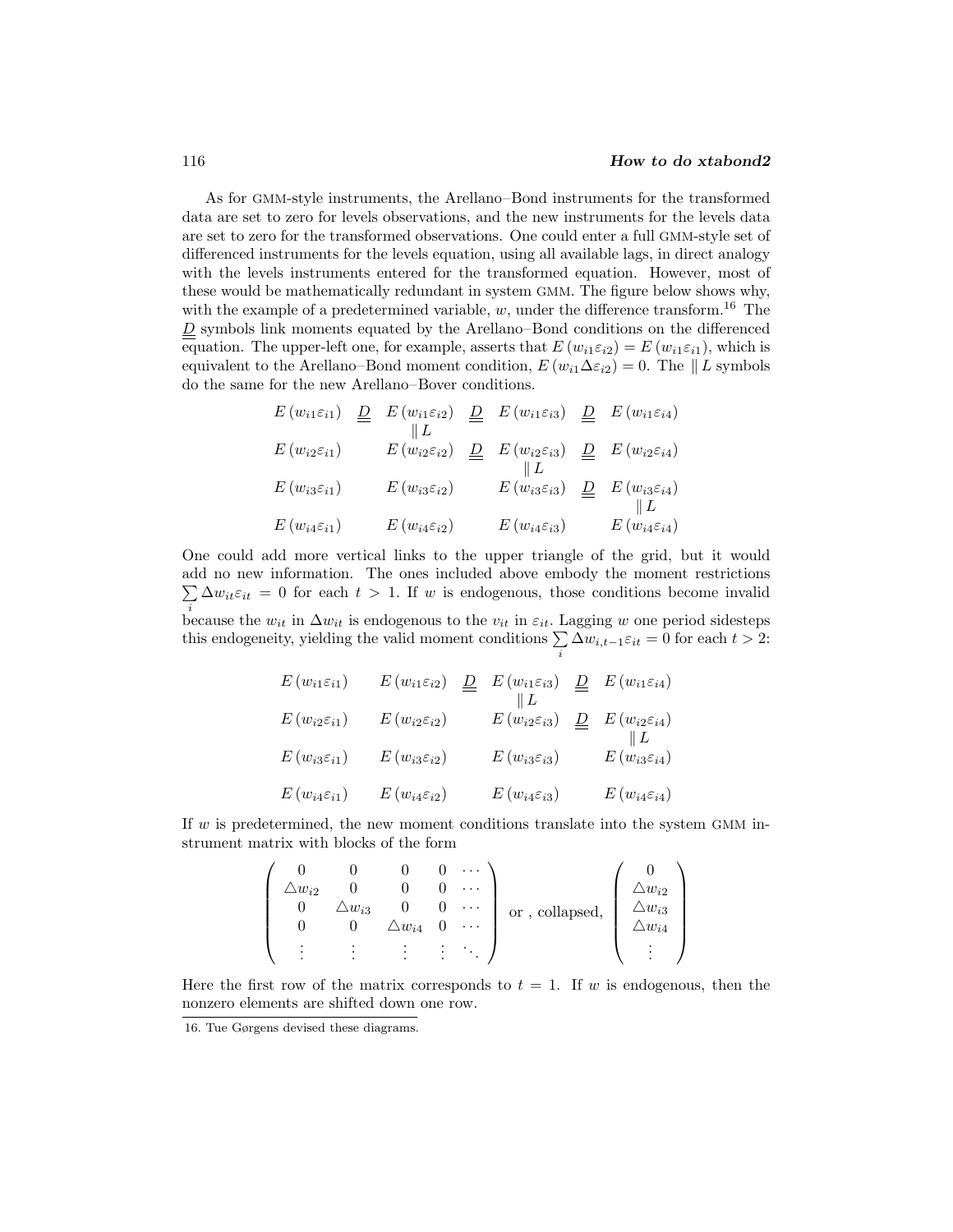#### *D. Roodman* 117

Again the last item of business is defining **H**, which now must be seen as a preliminary variance estimate for the augmented error vector,  $E^+$ . As before, to minimize arbitrariness we set **H** to what Var  $(E^+)$  would be in the simplest case. This time, however, assuming homoskedasticity and unit variance of the idiosyncratic errors does not suffice to define a unique **H**, because the fixed effects are present in the levels errors. Consider, for example,  $Var(\varepsilon_{it})$ , for some i, t, which is on the diagonal of  $Var(\mathbf{E}^+)$ . Expanding this, we have

$$
Var(\varepsilon_{it}) = Var(\mu_i + v_{it}) = Var(\mu_i) + 2 Cov(\mu_i, v_{it}) + Var(v_{it}) = Var(\mu_i) + 0 + 1
$$

We must make an a priori estimate of each  $Var(\mu_i)$ —and we choose 0. This lets us proceed as if  $\varepsilon_{it} = v_{it}$ . Then paralleling the construction for difference GMM, **H** is block diagonal with blocks

$$
\text{Var}\left(\varepsilon_i^+\right) = \text{Var}\left(v_i^+\right) = \mathbf{M}_*^+ \mathbf{M}_*^{+'} = \left(\begin{array}{cc} \mathbf{M}_* \mathbf{M}_*' & \mathbf{M}_* \\ \mathbf{M}_*' & \mathbf{I} \end{array}\right) \tag{26}
$$

where, in the orthogonal deviations case,  $\mathbf{M}_*\mathbf{M}'_* = \mathbf{I}$ . This is the default value of **H** for system GMM in xtabond2. Current versions of Arellano and Bond's own estimation package, DPD, zero out the upper-right and lower-left quadrants of these matrices. (Doornik, Arellano, and Bond 2006). The original implementation of system GMM (Blundell and Bond 1998) used  $H = I$ . These choices are available in xtabond2 too.

For an application, Blundell and Bond return to the employment equation, using the same dataset as in Arellano and Bond, and we follow suit. This time, the authors drop the longest (two-period) lags of employment and capital from their model, and dispense with sector-wide demand altogether. They also switch to treating wages and capital as potentially endogenous, generating GMM-style instruments for them. The xtabond2 command line for a one-step estimate is

```
. xtabond2 n L.n L(0/1).(w k) yr*, gmmstyle(L.(n w k))
> ivstyle(yr*, equation(level)) robust small
Favoring space over speed. To switch, type or click on mata: mata set matafavor
> speed, perm.
yr1976 dropped due to collinearity
yr1984 dropped due to collinearity
Warning: Two-step estimated covariance matrix of moments is singular.
 Using a generalized inverse to calculate robust weighting matrix for Hansen
> test.
 Difference-in-Sargan statistics may be negative.
Dynamic panel-data estimation, one-step system GMM
```
(*Continued on next page*)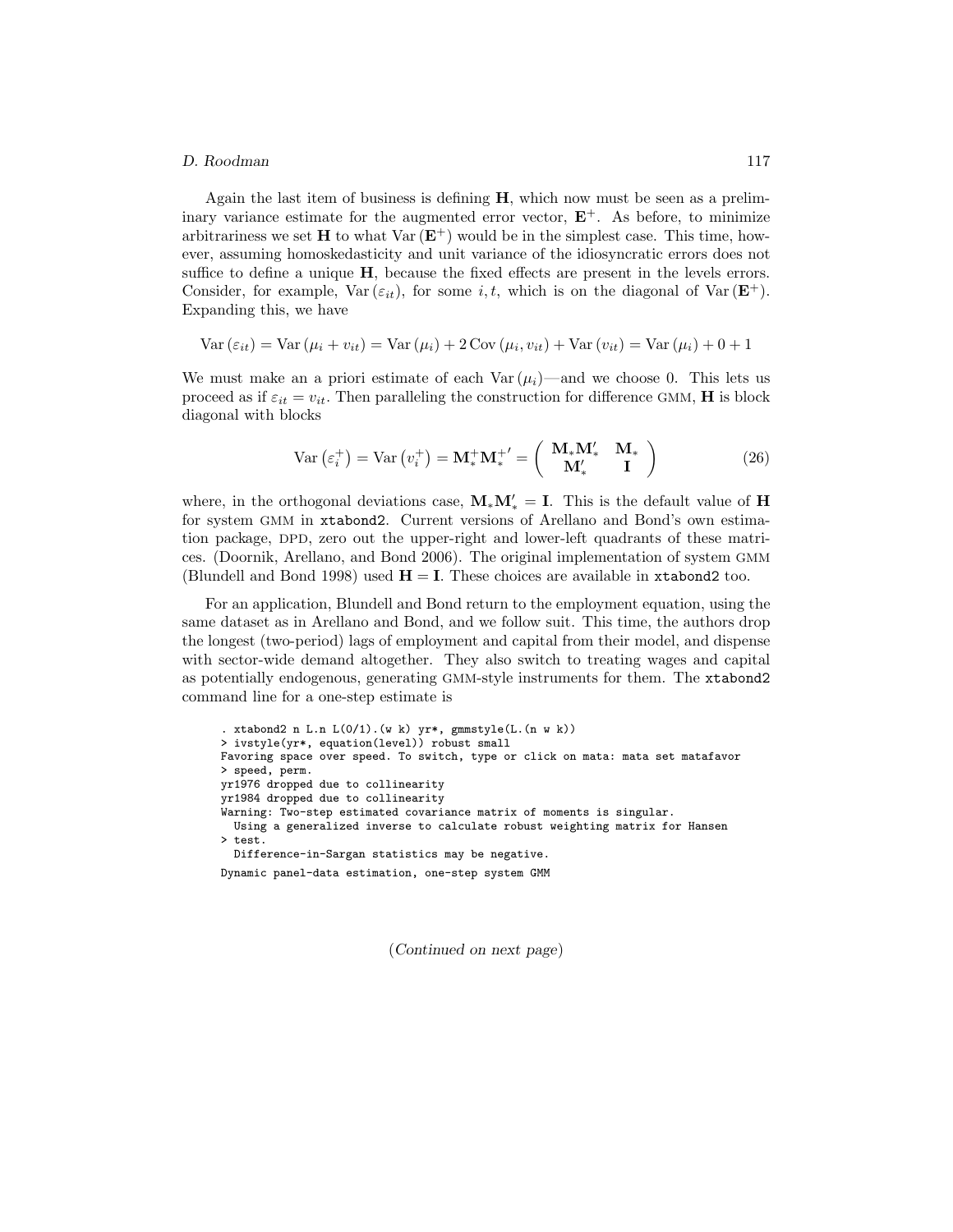| Group variable: id<br>Time variable : year<br>F(12, 139)        | Number of instruments = 113<br>$=$<br>1154.36                                                                                                                                                                                                                                                                                             |                      |                 | Number of obs                           | $=$<br>Number of groups<br>$=$<br>Obs per group: $min =$<br>$avg =$ | 891<br>140<br>6<br>6.36 |
|-----------------------------------------------------------------|-------------------------------------------------------------------------------------------------------------------------------------------------------------------------------------------------------------------------------------------------------------------------------------------------------------------------------------------|----------------------|-----------------|-----------------------------------------|---------------------------------------------------------------------|-------------------------|
| $Prob$ > $F$                                                    | 0.000<br>$=$                                                                                                                                                                                                                                                                                                                              |                      |                 |                                         | $max =$                                                             | 8                       |
| n                                                               | Coef.                                                                                                                                                                                                                                                                                                                                     | Robust<br>Std. Err.  | t               | P>  t                                   | [95% Conf. Interval]                                                |                         |
|                                                                 |                                                                                                                                                                                                                                                                                                                                           |                      |                 |                                         |                                                                     |                         |
| n                                                               |                                                                                                                                                                                                                                                                                                                                           |                      |                 |                                         |                                                                     |                         |
| L1.                                                             | .9356053                                                                                                                                                                                                                                                                                                                                  | .026569              | 35.21           | 0.000                                   | .8830737                                                            | .9881369                |
| W                                                               |                                                                                                                                                                                                                                                                                                                                           |                      |                 |                                         |                                                                     |                         |
| $--.$<br>L1.                                                    | $-.6309761$<br>.4826203                                                                                                                                                                                                                                                                                                                   | .1192834<br>.1383132 | $-5.29$<br>3.49 | 0.000<br>0.001                          | $-.8668206$<br>.2091504                                             | $-.3951315$<br>.7560901 |
| k                                                               |                                                                                                                                                                                                                                                                                                                                           |                      |                 |                                         |                                                                     |                         |
| $--.$                                                           | .4839299                                                                                                                                                                                                                                                                                                                                  | .0544281             | 8.89            | 0.000                                   | .3763159                                                            | .591544                 |
| L1.                                                             | -.4243928                                                                                                                                                                                                                                                                                                                                 | .059088              | $-7.18$         | 0.000                                   | -.5412204                                                           | -.3075653               |
| yr1977                                                          | $-.0240573$                                                                                                                                                                                                                                                                                                                               | .0296969             | $-0.81$         | 0.419                                   | $-.0827734$                                                         | .0346588                |
| yr1978                                                          | -.0176523                                                                                                                                                                                                                                                                                                                                 | .0229277             | $-0.77$         | 0.443                                   | -.0629845                                                           | .0276799                |
| yr1979                                                          | $-.0026515$                                                                                                                                                                                                                                                                                                                               | .0207492             | $-0.13$         | 0.899                                   | -.0436764                                                           | .0383735                |
| yr1980                                                          | $-.0173995$                                                                                                                                                                                                                                                                                                                               | .0221715             | $-0.78$         | 0.434                                   | $-.0612366$                                                         | .0264376                |
| yr1981                                                          | $-.0435283$                                                                                                                                                                                                                                                                                                                               | .0193348             | $-2.25$         | 0.026                                   | $-.0817565$                                                         | $-.0053$                |
| yr1982                                                          | -.0096193                                                                                                                                                                                                                                                                                                                                 | .0186829             | $-0.51$         | 0.607                                   | $-.0465588$                                                         | .0273201                |
| yr1983                                                          | .0038132                                                                                                                                                                                                                                                                                                                                  | .0171959             | 0.22            | 0.825                                   | $-.0301861$                                                         | .0378126                |
| $\_cons$                                                        | .5522011                                                                                                                                                                                                                                                                                                                                  | .1971607             | 2.80            | 0.006                                   | .1623793                                                            | .9420228                |
| Standard<br>cons<br>D.(L.n L.w L.k)                             | Instruments for first differences equation<br>GMM-type (missing=0, separate instruments for each period unless collapsed)<br>$L(1/.)$ . (L.n L.w L.k)<br>Instruments for levels equation<br>yr1976 yr1977 yr1978 yr1979 yr1980 yr1981 yr1982 yr1983 yr1984<br>GMM-type (missing=0, separate instruments for each period unless collapsed) |                      |                 |                                         |                                                                     |                         |
|                                                                 | Arellano-Bond test for $AR(1)$ in first differences: $z = -5.46$<br>Arellano-Bond test for $AR(2)$ in first differences: $z =$                                                                                                                                                                                                            |                      |                 |                                         | $Pr > z =$<br>$-0.25$<br>$Pr > z =$                                 | 0.000<br>0.804          |
|                                                                 | Sargan test of overid. restrictions: $chi(100) = 186.90$                                                                                                                                                                                                                                                                                  |                      |                 |                                         | $Prob > chi2 =$                                                     | 0.000                   |
|                                                                 | (Not robust, but not weakened by many instruments.)<br>Hansen test of overid. restrictions: $\text{chi}(100) = 110.70$ Prob > $\text{chi}(2) =$<br>(Robust, but can be weakened by many instruments.)                                                                                                                                     |                      |                 |                                         |                                                                     | 0.218                   |
| Difference-in-Hansen tests of exogeneity of instrument subsets: | GMM instruments for levels                                                                                                                                                                                                                                                                                                                |                      |                 |                                         |                                                                     |                         |
|                                                                 | Hansen test excluding group:                                                                                                                                                                                                                                                                                                              |                      | chi2(79)        | 84.33<br>$=$                            | Prob > $chi2$ =                                                     | 0.320                   |
|                                                                 | Difference (null $H = exogenous$ ): chi2(21)                                                                                                                                                                                                                                                                                              |                      |                 | $=$<br>26.37                            | Prob > $chi2$ =                                                     | 0.193                   |
|                                                                 | iv(yr1976 yr1977 yr1978 yr1979 yr1980 yr1981 yr1982 yr1983 yr1984, eq(level))                                                                                                                                                                                                                                                             |                      |                 |                                         |                                                                     |                         |
|                                                                 | Hansen test excluding group:<br>Difference (null $H = exogenous$ ): chi2(7)                                                                                                                                                                                                                                                               |                      | chi2(93)        | $= 107.79$<br>2.91<br>$\qquad \qquad =$ | Prob > $chi2$ =<br>$Prob > chi2 =$                                  | 0.140<br>0.893          |
|                                                                 |                                                                                                                                                                                                                                                                                                                                           |                      |                 |                                         |                                                                     |                         |

These estimates do not match the published ones, in part because Blundell and Bond set  $H = I$  instead of using the form in  $(26)^{17}$  The new point estimate of the coefficient on lagged employment is higher than that at the end of section 3.3 though

<sup>17.</sup> One could add an h(1) option to the command line to mimic their choice.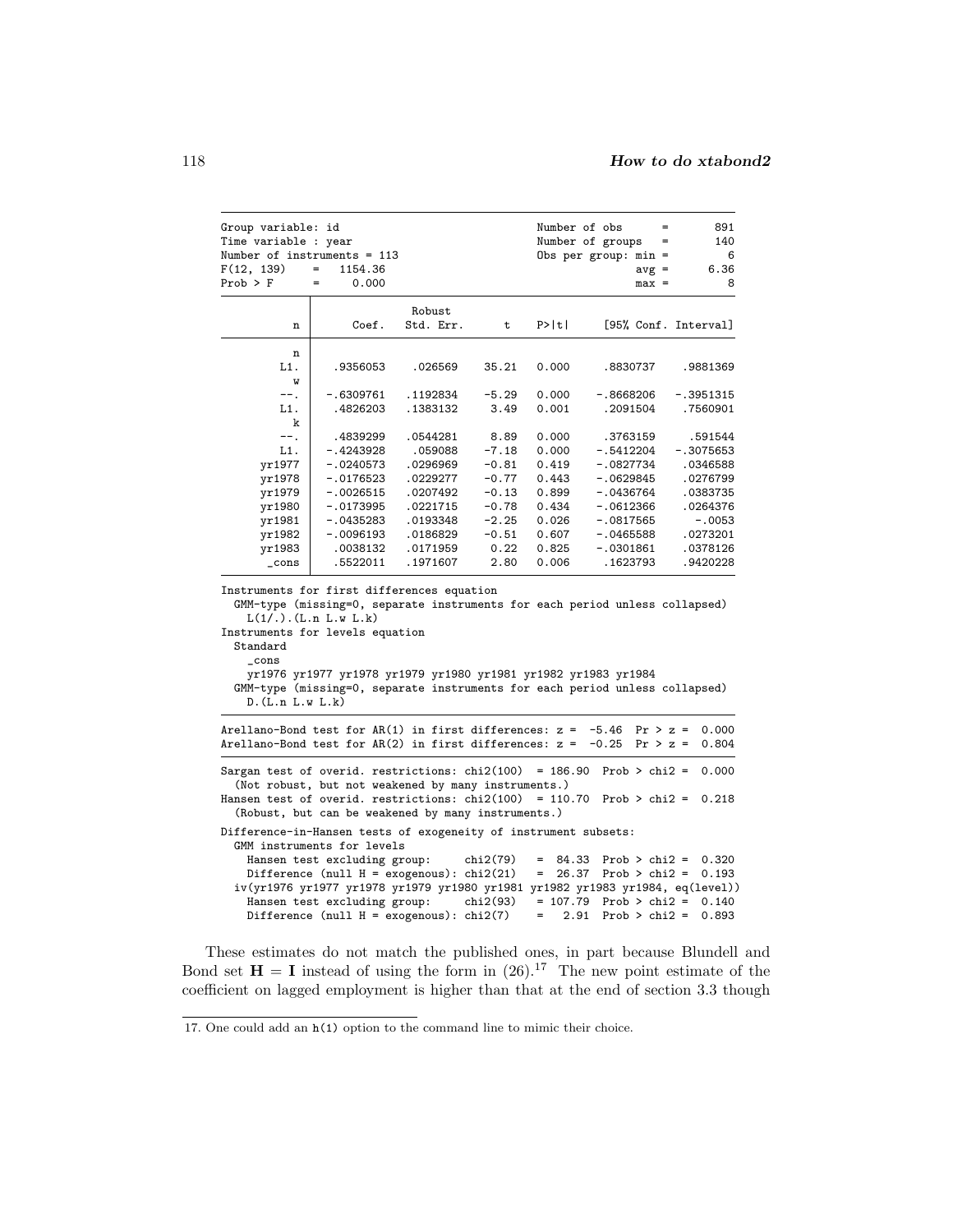not statistically different with reference to the previous standard errors. Moreover, the new coefficient estimate is within the bracketing LSDV–OLS range of 0.733–1.045, and the reported standard error is half its previous value.

### **3.5 Testing for autocorrelation**

The Sargan/Hansen test for joint validity of the instruments is standard after GMM estimation. In addition, Arellano and Bond develop a test for a phenomenon that would render some lags invalid as instruments, namely, autocorrelation in the idiosyncratic disturbance term,  $v_{it}$ . Of course, the full disturbance,  $\varepsilon_{it}$ , is presumed autocorrelated because it contains fixed effects, and the estimators are designed to eliminate this source of trouble. But if the  $v_{it}$  are themselves serially correlated of order 1 then, for instance,  $y_{i,t-2}$  is endogenous to the  $v_{i,t-1}$  in the error term in differences,  $\Delta \varepsilon_{it} = v_{it} - v_{i,t-1}$ , making it a potentially invalid instrument after all. The researcher would need to restrict the instrument set to lags 3 and longer of  $y$ —unless the researcher found order-2 serial correlation, in which case he or she would need to start with even longer lags.

To test for autocorrelation aside from the fixed effects, the Arellano–Bond test is applied to the residuals in differences. Because  $\Delta v_{it}$  is mathematically related to  $\Delta v_{i,t-1}$ via the shared  $v_{i,t-1}$  term, negative first-order serial correlation is expected in differences and evidence of it is uninformative. Thus to check for first-order serial correlation in levels, we look for second-order correlation in differences, on the idea that this will detect correlation between the  $v_{i,t-1}$  in  $\Delta v_{i,t}$  and the  $v_{i,t-2}$  in  $\Delta v_{i,t-2}$ . In general, we check for serial correlation of order l in levels by looking for correlation of order  $l + 1$ in differences. Such an approach would not work for orthogonal deviations because all residuals in deviations are mathematically interrelated, depending as they do on many forward "lags". So even after estimation in deviations, the test is run on residuals in differences.

The Arellano–Bond test for autocorrelation is actually valid for any GMM regression on panel data, including OLS and 2SLS, as long as none of the regressors is "postdetermined", depending on future disturbances. (A fixed-effects or within-groups regression can violate this assumption if  $T$  is small.) Also we must assume that errors are not correlated *across* individuals.<sup>18</sup> The abar command makes the test available after regress, ivregress, ivreg2, newey, and newey2. So, in deriving the test, we will refer to a generic GMM estimate,  $\beta_A$ , applied to a dataset, **X**, **Y**, **Z**, which may have been pretransformed; the estimator yields residuals **<sup>E</sup>**-.

<sup>18.</sup> For similar reasons, the test appears appropriate for ergodic time series.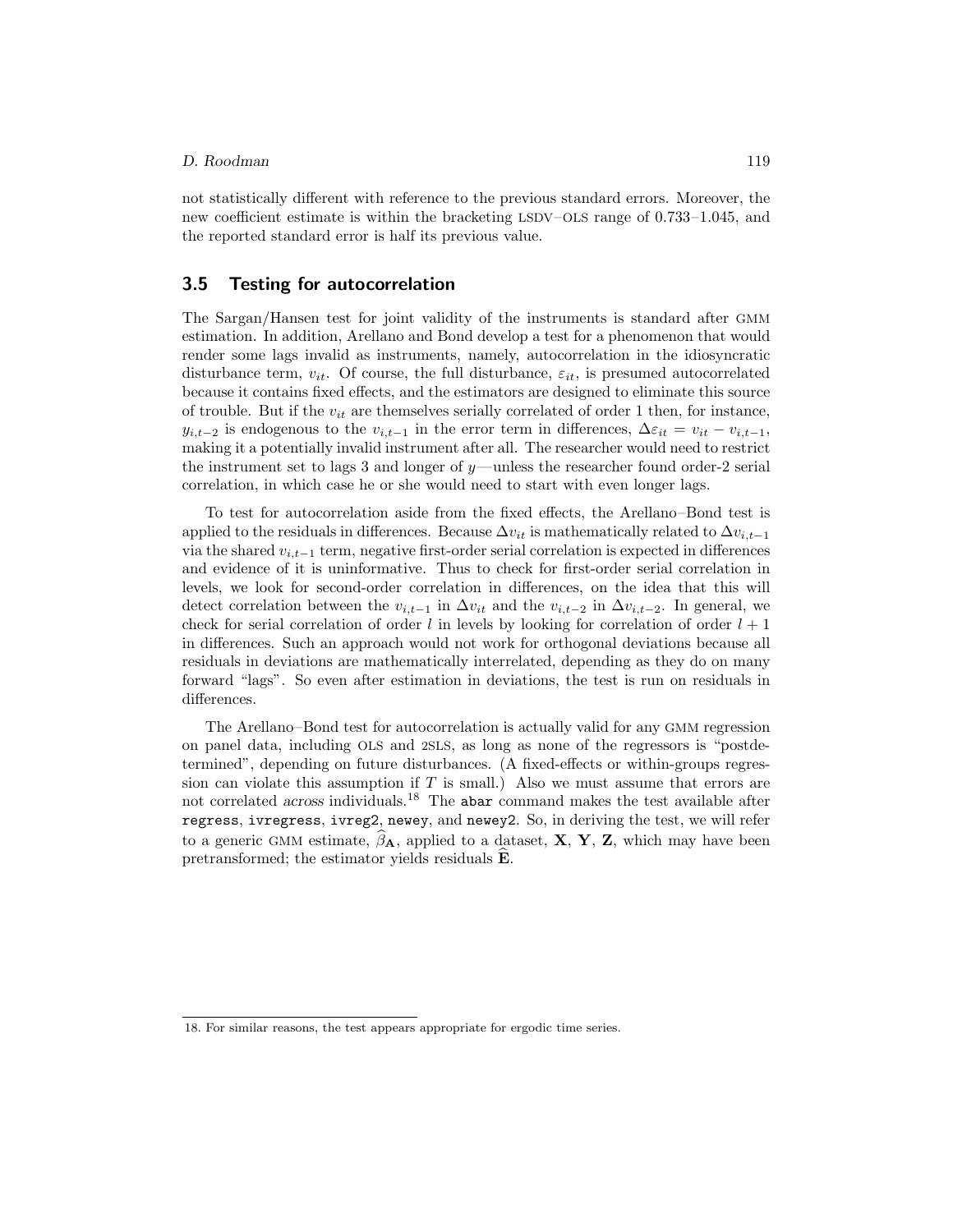If **W** is a data matrix, let  $W^{-l}$  be its l lag, with zeroes for  $t \leq l$ . The Arellano– Bond autocorrelation test is based on the inner product  $(1/N)\sum_i \widehat{\mathbf{E}}_i^{-1} \widehat{\mathbf{E}}_i$ , which is zero in expectation under the null of zero order-l serial correlation. Assuming errors are sufficiently uncorrelated across individuals, a central limit theorem assures that the statistic

$$
\sqrt{N}\frac{1}{N}\sum_{i}\widehat{\mathbf{E}}_{i}^{-l}\widehat{\mathbf{E}}_{i} = \frac{1}{\sqrt{N}}\widehat{\mathbf{E}}^{-l}\widehat{\mathbf{E}} \tag{27}
$$

is asymptotically normally distributed. For the tendency toward normality to set in, only  $N$ , not  $T$ , needs be large.

To estimate the asymptotic variance of the statistic under the null, Arellano and Bond start like the Windmeijer derivation above, expressing the quantity of interest as a deviation from the theoretical value it approximates. In particular, because  $Y =$  $\mathbf{X}\beta + \mathbf{E} = \mathbf{X}\widehat{\beta} + \widehat{\mathbf{E}}, \ \widehat{\mathbf{E}} = \mathbf{E} - \mathbf{X}\left(\widehat{\beta}_\mathbf{A} - \beta\right).$  Substituting into (27) gives

$$
\frac{1}{\sqrt{N}}\widehat{\mathbf{E}}^{-l}\widehat{\mathbf{E}} = \frac{1}{\sqrt{N}}\left\{\mathbf{E}^{-l} - \mathbf{X}_i^{-l}(\widehat{\boldsymbol{\beta}}_{\mathbf{A}} - \boldsymbol{\beta})\right\}' \left\{\mathbf{E} - \mathbf{X}(\widehat{\boldsymbol{\beta}}_{\mathbf{A}} - \boldsymbol{\beta})\right\}
$$
\n
$$
= \frac{1}{\sqrt{N}}\mathbf{E}^{-l'}\mathbf{E} - \frac{\mathbf{E}^{-l'}\mathbf{X}}{N}\sqrt{N}(\widehat{\boldsymbol{\beta}}_{\mathbf{A}} - \boldsymbol{\beta})
$$
\n
$$
-\sqrt{N}(\widehat{\boldsymbol{\beta}}_{\mathbf{A}} - \boldsymbol{\beta})'\frac{\mathbf{X}^{-l'}\mathbf{E}}{N} + \sqrt{N}(\widehat{\boldsymbol{\beta}}_{\mathbf{A}} - \boldsymbol{\beta})'\frac{1}{\sqrt{N}}\frac{\mathbf{X}^{-l'}\mathbf{X}}{N}\sqrt{N}(\widehat{\boldsymbol{\beta}}_{\mathbf{A}} - \boldsymbol{\beta})
$$
\n(28)

The last two terms drop out as  $N \to \infty$ . Why? Because  $\hat{\beta}_A$  is a  $\sqrt{N}$ -consistent estimate of  $\beta$  (Ruud 2000, 546), the  $\sqrt{N}$   $(\hat{\beta}_{\bf A} - \beta)$  terms neither diverge nor converge to 0. Meanwhile, assuming **x** is not postdetermined, **X**−l **E**/N goes to 0, which eliminates the third term. For similar reasons, assuming that  $X^{-l'}X/N$  does not diverge, the fourth term goes to zero. If we then substitute (3) into the second term, the expression converges to (1/ √  $\overline{N}$ )  $\left\{ \mathbf{E}^{-l'}\mathbf{E}-\mathbf{E}^{-l'}\mathbf{X}\left(\mathbf{X}'\mathbf{Z}\mathbf{AZ}'\mathbf{X}\right)^{-1}\mathbf{X}'\mathbf{Z}\mathbf{AZ}'\mathbf{E}\right\}$ , whose variance is consistently estimated by

$$
\begin{aligned}[t]& \frac{1}{\sqrt{N}}\left\{\widehat{\mathbf{E}}^{-l'}\widehat{\text{Var}}\left(\widehat{\mathbf{E}}\,|\,\mathbf{Z}\right)\widehat{\mathbf{E}}^{-l}-2\widehat{\mathbf{E}}^{-l'}\mathbf{X}\left(\mathbf{X}'\mathbf{Z}\mathbf{A}\mathbf{Z}'\mathbf{X}\right)^{-1}\mathbf{X}'\mathbf{Z}\mathbf{A}\mathbf{Z}'\widehat{\text{Var}}\left(\widehat{\mathbf{E}}\,|\,\mathbf{Z}\right)\widehat{\mathbf{E}}^{-l} \\& \quad+\widehat{\mathbf{E}}^{-l'}\mathbf{X}\widehat{\text{Var}}\left(\widehat{\beta}_{\mathbf{A}}\right)\mathbf{X}'\widehat{\mathbf{E}}^{-l}\right\} \end{aligned}
$$

(Arellano and Bond 1991). Dividing this value into (27) to normalize it yields the Arellano–Bond z test for serial correlation of order l.

For difference and system GMM, terms in this formula map as follows.  $\hat{\mathbf{E}}^{-l}$  contains lagged, differenced errors, with observations for the levels data zeroed out in system GMM because they are not the basis for the test. **X** and **Z** hold the transformed and, in system GMM, augmented dataset used in the estimation. In one-step, nonrobust estimation,  $\widehat{\text{Var}}\left(\widehat{\mathbf{E}}\,|\,\mathbf{Z}\right)$  is  $\widehat{\sigma}^2\mathbf{H}$ , where  $\widehat{\sigma}$  is a consistent estimate of the standard deviation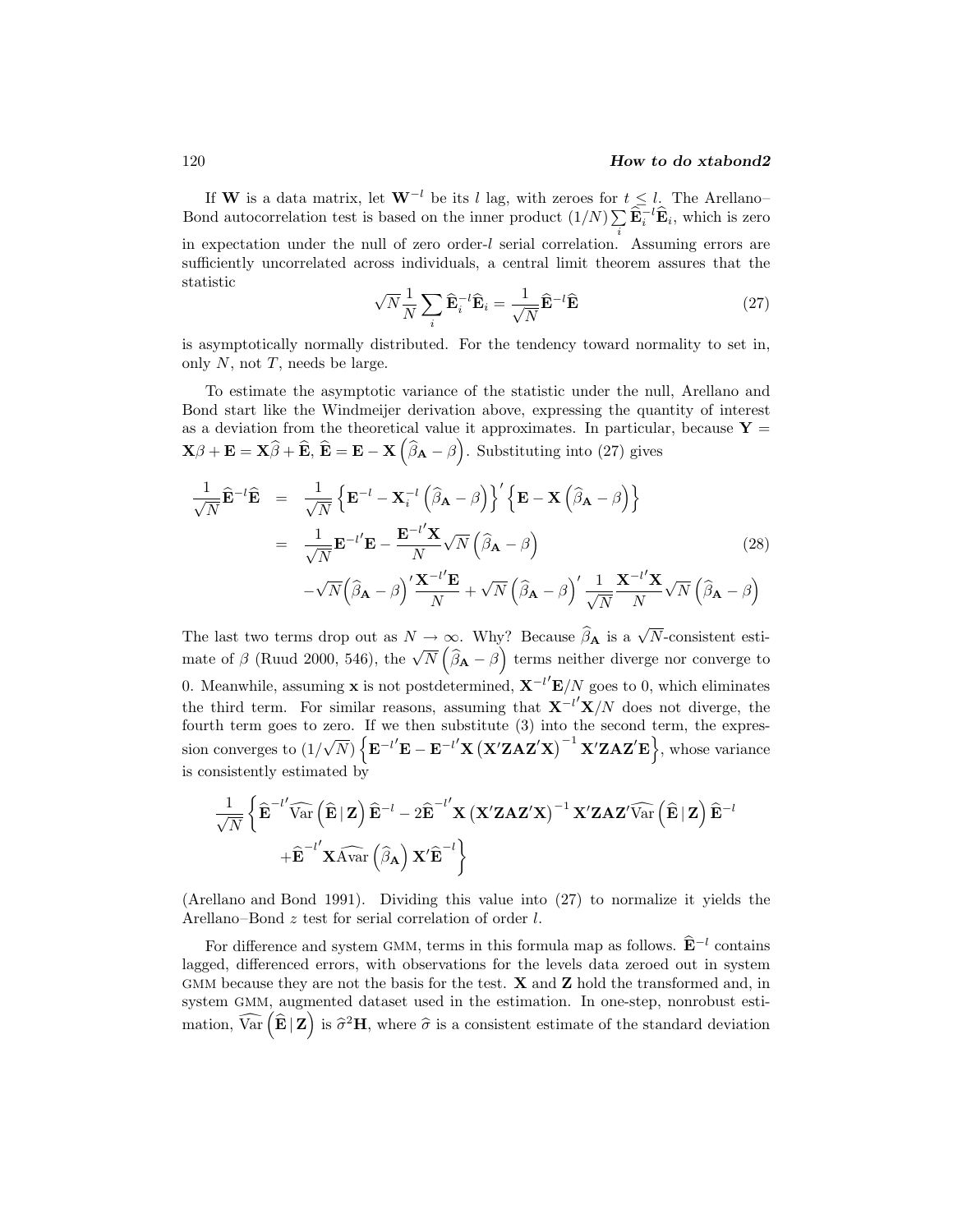of the errors in levels. Otherwise,  $\widehat{\Omega}_{\widehat{\beta}_1}$  is substituted.  $\widehat{\text{Avar}}\left(\widehat{\beta}_A\right)$  is set to the reported variance matrix—robust or not, Windmeijer-corrected or not.<sup>19</sup>

There are two important lessons here for the researcher. The first is another reminder of the importance of time dummies in preventing the most likely form of cross-individual correlation: contemporaneous correlation. The second lesson is that the test depends on the assumption that  $N$  is large. Large has no precise definition, but applying it to panels with  $N = 20$ , for instance, seems worrisome.

In their difference GMM regressions on simulated  $7 \times 100$  panels with  $AR(1)$ , Arellano and Bond find that their test has greater power than the Sargan and Hansen tests to detect lagged instruments being made invalid through autocorrelation. However, the test does break down as the correlation falls to 0.2, where it rejects the null of no serial correlation only half the time.

# **4 Implementation**

### **4.1 Syntax**

The original implementation of difference GMM is the DPD package, written in the Gauss programming language (Arellano and Bond 1998). An update, DPD98, incorporates system GMM. DPD has also been implemented in the Ox language (Doornik, Arellano, and Bond 2006). In 2001, StataCorp shipped xtabond in Stata 7. It performed difference GMM but not system GMM nor the Windmeijer correction. In late 2003, I set out to add these features. In the end, I revamped the code and syntax and added other options. xtabond2 was and is compatible with Stata version 7 and later. I also wrote abar to make the Arellano–Bond autocorrelation test available after other estimation commands. Stata 10, shipped in mid-2007, incorporated many features of xtabond2, via a revised xtabond and the new xtdpd and xtdpdsys commands. Unlike the official Stata commands, which have computationally intensive sections precompiled, the first versions of xtabond2 were written purely in Stata's interpreted ado language, which made it slow. In late 2005, I implemented xtabond2 afresh in the Mata language shipped with Stata 9; the Mata version runs much faster, though not as fast as the built-in commands. The two xtabond2 implementations are bundled together, and the ado version automatically runs if Mata is not available.<sup>20</sup>

<sup>19.</sup> In one-step, nonrobust estimation in orthogonal deviations, the second  $\widehat{\text{Var}}(\widehat{\mathbf{E}} | \mathbf{Z})$  is actually set

to  $M_{\perp}M_{\Delta}^{\prime}$  in difference GMM and  $M_{\perp}^{+}M_{\Delta}^{+}^{\prime}$  in system GMM.

<sup>20.</sup> The Mata code requires Stata 9.1 or later. Version 9.0 users will be prompted to upgrade for free.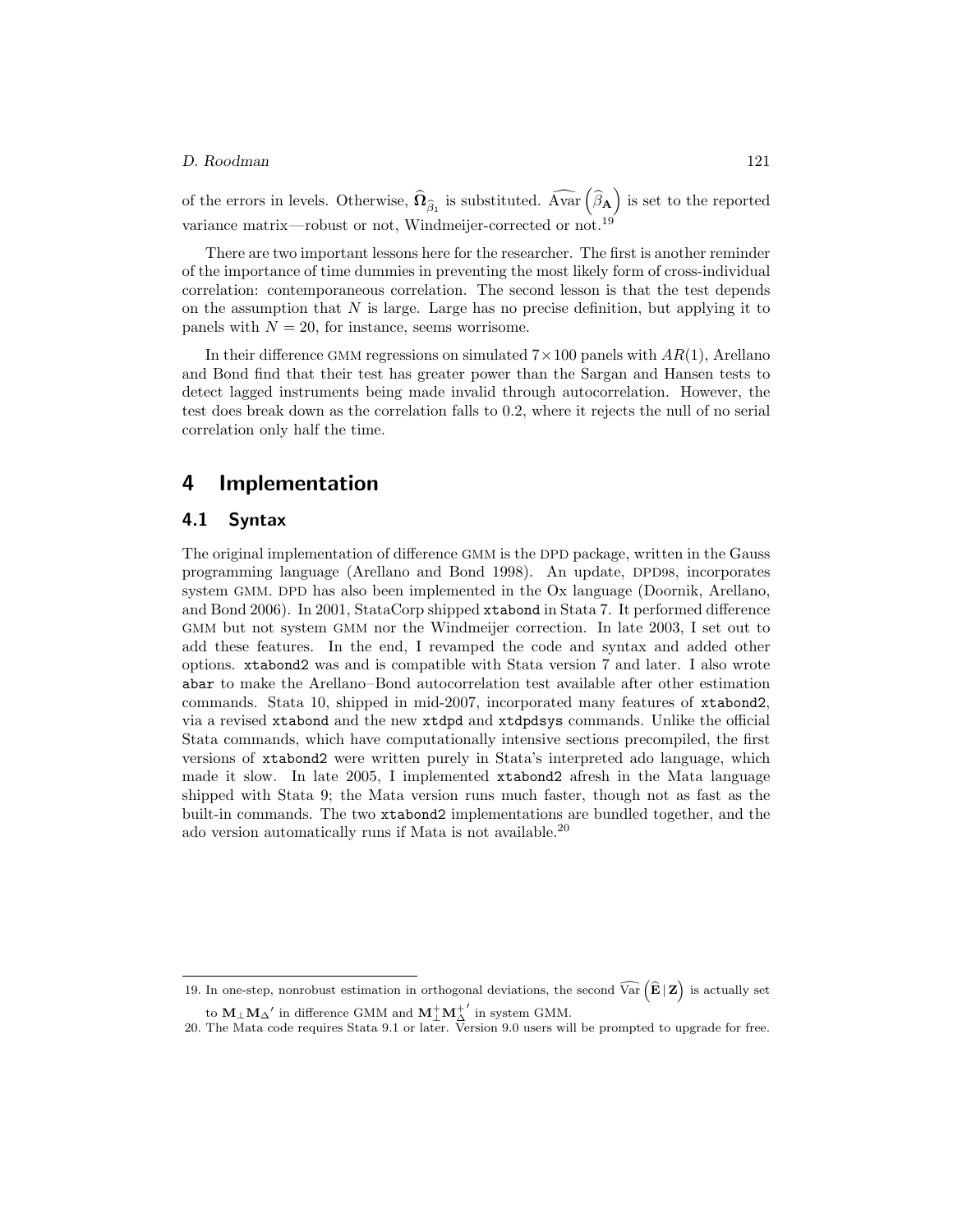The syntax for xtabond2 is

```
xtabond2 depvar varlist 
if   in   weight   , level(#) twostep robust
  cluster(varname) noconstant small noleveleq orthogonal artests(#)
  arlevels h(#) nodiffsargan nomata ivopt 
ivopt . . .  gmmopt 
gmmopt
  ...
```
where *ivopt* is

```
<u>iv</u>style(varlist \lceil , <u>e</u>quation(<u>d</u>iff|<u>l</u>evel|<u>b</u>oth) passthru <u>mz</u>])
```
and *gmmopt* is

```
gmmstyle(varlist 
, laglimits(a b) collapse equation(diff | level | both)
   passthru split 
)
```
All *varlist*s can include time-series operators, such as L., and wildcard expressions, such as  $I^*$ .

The if and in qualifiers restrict the estimation sample, but they do not restrict the sample from which lagged variables are drawn for instrument construction. *weight* also follows Stata conventions; analytical weights (aweights), sampling weights (pweights), and frequency weights (fweights) are accepted. Frequency weights must be constant over time. (See the appendix for details.)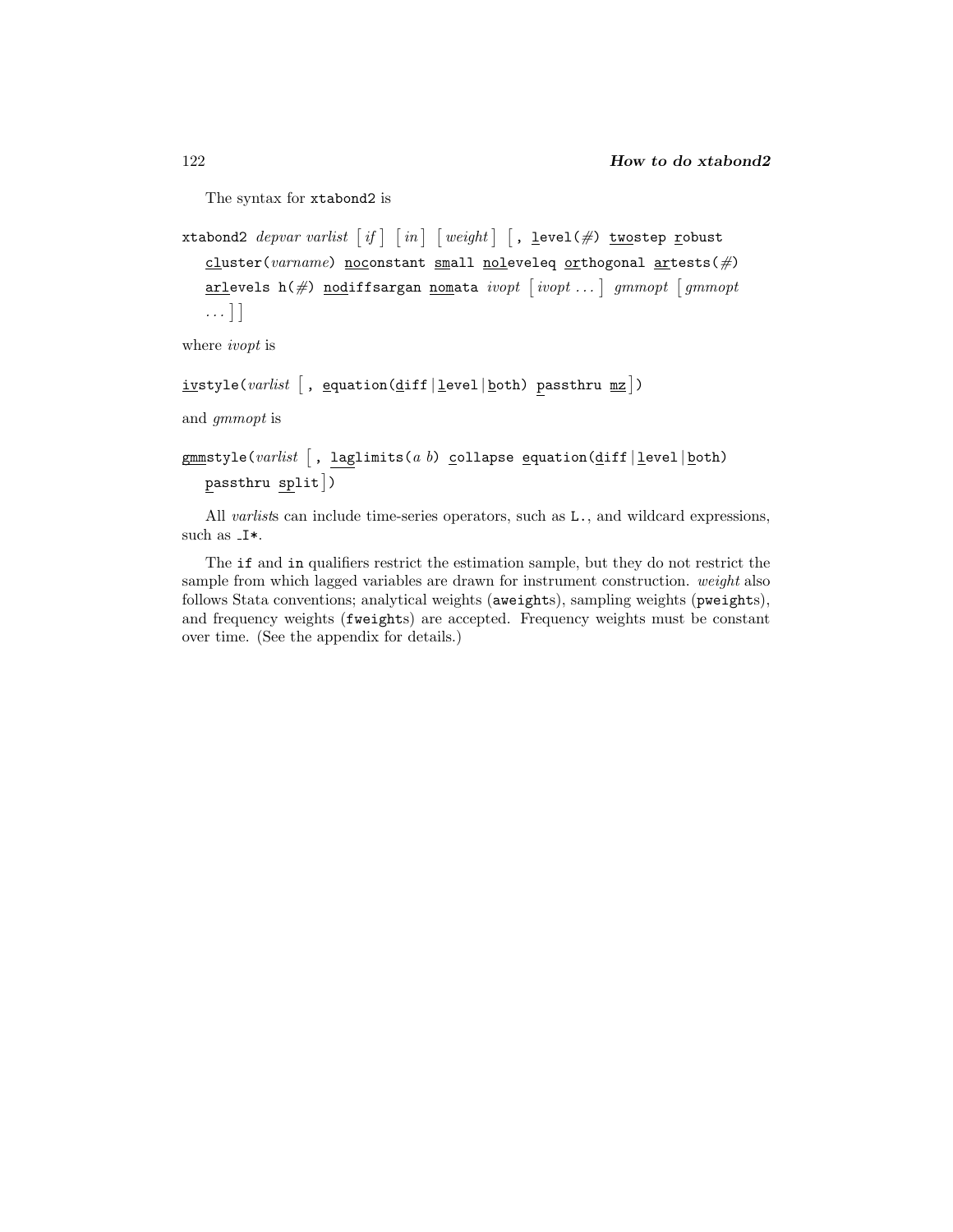The level(), robust, cluster(), noconstant, and small options are also mostly standard. level() controls the size of the reported confidence intervals, the default being 95%. In one-step GMM, xtabond2's robust option is equivalent to cluster(id) in most other estimation commands, where id is the panel identifier variable, requesting standard errors that are robust to heteroskedasticity and arbitrary patterns of autocorrelation within individuals; in two-step estimation, where the errors are already robust, robust triggers the Windmeijer correction. cluster() overrides the default use of the panel identifier (as set by tsset) as the basis for defining groups. It implies robust in the senses just described. Changing the clustering variable with this option affects onestep "robust" standard errors, all two-step results, the Hansen and difference-in-Hansen tests, and the Arellano–Bond serial correlation tests. cluster() is available only in the Mata version of xtabond2, which requires Stata 9 or later. noconstant excludes the constant term from **X** and **Z**; however, it has no effect in difference GMM because differencing eliminates the constant anyway.<sup>21</sup> small requests small-sample corrections to the covariance matrix estimate, resulting in  $t$ -test instead of  $z$ -test statistics for the coefficients and an F test instead of a Wald  $\chi^2$  test for overall fit.

Most of the other options are straightforward. nomata prevents the use of the Mata implementation even when it is available, in favor of the ado program. twostep requests two-step FEGMM, one-step GMM being the default. noleveleq invokes difference instead of system GMM, which is the default. nodiffsargan prevents reporting of certain difference-in-Sargan/Hansen statistics (described below), which are computationally intensive because they involve reestimating the model for each test. It has effect only in the Mata implementation, because only that version performs the tests. orthogonal, also meaningful only for the Mata version, requests the forward orthogonal-deviations transform instead of first differencing. artests() sets the maximum lag distance to check for autocorrelation, the default being 2. arlevels requests that the Arellano– Bond autocorrelation test be run on the levels residuals instead of the differenced ones; it applies only to system GMM and makes sense only in the unconventional case where it is believed that there are no fixed effects whose own autocorrelation would mask any in the idiosyncratic errors. The  $h(\#)$  option, which most users can safely ignore, controls the choice of **H**. h(1) sets  $H = I$ , for both difference and system GMM. For difference GMM,  $h(2)$  and  $h(3)$  coincide, making the matrix in  $(22)$ . They differ for system GMM, however, with  $h(2)$  imitating DPD for Ox and  $h(3)$  being the xtabond2 default, according to (26) (see the end of section 3.4).

<sup>21.</sup> Here xtabond2 differs from xtabond, xtdpd, and DPD, which by default enter the constant in difference GMM *after* transforming the data. DPD does the same for time dummies. xtabond2 avoids this practice for several reasons. First, in Stata, it is more natural to treat time dummies, typically created with xi, like any other regressor, transforming them. Second, introducing the constant term after differencing is equivalent to entering  $t$  as a regressor before transformation, which may not be what users intend. By the same token, it introduces an inconsistency with system GMM: in DPD and xtdpdsys, when doing system GMM, the constant term enters only in the levels equation, and in the usual way; it means  $1$  rather than  $t$ . Thus switching between difference and system GMM changes the model. However, these problems are minor as long as a full set of time dummies is included. Because the linear span of the time dummies and the constant term together is the same as that of their first differences or orthogonal deviations, it does not matter much whether the time dummies and constant enter transformed or not.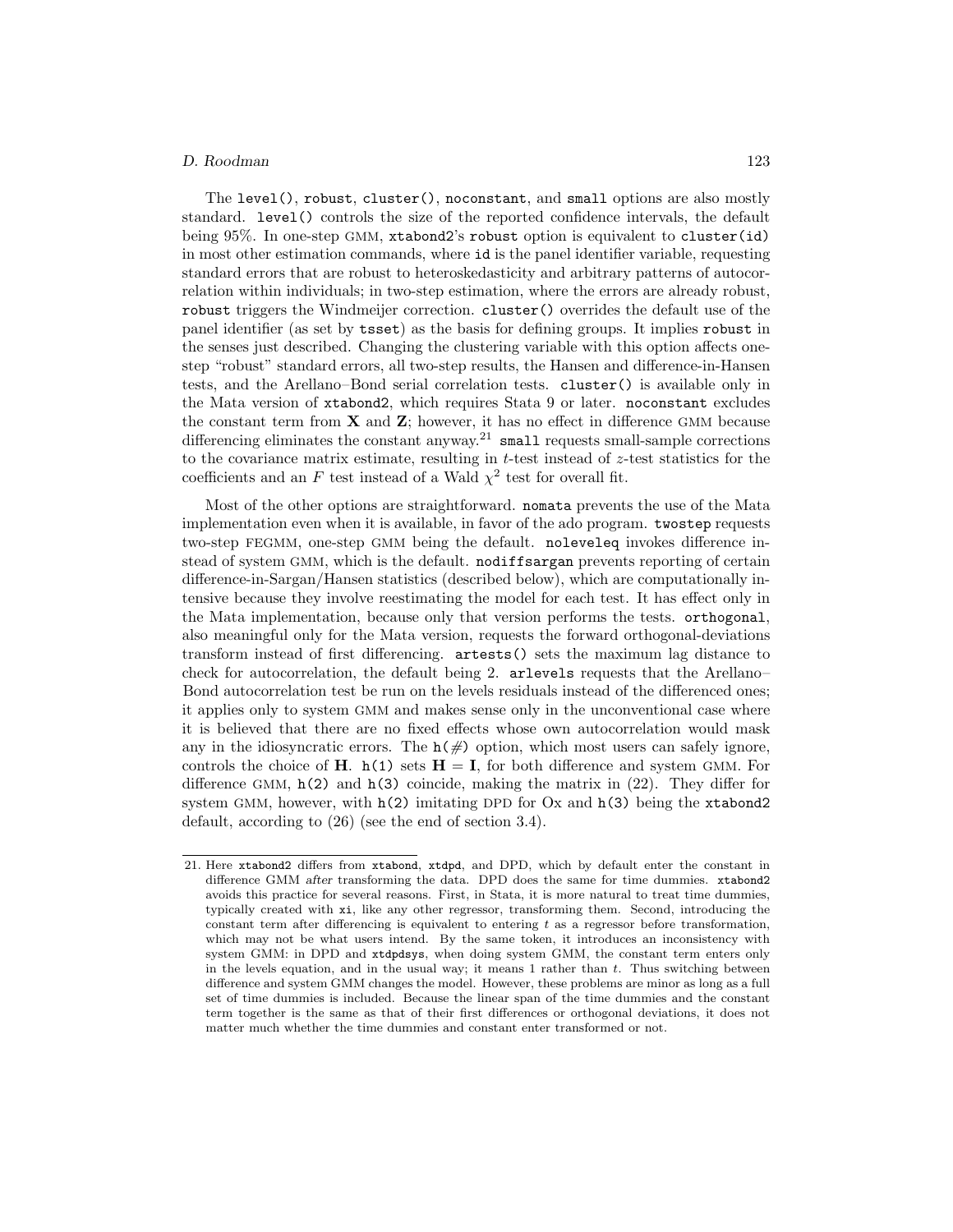The most important thing to understand about the xtabond2 syntax is that unlike most Stata estimation commands, including xtabond, the variable list before the comma *communicates no identification information*. The first variable defines **Y** and the remaining ones define **X**. None of them say anything about **Z** even though **X** and **Z** can share columns. Designing the instrument matrix is the job of the ivstyle() and gmmstyle() options after the comma, each of which can be listed multiple times or not at all. (noconstant also affects **Z** in system GMM.) As a result, most regressors appear twice in a command line, once before the comma for inclusion in **X** and once after as a source of IV- or GMM-style instruments. Variables that serve only as excluded instruments appear once, in ivstyle() or gmmstyle() options after the comma.

The standard treatment for strictly exogenous regressors or IV-style excluded instruments, say, w1 and w2, is ivstyle(w1 w2). This generates one column per variable, with missing not replaced by 0. In particular, strictly exogenous regressors ordinarily instrument themselves, appearing in both the variable list before the comma and in an ivstyle() option. In difference GMM, these IV-style columns are transformed unless the user specifies  $ivstyle(w1 w2, passtrnu)$ .  $ivstyle()$  also generates one column per variable in system GMM, following (24). The patterns in (25) can be requested with the equation() suboption, as in ivstyle(w1 w2, equation(level)) and the compound ivstyle(w1 w2, equation(diff)) ivstyle(w1 w2, equation(level)). The mz suboption instructs xtabond2 to substitute zero for missing in the generated IV-style instruments.

Similarly, the gmmstyle() option includes a list of variables, then suboptions after a comma that control how the variables enter **Z**. By default, gmmstyle() generates the instruments appropriate for predetermined variables: lags 1 and earlier of the instrumenting variable for the transformed equation and, for system GMM, lag 0 of the instrumenting variable in differences for the levels equation. The laglimits() suboption overrides the defaults on lag range. For example,  $gmmstyle(w, laglimits(2.))$ specifies lags 2 and longer for the transformed equation and lag 1 for the levels equation, which is the standard treatment for endogenous variables. In general, laglimits(*a b*) requests lags a through b of the levels as instruments for the transformed data and lag a−1 of the differences for the levels data. *a* and *b* can each be missing ("."). *a* defaults to 1 and *b* to infinity, so that laglimits(. .) is equivalent to leaving the suboption out altogether. *a* and *b* can even be negative, implying forward "lags". If  $a > b$ , xtabond2 swaps their values.<sup>22</sup> Because the  $\text{gmmstyle}$  () varlist allows time-series operators, there are many routes to the same specification. For example, if w1 is predetermined and  $w2$  endogenous, then instead of  $gmmstyle(w1)$   $gmmstyle(w2, 1aglimits(s2 .))$ , one could simply type  $\texttt{gmmstyle}(\texttt{w1 L.w2})$ . In all these instances, the suboption collapse is available to "collapse" the instrument sets as described in sections 3.2 and 3.4.

<sup>22.</sup> If  $a \leq b < 0$ , then lag  $b - 1$  of the differences is normally used as an instrument in the levels equations instead of that dated  $a - 1$ , because it is more frequently in the range [1, T] of valid time indexes. Or, for the same reasons, if  $a \leq 0 \leq b$  or  $b \leq 0 \leq a$ , the contemporaneous difference is used. Tue Gørgens developed these decision rules.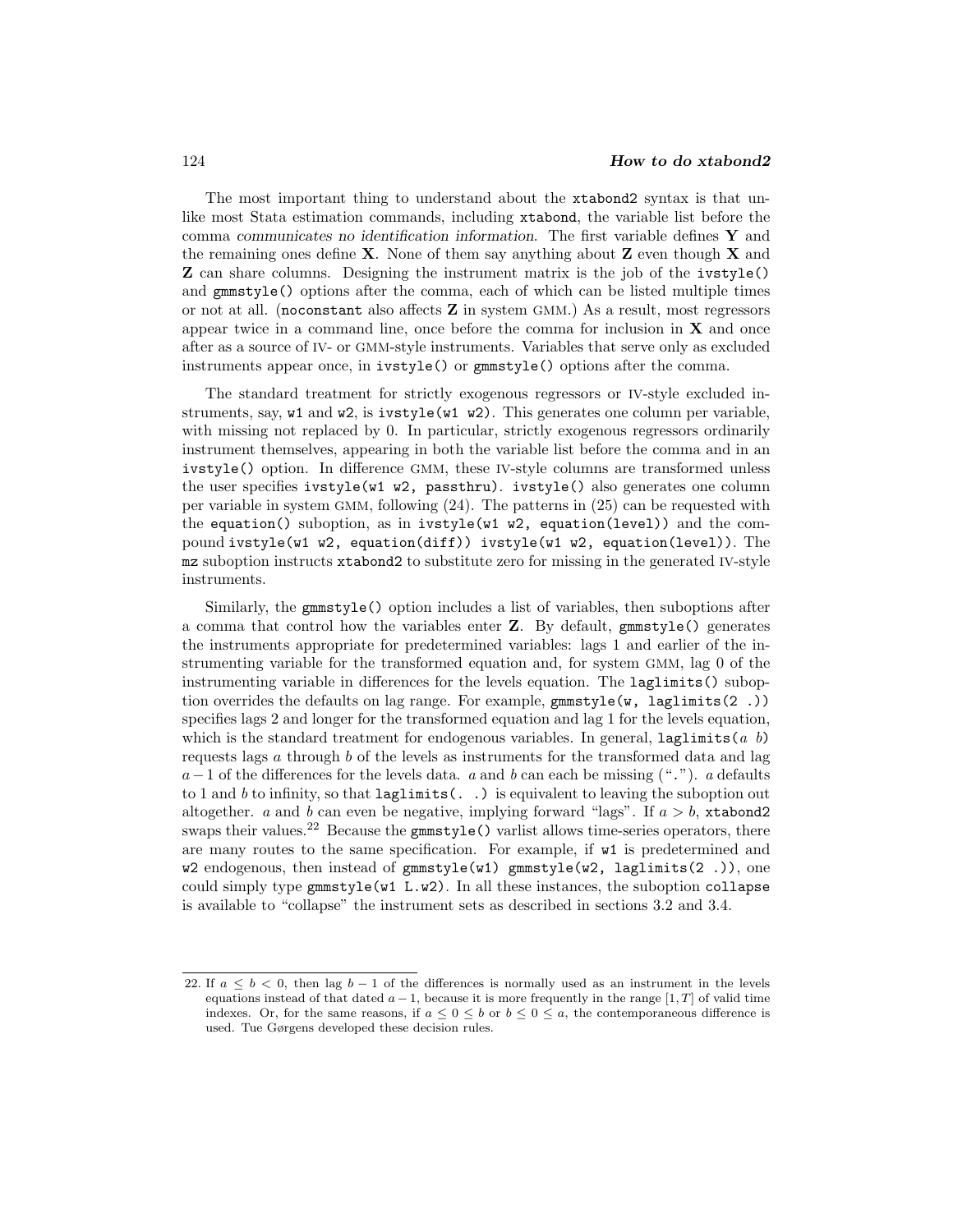gmmstyle() also has equation() and passthru suboptions, which work much like their ivstyle() counterparts. The exception is that equation(level), by blocking the generation of the instruments for the transformed equation, causes xtabond2 to generate a full GMM-style set of instruments for the levels equation because they are no longer mathematically redundant.<sup>23</sup> passthru prevents the usual differencing of instruments for the levels equation. As with arlevels, this produces invalid results under standard assumptions. A final suboption, split, is explained below.

Along with the standard estimation results, xtabond2 reports the Sargan/Hansen test, Arellano–Bond autocorrelation tests, and various summary statistics. Sample size is not an entirely well-defined concept in system GMM, which runs in effect on two samples simultaneously. xtabond2 reports the size of the transformed sample after difference GMM and of the untransformed sample after system GMM.

The Mata implementation carries out certain difference-in-Sargan/Hansen tests unless nodiffsargan is specified. In particular, it reports a difference-in-Sargan/Hansen test for each instrument group defined by an ivstyle() or gmmstyle() option, when feasible. So a clause like  $\text{gmmstyle}(\mathbf{x} \mathbf{y})$  implicitly requests one test for this entire instrument group, while  $\texttt{gmmstyle}(x)$  gmmstyle(y) requests the same estimates but two more-targeted difference-in-Sargan/Hansen tests. In system GMM, a split suboption in a gmmstyle() option instructs xtabond2 to subject the transformed- and levelsequation instruments within the given GMM-style group to separate difference tests. This facilitates testing of the instruments of greatest concern in system GMM, those for the levels equation based on the dependent variable. The Mata version also tests all the  $GMM$ -style instruments for the levels equation as a group.<sup>24</sup>

The Mata version of xtabond2 responds to one option that is not set in the command line, namely, the Mata system parameter matafavor. When this is set to speed (which can be done by typing mata: mata set matafavor speed, permanently at the Stata prompt), the Mata code builds a complete internal representation of **Z**. <sup>25</sup> If there are 1,000 observations and 100 instruments, then **Z** will contain some 200,000 elements in system GMM, each of which will take 8 bytes in Mata, for a total of roughly 1.5

<sup>23.</sup> Because an ordinary gmmstyle(w, laglimits( $a$  b)) command in system GMM requests lags  $a$ through b of w as instruments for the transformed equation and lag  $a-1$  of  $\Delta w$  for the levels equation, for consistency, xtabond2, in versions 1.2.8 and earlier, interpreted gmmstyle(w, laglimits(*a b*) equation(level)) to request lags  $a - 1$  through  $b - 1$  of  $\Delta w$  for the levels equation. But with version 2.0.0, the interpretation changed to lags a through b.

<sup>24.</sup> The reported differences in Sargan/Hansen will generally not match what would be obtained by manually running the estimation with and without the suspect instruments. Recall from section 2.3 that in the full, restricted regression, the moment weighting matrix is the inverse of the estimated covariance of the moments, call it  $\hat{\mathbf{S}}$ , which is  $\mathbf{Z}'\mathbf{H}\mathbf{Z}$  in one-step and  $\mathbf{Z}'\hat{\Omega}_{\hat{\beta}_1}\mathbf{Z}$  in two-step. In the unrestricted regressions carried out for testing purposes, xtabond2 weights using the submatrix of the restricted **S** corresponding to the nonsuspect instruments. This reduces the chance of a negative test statistic (Baum, Schaffer, and Stillman [2003, 18], citing Hayashi [2000]). As described in section 2.6, adding instruments weakens the Sargan/Hansen test and can actually reduce the statistic, which is what makes negative differences in Sargan/Hansen more likely if the unrestricted regression is fully reestimated.

<sup>25.</sup> Despite the speed setting, there is a delay the first time the Mata version of xtabond2 runs in a Stata session, because Stata loads the function library.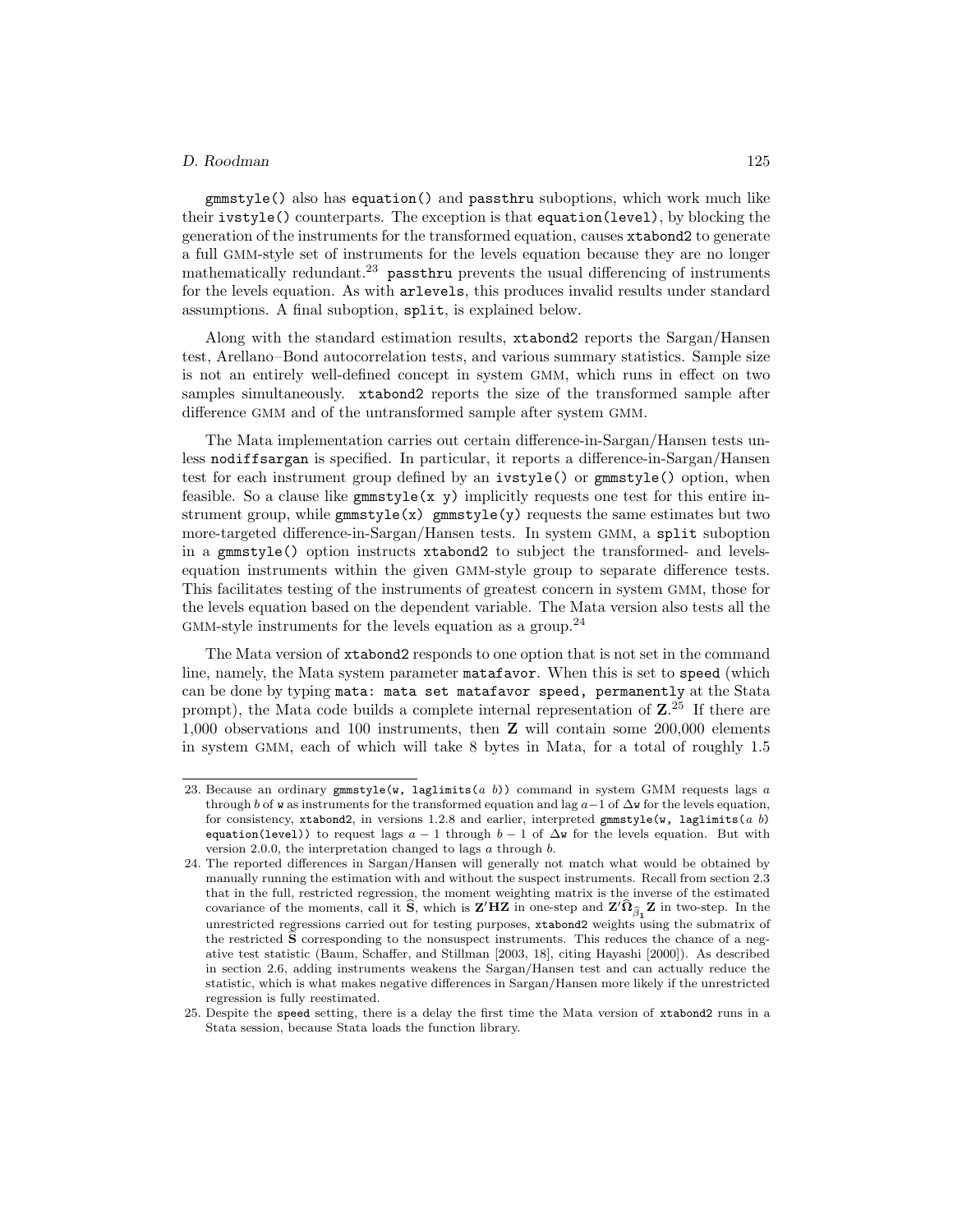megabytes. Larger panels can exceed a computer's physical memory and actually even slow Mata down because the operating system is forced to repeatedly cache parts of **Z** to the hard drive and then reload them. Setting matafavor to space causes the program to build and destroy submatrices  $\mathbf{Z}_i$  for each individual "on the fly". The Mata code in this mode can be even slower than the ado version, but because the ado version also builds a full representation of **Z**, the Mata code in space mode still has the advantage of conserving memory.

The Mata and ado implementations should generate identical results. However, if some regressors are nearly or fully multicollinear, the two may disagree on the number and choice of regressors to drop. Because floating-point representations of numbers have finite precision, even exactly collinear variables may not quite appear that way to the computer, and algorithms for identifying them must look for "near-multicollinearity". There is no one right definition for that term, and the identification can be sensitive to the exact procedure. Where the ado program calls the built-in Stata command  $\text{rmcoll}$ , the Mata program must use its own procedure, which differs in logic and tolerances.<sup>26</sup>

As a Stata estimation command, xtabond2 can be followed by predict:

### predict  $\lceil\mathit{type}\rceil$   $\mathit{newvarname}$   $\lceil\mathit{if}\rceil$   $\lceil\mathit{in}\rceil$   $\lceil\mathit{, static}\rceil$   $\texttt{difference}\rceil$

where *statistic* is xb or residuals. The optional *type* clause controls the data type of the variable generated. Requesting the xb statistic, the default, essentially gives  $\mathbf{X}\beta$ , where  $\beta$  is the parameter vector from the estimation. However, difference GMM never estimates a coefficient on the constant term, so predict can predict the dependent variable only up to a constant. To compensate, after difference GMM predict adds a constant to the series chosen to give it the same average as **Y**. Putting residuals in the command line requests  $\mathbf{Y} - \mathbf{X}\beta$ , where the  $\mathbf{X}\beta$  again will be adjusted. The difference option requests predictions and residuals in differences.

The syntax for the postestimation command abar is

abar  $\lceil \textit{if} \rceil \: \lceil \textit{in} \rceil \: \lceil \, , \; \texttt{lags}(\#) \, \rceil$ 

The lags() option works like xtabond2's artests() option except that it defaults to 1. abar can run after regress, ivregress, ivreg2, newey, and newey2. It tests for autocorrelation in the estimation errors, undifferenced.

### **4.2 More examples**

A simple autoregressive model with no controls except time dummies would be fit by

. xi: xtabond2 y L.y i.t, gmmstyle(L.y) ivstyle(i.t) robust noleveleq

<sup>26.</sup> The Mata version will not perfectly handle strange and unusual expressions like  $\text{gmmstyle}$ (L.x, laglimits(-1 -1)). This is the same as gmmstyle(x, laglimits(0 0)) in principle. But the Mata code will interpret it by lagging x, thus losing the observation of x for  $t = T$ , and then unlagging the remaining information. The ado version does not lose data in this way.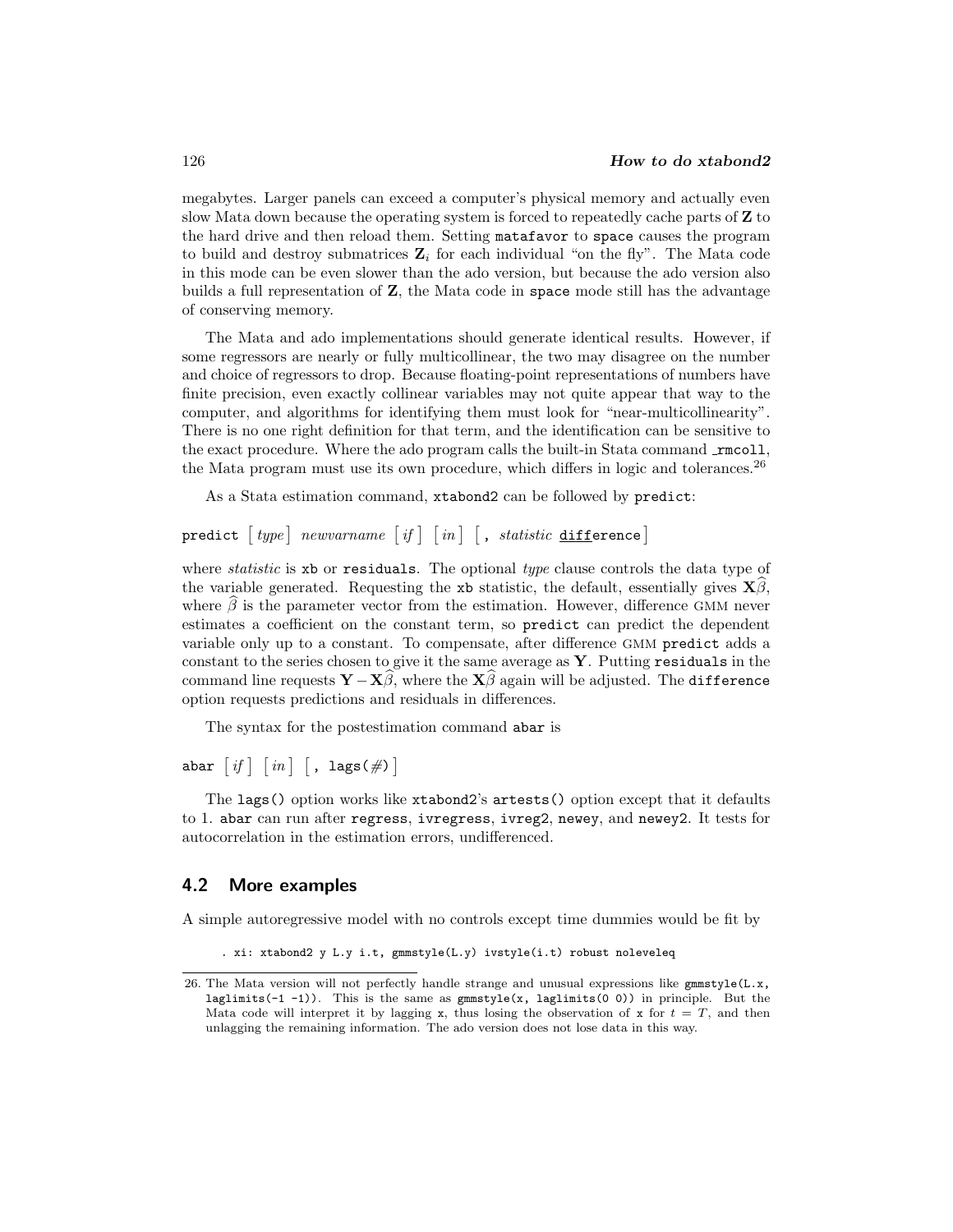where **t** is the time variable. This would run one-step difference GMM with robust errors. If w1 is strictly exogenous, w2 is predetermined but not strictly exogenous, and w3 is endogenous, then

```
. xi: xtabond2 y L.y w1 w2 w3 i.t, gmmstyle(L.y w2 L.w3) ivstyle(i.t w1)
> twostep robust small orthogonal
```
would fit the model with the standard choices of instruments—here with two-step system GMM, Windmeijer-corrected standard errors, small-sample adjustments, and orthogonal deviations.

If the user runs system GMM without declaring instruments that are nonzero for the transformed equation, then the estimation is effectively run on levels only. Moreover, though it is designed for dynamic models, xtabond2 does not require the lagged dependent variable to appear on the right-hand side. As a result, the command can perform OLS and 2SLS. Following are pairs of equivalents, all of which can be run on the Arellano–Bond dataset:

```
. regress n w k
. abar
. xtabond2 n w k, ivstyle(w k, equation(level)) small arlevels artests(1)
. ivreg2 n cap (w = k \text{ ys}), cluster(id)
. abar, lags(2)
. xtabond2 n w cap, ivstyle(cap k ys, equation(level)) small robust arlevels
. ivreg2 n cap (w = k ys), cluster(id) gmm
. abar
. xtabond2 n w cap, ivstyle(cap k ys, equation(level)) twostep artests(1) arlevels
```
The only value in such tricks is that they make the Windmeijer correction available for linear GMM regressions more generally.

xtabond2 can replicate results from comparable packages. Here is a matching triplet:

```
. xtabond n, lags(1) pre(w, lagstruct(1,.)) pre(k, endog) robust
. xtdpd n L.n w L.w k, dgmmiv(w k n) vce(robust)
. xtabond2 n L.n w L.w k, gmmstyle(L.(w n k), eq(diff)) robust
```
To exactly match difference GMM results from DPD for Gauss and Ox, one must also create variables that become the constant and time dummies *after* transformation, to mimic the way DPD enters these variables directly into the difference equation. This example exactly imitates the regression for column a1 in table 4 of Arellano and Bond (1991):

```
.forvalues y = 1979/1984 { /* Make variables whose differences are time dummies */
2. gen yr \dot{y} c = year \dot{y}3. }
. gen cons = year
. xtabond2 n L(0/1).(L.n w) L(0/2).(k ys) yr198?c cons, gmmstyle(L.n)
> ivstyle(L(0/1).w L(0/2).(k ys) yr198?c cons) noleveleq noconstant small
> robust
```
For system GMM, these gymnastics are unnecessary because DPD enters the constant and time dummies directly into the levels equation, not the difference one. These two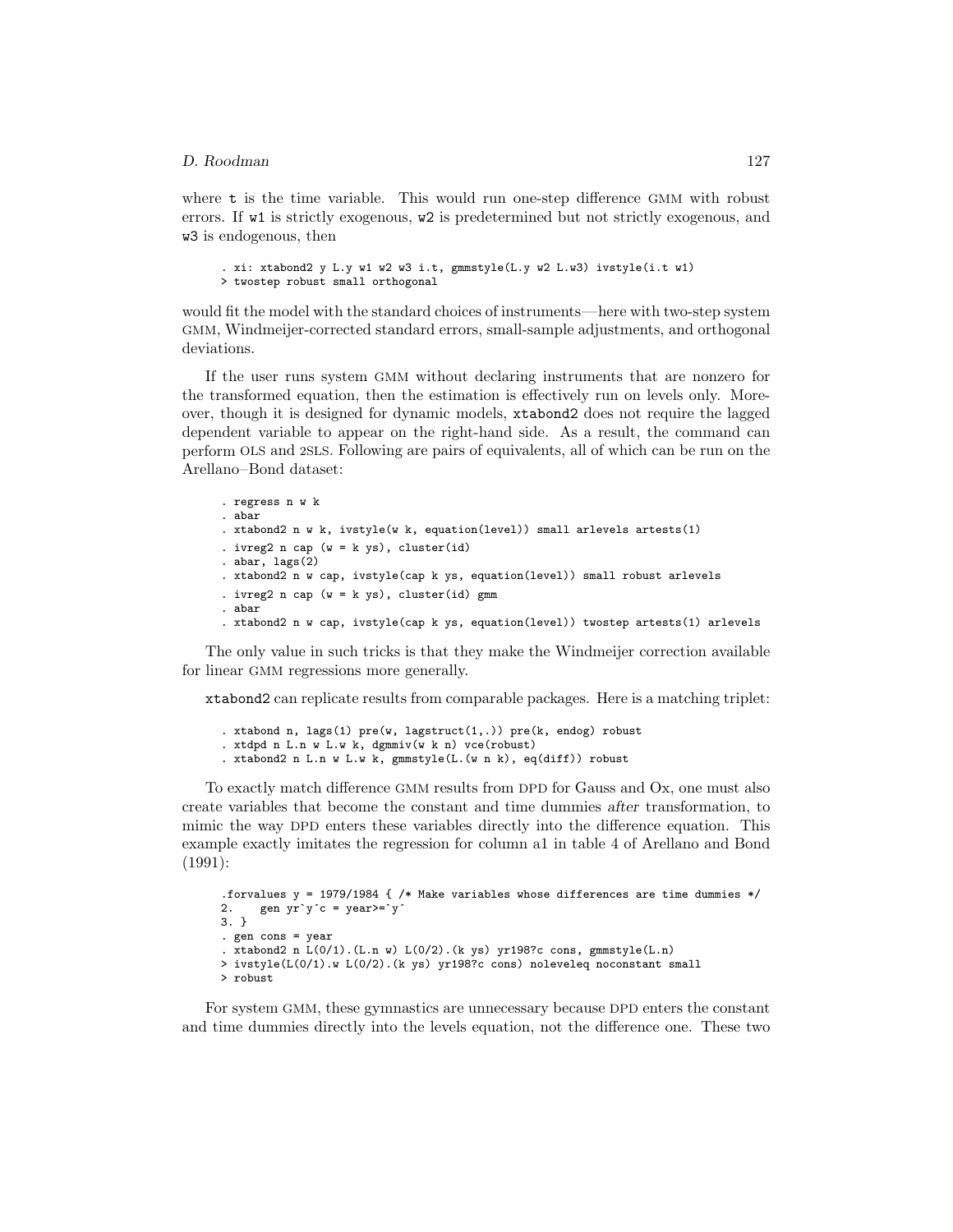commands exactly reproduce a version of Blundell and Bond's (1998) regression 4, table 4, included in a demonstration file shipped with DPD for  $Ox$ :<sup>27</sup>

- . xtdpd n L.n L(0/1).(w k) yr1978-yr1984, dgmm(w k n) lgmm(w k n)
- > liv(yr1978-yr1984) vce(robust) two hascons
- . xtabond2 n L.n L(0/1).(w k) yr1978-yr1984, gmmstyle(L.(w k n))
- > ivstyle(yr1978-yr1984, equation(level)) h(2) robust twostep small

More replications from the regressions in the Arellano and Bond (1998) and Blundell and Bond (1998) articles are in two ancillary files that come with xtabond2: abest.do and bbest.do. In addition, greene.do reproduces an example in Greene  $(2003, 554)$ .<sup>28</sup>

# **5 Conclusion**

By way of conclusion, I offer a few pointers on the use of difference and system GMM, however implemented. Most of these are discussed above.

- *Apply the estimators to "small* T*, large* N*" panels.* If T is large, dynamic panel bias becomes insignificant, and a more straightforward fixed-effects estimator works. Meanwhile, the number of instruments in difference and system GMM tends to explode with  $T$ . If  $N$  is small, the cluster-robust standard errors and the Arellano–Bond autocorrelation test may be unreliable.
- *Include time dummies.* The autocorrelation test and the robust estimates of the coefficient standard errors assume no correlation across individuals in the idiosyncratic disturbances. Time dummies make this assumption more likely to hold.
- *Use orthogonal deviations in panels with gaps.* This maximizes sample size.
- *Ordinarily, put every regressor into the instrument matrix,* **Z***, in some form.* If a regressor, w, is strictly exogenous, standard treatment is to insert it as one column (in xtabond2, with ivstyle(w)). If w is predetermined to not be strictly exogenous, standard treatment is to use lags 1 and longer, GMM-style (gmmstyle(w)). And if w is endogenous, standard treatment is lags 2 and longer ( $\texttt{gmmstyle}(L.w)$ ).
- *Before using system GMM, ponder the required assumptions.* The validity of the additional instruments in system GMM depends on the assumption that changes in the instrumenting variables are uncorrelated with the fixed effects. In particular, they require that throughout the study period, individuals sampled are not too far from steady states, in the sense that deviations from long-run means are not systematically related to fixed effects.
- *Mind and report the instrument count.* As discussed in section 2.6 and Roodman (2009), instrument proliferation can overfit endogenous variables and fail to expunge their endogenous components. Ironically, it also weakens the power of

<sup>27.</sup> In the command file bbest.ox.

<sup>28.</sup> To download them into your current directory, type net get xtabond2 in Stata.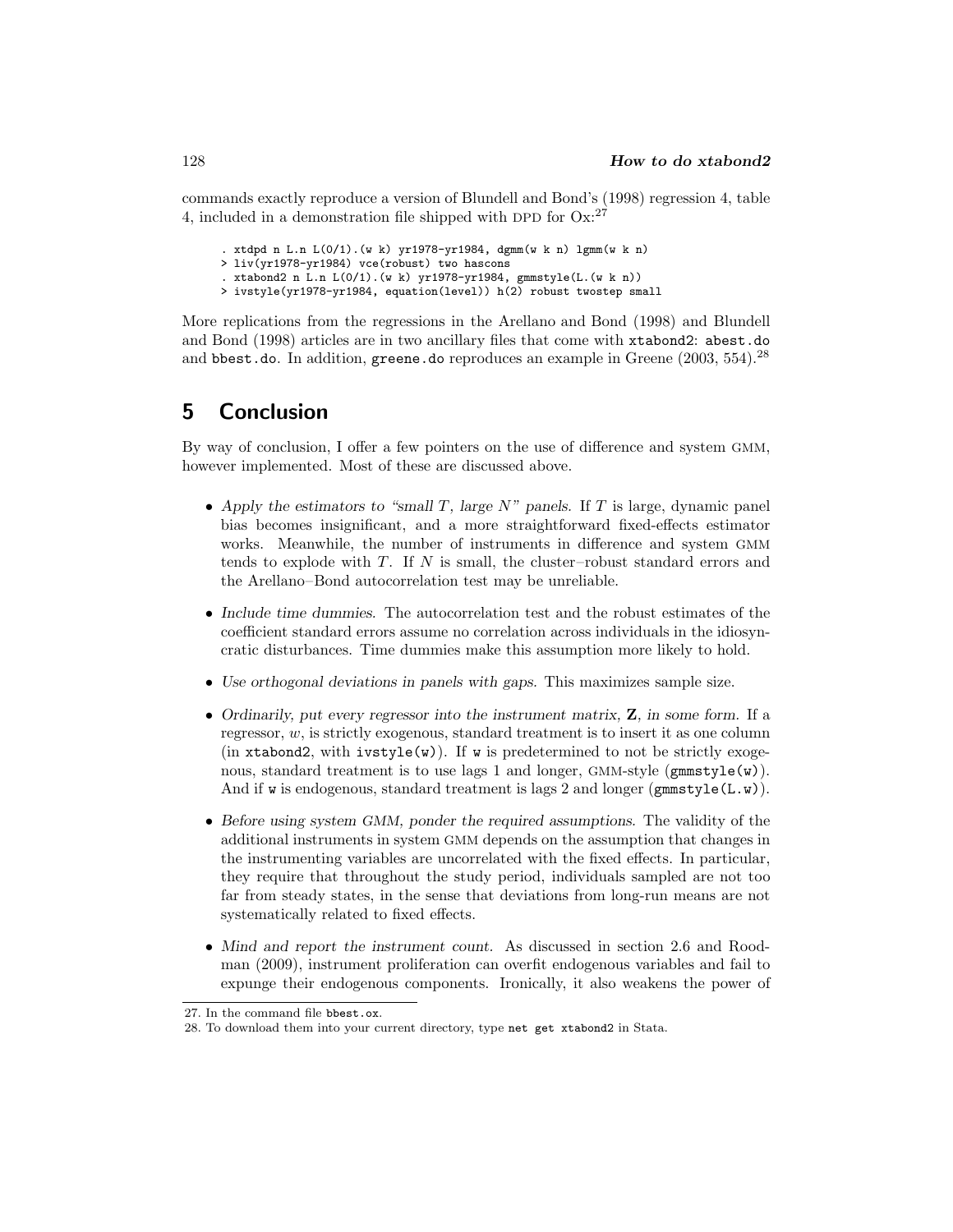the Hansen test to detect this very problem and to detect invalidity of the system GMM instruments, whose validity should not be taken for granted. Because the risk is high with these estimators, researchers should report the number of instruments and reviewers should question regressions where it is not reported. A telltale sign is a perfect Hansen statistic of 1.000. Researchers should also test for robustness to severely reducing the instrument count. Options include limiting the lags used in GMM-style instruments and, in xtabond2, collapsing instruments. Also, because of the risks, do not take comfort in a Hansen test  $p$ -value below 0.1. View higher values, such as 0.25, as potential signs of trouble.

• *Report all specification choices.* Using these estimators involves many choices, and researchers should report the ones they make—difference or system GMM; first differences or orthogonal deviations; one- or two-step estimation; nonrobust, cluster–robust, or Windmeijer-corrected cluster–robust errors; and the choice of instrumenting variables and lags used.

# **6 Acknowledgments**

I thank Manuel Arellano, Christopher Baum, Michael Clemens, Decio Coviello, Mead Over, Mark Schaffer, and one anonymous reviewer for comments. I also thank all the users whose feedback has led to steady improvement in xtabond2.

# **7 References**

- Anderson, T. G., and B. E. Sørenson. 1996. GMM estimation of a stochastic volatility model: A Monte Carlo study. *Journal of Business & Economic Statistics* 328–352.
- Anderson, T. W., and C. Hsiao. 1982. Formulation and estimation of dynamic models using panel data. *Journal of Econometrics* 18: 47–82.
- Arellano, M., and S. Bond. 1991. Some tests of specification for panel data: Monte Carlo evidence and an application to employment equations. *Review of Economic Studies* 58: 277–297.

———. 1998. Dynamic panel data estimation using DPD98 for Gauss: A guide for users. Mimeo. Available at ftp://ftp.cemfi.es/pdf/papers/ma/dpd98.pdf.

- Arellano, M., and O. Bover. 1995. Another look at the instrumental variable estimation of error-components models. *Journal of Econometrics* 68: 29–51.
- Baum, C. F., M. E. Schaffer, and S. Stillman. 2003. Instrumental variables and GMM: Estimation and testing. *Stata Journal* 3: 1–31.
- Beck, T., and R. Levine. 2004. Stock markets, banks, and growth: Panel evidence. *Journal of Banking and Finance* 28: 423–442.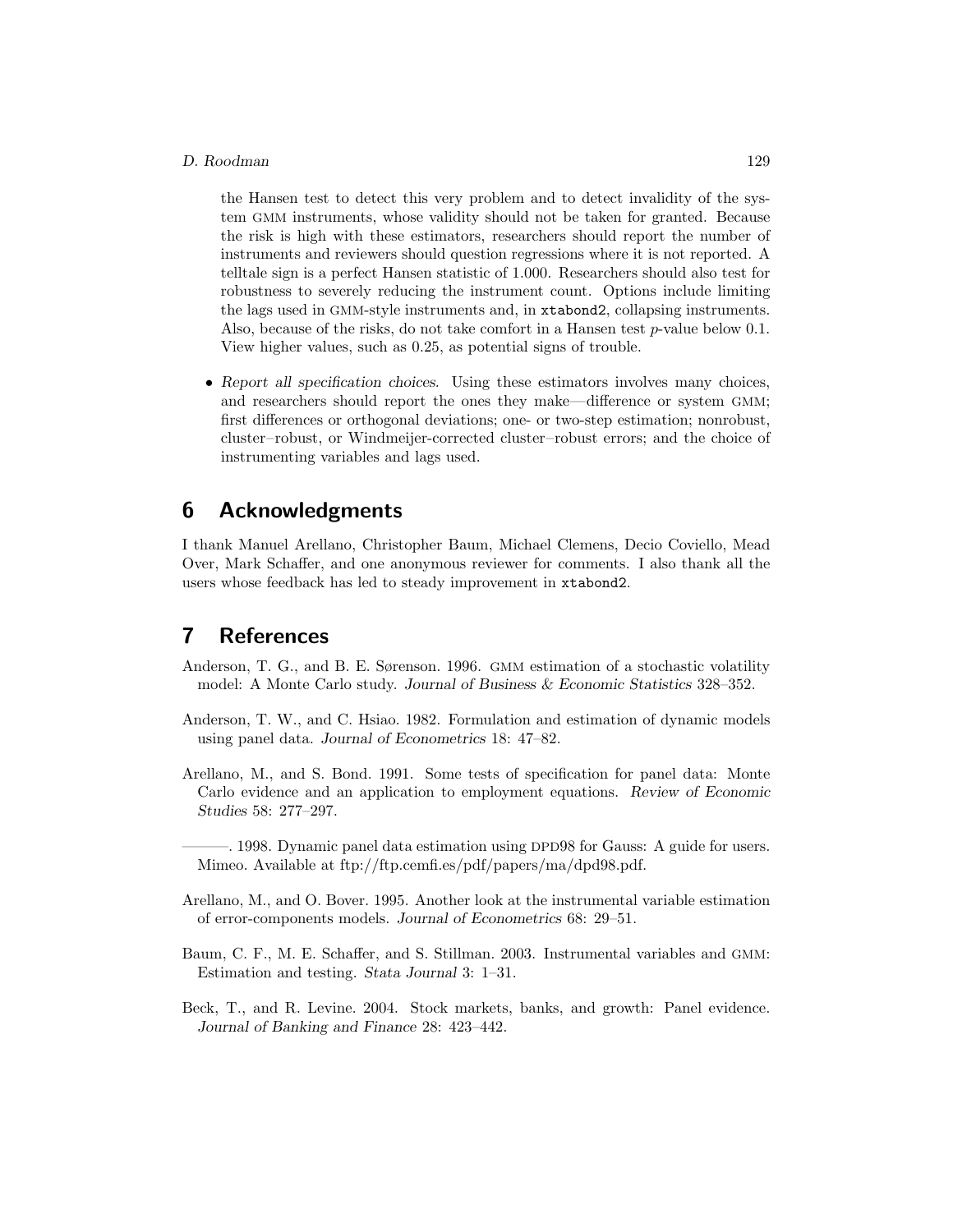- Blundell, R., and S. Bond. 1998. Initial conditions and moment restrictions in dynamic panel data models. *Journal of Econometrics* 87: 115–143.
- Bond, S. 2002. Dynamic panel data models: A guide to micro data methods and practice. Working Paper CWP09/02, Cemmap, Institute for Fiscal Studies. Available at http://cemmap.ifs.org.uk/wps/cwp0209.pdf.
- Bowsher, C. G. 2002. On testing overidentifying restrictions in dynamic panel data models. *Economics Letters* 77: 211–220.
- Calderón, C. A., A. Chong, and N. V. Loayza. 2002. Determinants of current account deficits in developing countries. *Contributions to Macroeconomics* 2: Article 2.
- Doornik, J. A., M. Arellano, and S. Bond. 2006. Panel data estimation using DPD for Ox. Available at http://www.doornik.com/download/dpd.pdf.
- Greene, W. H. 2003. *Econometric Analysis*. 5th ed. Upper Saddle River, NJ: Prentice Hall.
- Hansen, L. P. 1982. Large sample properties of generalized method of moments estimators. *Econometrica* 50: 1029–1054.
- Hayashi, F. 2000. *Econometrics*. Princeton, NJ: Princeton University Press.
- Holtz-Eakin, D., W. Newey, and H. S. Rosen. 1988. Estimating vector autoregressions with panel data. *Econometrica* 56: 1371–1395.
- Judson, R. A., and A. L. Owen. 1999. Estimating dynamic panel data models: A guide for macroeconomists. *Economics Letters* 65: 9–15.
- Kiviet, J. F. 1995. On bias, inconsistency, and efficiency of various estimators in dynamic panel data models. *Journal of Econometrics* 68: 53–78.
- Moran, T. H., E. M. Graham, and M. Blomström. 2005. *Does Foreign Direct Investment Promote Development?* Washington, DC: Institute for International Economics.
- Nickell, S. J. 1981. Biases in dynamic models with fixed effects. *Econometrica* 49: 1417–1426.
- Roodman, D. M. 2009. A note on the theme of too many instruments. *Oxford Bulletin of Economics and Statistics* 71: 135–158.
- Ruud, P. A. 2000. *An Introduction to Classical Econometric Theory*. Oxford: Oxford University Press.
- Sargan, J. D. 1958. The estimation of economic relationships using instrumental variables. *Econometrica* 26: 393–415.
- Windmeijer, F. 2005. A finite sample correction for the variance of linear efficient two-step GMM estimators. *Journal of Econometrics* 126: 25–51.

#### **About the author**

David Roodman is a research fellow at the Center for Global Development in Washington, DC.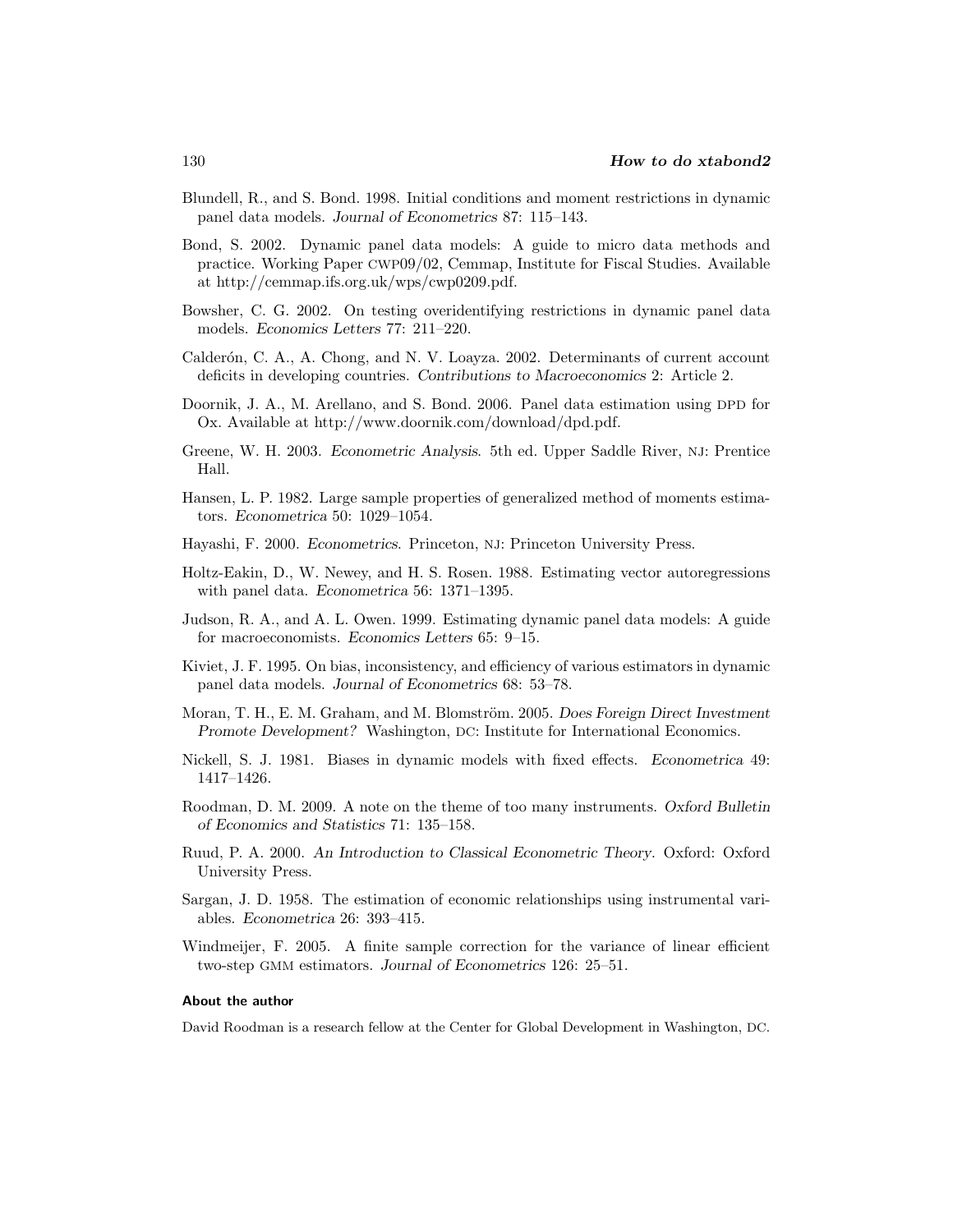# **Appendix. Incorporating observation weights**

This appendix shows how weights enter the equations for GMM, the Windmeijer correction, and the Arellano–Bond autocorrelation test. Along the way, it fills a gap in section 2.4 in the derivation of the Windmeijer correction.

Stata supports several kinds of weights. Each has a different conceptual basis, but the implementations work out to be almost identical. In contrast to the matrix **A** used in the main text to weight *moments*, the weights discussed here apply at the level of *observations*. They are assumed to be exogenous.

# **A.1 Analytical weights**

The premise of "analytical weights" (a term coined by Stata), or aweights, is that each observation is an average of some varying number of underlying data points. For example, the observations might be average reading scores in classes of different sizes. If the errors in the underlying data are homoskedastic, then those of the observations will not be but rather will have variance inversely proportional to the number of data points averaged. Weighting by that number is a classic way to restore homoskedasticity, thus efficiency for the coefficient estimates and consistency for the standard-error estimates.

Introducing analytical weights starts with two changes to the exposition of linear GMM in section 2. Let w be the weighting variable, assumed to be exogenous, and **W** be a diagonal  $N \times N$  matrix holding the weights, normalized so that they sum to N. (Here, as in section 2, N is number of observations, not individuals.) First, the GMM criterion function in (1) becomes

$$
\| E_N (\mathbf{z} \varepsilon) \|_{\mathbf{A}} = \| \frac{1}{N} \mathbf{Z}' \mathbf{W} \widehat{\mathbf{E}} \|_{\mathbf{A}} \equiv N \left( \frac{1}{N} \mathbf{Z}' \mathbf{W} \widehat{\mathbf{E}} \right)' \mathbf{A} \left( \frac{1}{N} \mathbf{Z}' \mathbf{W} \widehat{\mathbf{E}} \right)
$$
  
=  $\frac{1}{N} \widehat{\mathbf{E}}' \mathbf{W} \mathbf{Z} \mathbf{A} \mathbf{Z} \mathbf{W}' \widehat{\mathbf{E}}$  (1')

Following the derivation in the main text, this implies the weighted GMM estimator,

$$
\widehat{\beta} = (\mathbf{X}' \mathbf{W} \mathbf{Z} \mathbf{A} \mathbf{Z}' \mathbf{W} \mathbf{X})^{-1} \mathbf{X}' \mathbf{Z} \mathbf{A} \mathbf{Z}' \mathbf{W} \mathbf{Y}
$$
(2')

A proof like that in section 2.2 shows that the efficient choice of **A** is

$$
\mathbf{A}_{\text{EGMM}} = \text{Var}(\mathbf{z}\mathbf{w}\varepsilon) = \text{Avar}\left(\frac{1}{N}\mathbf{Z}'\mathbf{W}\mathbf{E}\right)^{-1} \tag{4'}
$$

so that EGMM is given by

$$
\widehat{\beta}_{\text{EGMM}} = \left\{ \mathbf{X}' \mathbf{W} \mathbf{Z} \text{Var} \left( \mathbf{z} \mathbf{w} \varepsilon \right)^{-1} \mathbf{Z}' \mathbf{W} \mathbf{X} \right\}^{-1} \mathbf{X}' \mathbf{W} \mathbf{Z} \text{Var} \left( \mathbf{z} \mathbf{w} \varepsilon \right)^{-1} \mathbf{Z}' \mathbf{W} \mathbf{Y} \tag{5'}
$$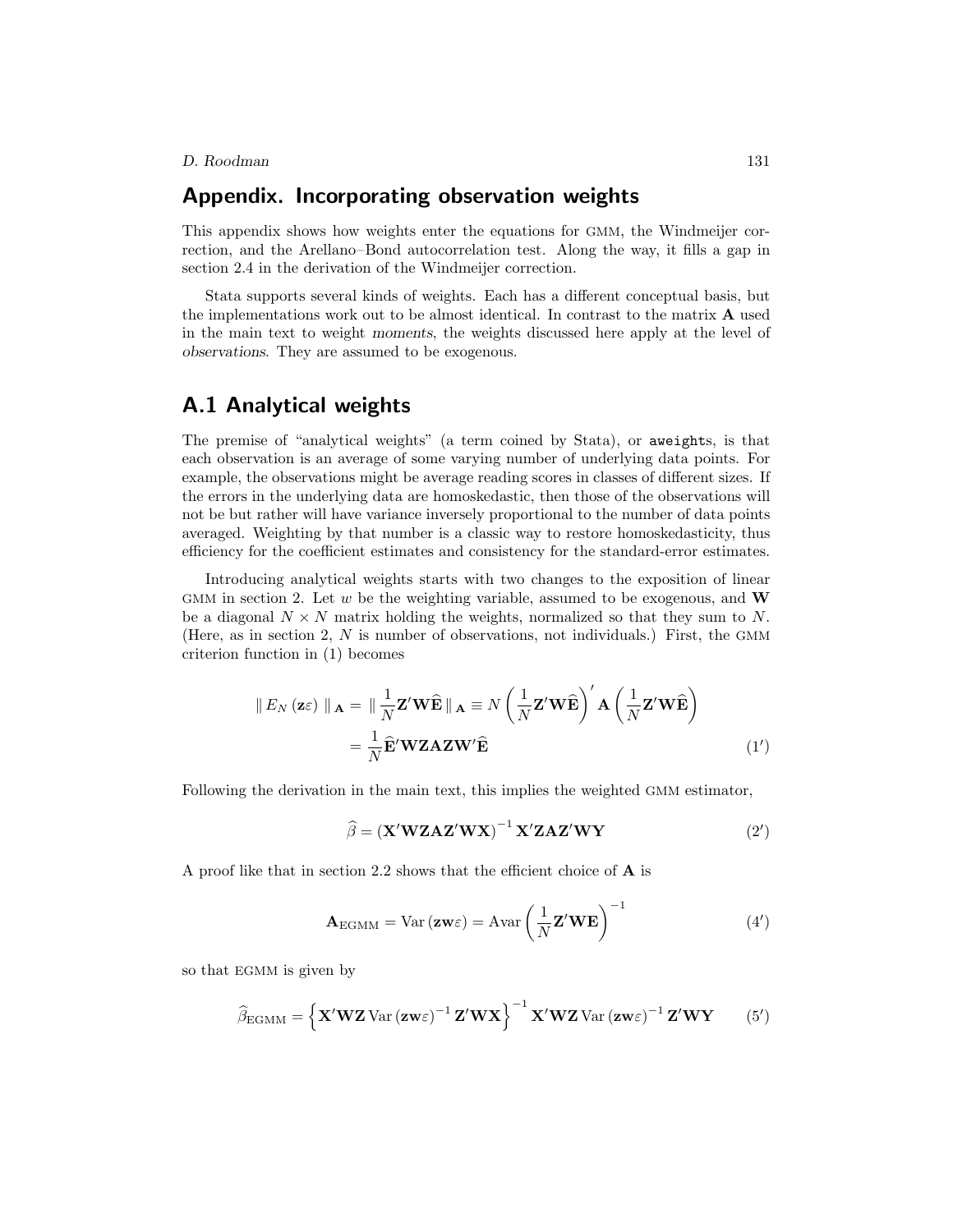and FEGMM in general by

$$
\widehat{\beta}_{\text{FEGMM}} = \left\{ \mathbf{X}' \mathbf{W} \mathbf{Z} \left( \mathbf{Z}' \mathbf{W} \widehat{\mathbf{\Omega}} \mathbf{W} \mathbf{Z} \right)^{-1} \mathbf{Z}' \mathbf{W} \mathbf{X} \right\}^{-1} \mathbf{X}' \mathbf{W} \mathbf{Z} \left( \mathbf{Z}' \mathbf{W} \widehat{\mathbf{\Omega}} \mathbf{W} \mathbf{Z} \right)^{-1} \mathbf{Z}' \mathbf{W} \mathbf{Y} \tag{11'}
$$

For analytical weights, we then introduce a second change to the math. For the first step in FEGMM, we incorporate the heteroskedasticity assumption by replacing **H**, the arbitrary initial approximation of  $\Omega$  based on the assumption of homoskedasticity, with  $\mathbf{W}^{-\left(1/2\right)}$ **HW**<sup>(1/2)</sup>. As a result, the recipe for FEGMM becomes

$$
\widehat{\beta}_1 = \left\{ \mathbf{X}' \mathbf{W} \mathbf{Z} \left( \mathbf{Z}' \mathbf{W}^{\frac{1}{2}} \mathbf{H} \mathbf{W}^{\frac{1}{2}} \mathbf{Z} \right)^{-1} \mathbf{Z}' \mathbf{W} \mathbf{X} \right\}^{-1} \mathbf{X}' \mathbf{W} \mathbf{Z} \left( \mathbf{Z}' \mathbf{W}^{\frac{1}{2}} \mathbf{H} \mathbf{W}^{\frac{1}{2}} \mathbf{Z} \right)^{-1} \mathbf{Z}' \mathbf{W} \mathbf{Y}
$$
\n
$$
\widehat{\beta}_2 = \widehat{\beta}_{\text{FEGMM}} \tag{2'W\widehat{\Omega}_{\widehat{\beta}_1} \mathbf{W} \mathbf{Z} \right\}^{-1} \mathbf{Z}' \mathbf{W} \mathbf{X} \left( \mathbf{Z}' \mathbf{W} \widehat{\Omega}_{\widehat{\beta}_1} \mathbf{W} \mathbf{Z} \right)^{-1} \mathbf{Z}' \mathbf{W} \mathbf{Y} \quad (13')
$$

For 2SLS, where  $H = I$ ,  $\beta_1$  is efficient, and simplifies to

$$
\widehat{\beta}_{2SLS}=\left\{\mathbf{X}^{\prime}\mathbf{W}\mathbf{Z}\left(\mathbf{Z}^{\prime}\mathbf{W}\mathbf{Z}\right)^{-1}\mathbf{Z}^{\prime}\mathbf{W}\mathbf{X}\right\}^{-1}\mathbf{X}^{\prime}\mathbf{W}\mathbf{Z}\left(\mathbf{Z}^{\prime}\mathbf{W}\mathbf{Z}\right)^{-1}\mathbf{Z}^{\prime}\mathbf{W}\mathbf{Y}
$$

The classical variance estimate for the one- or two-step estimator is

$$
\widehat{\text{Var}}\left(\widehat{\beta} \,|\, \mathbf{Z}\right) = \left\{ \mathbf{X}' \mathbf{W} \mathbf{Z} \left( \mathbf{Z}' \mathbf{W} \widehat{\mathbf{\Omega}} \mathbf{W} \mathbf{Z} \right)^{-1} \mathbf{Z}' \mathbf{W} \mathbf{X} \right\}^{-1}
$$
(29)

where  $\hat{\Omega} = \mathbf{W}^{-(1/2)} \mathbf{H} \mathbf{W}^{-(1/2)}$  or  $\hat{\Omega}_{\hat{\beta}_1}$ . And the robust one-step estimator is given by a typical sandwich formula:

$$
\widehat{\text{Var}}_{\text{r}}\left(\widehat{\beta}_{1}\right) = \widehat{\text{Var}}\left(\widehat{\beta}\right) \cdot \mathbf{X}' \mathbf{W} \mathbf{Z} \left(\mathbf{Z}' \mathbf{W}^{\frac{1}{2}} \mathbf{H} \mathbf{W}^{\frac{1}{2}} \mathbf{Z}\right)^{-1} \mathbf{Z}' \mathbf{W} \widehat{\Omega}_{\widehat{\beta}_{1}} \mathbf{W} \mathbf{Z} \times \left(\mathbf{Z}' \mathbf{W}^{\frac{1}{2}} \mathbf{H} \mathbf{W}^{\frac{1}{2}} \mathbf{Z}\right)^{-1} \mathbf{Z}' \mathbf{W} \mathbf{X} \cdot \widehat{\text{Var}}\left(\widehat{\beta}\right)
$$
\n(15')

Paralleling the main text, the Windmeijer correction is derived as follows:

$$
g\left(\mathbf{Y},\widehat{\mathbf{\Omega}}\right) \equiv \left\{\mathbf{X}'\mathbf{W}\mathbf{Z}\left(\mathbf{Z}'\mathbf{W}\widehat{\mathbf{\Omega}}\mathbf{W}\mathbf{Z}\right)^{-1}\mathbf{Z}'\mathbf{W}\mathbf{X}\right\}^{-1} \times \mathbf{X}'\mathbf{W}\mathbf{Z}\left(\mathbf{Z}'\mathbf{W}\widehat{\mathbf{\Omega}}\mathbf{W}\mathbf{Z}\right)^{-1}\mathbf{Z}'\mathbf{W}\mathbf{E}
$$
\n(16')

$$
\approx g\left(\mathbf{Y},\widehat{\mathbf{\Omega}}_{\beta}\right)+\mathbf{D}g\left(\mathbf{Y},\mathbf{W}^{-\frac{1}{2}}\mathbf{H}\mathbf{W}^{-\frac{1}{2}}\right) \tag{17'}
$$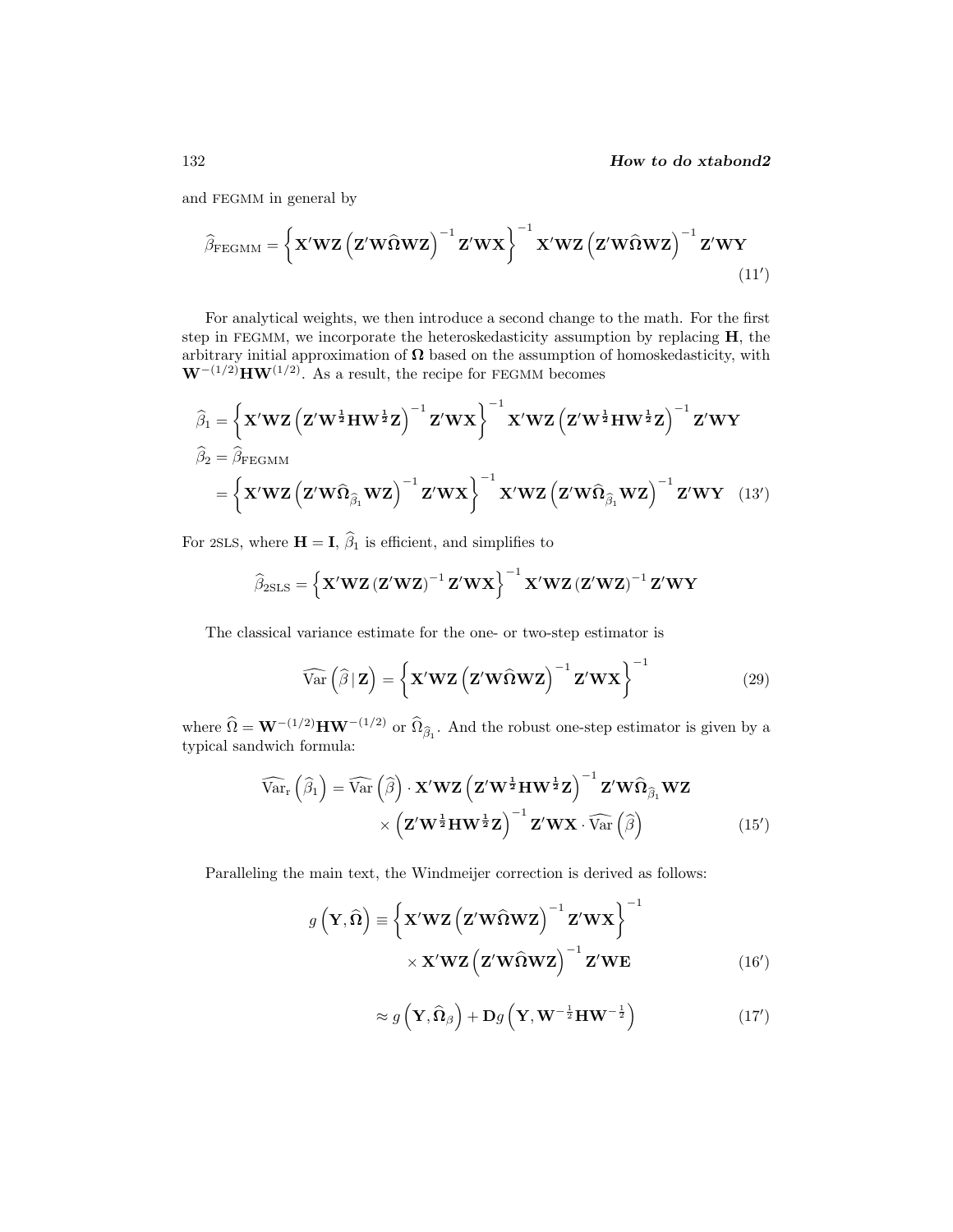where  $\mathbf{D} = \partial g\left(\mathbf{Y}, \widehat{\mathbf{\Omega}}_{\widehat{\beta}}\right) / \partial \widehat{\beta} \mid_{\widehat{\beta} = \beta}$ . Repeatedly applying the identity  $\partial(\mathbf{A}^{-1})/\partial b = -\mathbf{A}^{-1} \cdot \partial \mathbf{A}/\partial b \cdot \mathbf{A}^{-1}$ , **D** is the matrix whose pth column is

$$
-\left\{\mathbf{X}^\prime\mathbf{W}\mathbf{Z}\left(\mathbf{Z}^\prime\mathbf{W}\widehat{\boldsymbol{\Omega}}_\beta\mathbf{W}\mathbf{Z}\right)^{-1}\mathbf{Z}^\prime\mathbf{W}\mathbf{X}\right\}^{-1}\mathbf{X}^\prime\mathbf{W}\mathbf{Z}\left(\mathbf{Z}^\prime\mathbf{W}\widehat{\boldsymbol{\Omega}}_\beta\mathbf{W}\mathbf{Z}\right)^{-1}\mathbf{Z}^\prime\mathbf{W}\frac{\partial \widehat{\boldsymbol{\Omega}}_\beta}{\partial \widehat{\beta}_p}\bigm|_{\widehat{\beta}=\beta}\\ \times\mathbf{W}\mathbf{Z}\left(\mathbf{Z}^\prime\mathbf{W}\widehat{\boldsymbol{\Omega}}_\beta\mathbf{W}\mathbf{Z}\right)^{-1}\mathbf{Z}^\prime\mathbf{W}\mathbf{E}
$$

$$
+ \left\{\mathbf{X}^\prime\mathbf{W}\mathbf{Z} \left( \mathbf{Z}^\prime\mathbf{W}\widehat{\boldsymbol{\Omega}}_\beta\mathbf{W}\mathbf{Z} \right)^{-1} \mathbf{Z}^\prime\mathbf{W}\mathbf{X} \right\}^{-1}\mathbf{X}^\prime\mathbf{W}\mathbf{Z} \left( \mathbf{Z}^\prime\mathbf{W}\widehat{\boldsymbol{\Omega}}_\beta\mathbf{W}\mathbf{Z} \right)^{-1} \mathbf{Z}^\prime\mathbf{W} \frac{\partial \widehat{\boldsymbol{\Omega}}_\beta}{\partial \widehat{\beta}_p} \vert_{\widehat{\beta}=\beta} \\ \times\mathbf{W}\mathbf{Z} \left( \mathbf{Z}^\prime\mathbf{W}\widehat{\boldsymbol{\Omega}}_\beta\mathbf{W}\mathbf{Z} \right)^{-1} \mathbf{Z}^\prime\mathbf{W}\mathbf{X} \cdot g\left( \mathbf{Y},\widehat{\boldsymbol{\Omega}} \right)
$$

For feasibility, Windmeijer (2005) substitutes  $\Omega_{\hat{\beta}_1}$  for  $\Omega_{\beta}$  in this,  $\beta_1$  for  $\beta$ , and  $\mathbf{E}_2$  for **E**. As a result,  $g\left(\mathbf{Y}, \widehat{\boldsymbol{\Omega}}\right)$  becomes

$$
\left\{\mathbf{X}'\mathbf{W}\mathbf{Z}\left(\mathbf{Z}'\mathbf{W}\widehat{\bm{\Omega}}_{\widehat{\beta}_{1}}\mathbf{W}\mathbf{Z}\right)^{-1}\mathbf{Z}'\mathbf{W}\mathbf{X}\right\}^{-1}\mathbf{X}'\mathbf{W}\mathbf{Z}\left(\mathbf{Z}'\mathbf{W}\widehat{\bm{\Omega}}_{\widehat{\beta}_{1}}\mathbf{W}\mathbf{Z}\right)^{-1}\mathbf{Z}'\mathbf{W}\widehat{\mathbf{E}}_{2}
$$

which is the projection of the two-step residuals by the two-step estimator and is exactly zero. So the second term falls out and the feasible approximation  $\mathbf{D}$  is the matrix whose pth column is

$$
-\left\{\mathbf{X}'\mathbf{W}\mathbf{Z}\left(\mathbf{Z}'\mathbf{W}\widehat{\boldsymbol{\Omega}}_{\widehat{\boldsymbol{\beta}}_1}\mathbf{W}\mathbf{Z}\right)^{-1}\mathbf{Z}'\mathbf{W}\mathbf{X}\right\}^{-1}\mathbf{X}'\mathbf{W}\mathbf{Z}\left(\mathbf{Z}'\mathbf{W}\widehat{\boldsymbol{\Omega}}_{\widehat{\boldsymbol{\beta}}_1}\mathbf{W}\mathbf{Z}\right)^{-1}\mathbf{Z}'\mathbf{W}\frac{\partial \widehat{\boldsymbol{\Omega}}_{\widehat{\boldsymbol{\beta}}}}{\partial \widehat{\boldsymbol{\beta}}_p}\mid_{\widehat{\boldsymbol{\beta}}=\widehat{\boldsymbol{\beta}}_1}\\ \times\mathbf{W}\mathbf{Z}\left(\mathbf{Z}'\mathbf{W}\widehat{\boldsymbol{\Omega}}_{\widehat{\boldsymbol{\beta}}_1}\mathbf{W}\mathbf{Z}\right)^{-1}\mathbf{Z}'\mathbf{W}\widehat{\mathbf{E}}_2\\
$$

With this approximation in hand, we turn to estimating the asymptotic variance of (17 ). For compactness, we note, using (29), that

$$
g\left(\mathbf{Y}, \widehat{\mathbf{\Omega}}_{\widehat{\beta}_{1}}\right)=\widehat{\mathrm{Avar}}\left(\widehat{\beta}_{2}\right) \mathbf{X}'\mathbf{WZ}\left(\mathbf{Z}'\mathbf{W}\widehat{\mathbf{\Omega}}_{\widehat{\beta}_{1}}\mathbf{WZ}\right)^{-1} \mathbf{Z}'\mathbf{WE}
$$

$$
g\left(\mathbf{Y}, \mathbf{W}^{-\frac{1}{2}}\mathbf{H}\mathbf{W}^{-\frac{1}{2}}\right)=\widehat{\mathrm{Avar}}\left(\widehat{\beta}_{1}\right) \mathbf{X}'\mathbf{WZ}\left(\mathbf{Z}'\mathbf{W}^{\frac{1}{2}}\mathbf{H}\mathbf{W}^{\frac{1}{2}}\mathbf{Z}\right)^{-1} \mathbf{Z}'\mathbf{WE}
$$

(*Continued on next page*)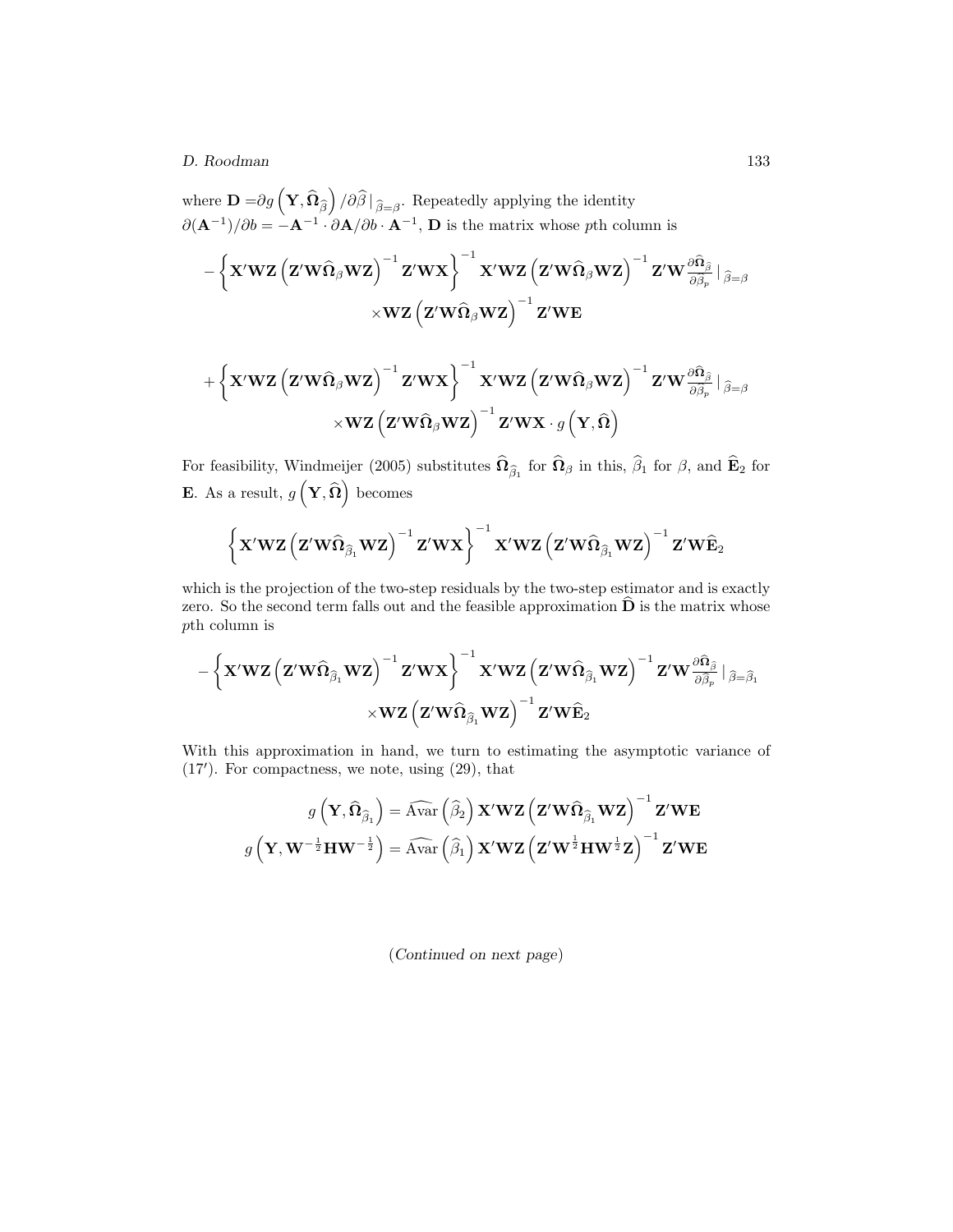So

$$
\begin{aligned}\n&\text{Avar}\left\{g\left(\mathbf{Y},\widehat{\mathbf{\Omega}}_{\widehat{\beta}_{1}}\right)+\widehat{\mathbf{D}}g\left(\mathbf{Y},\mathbf{W}^{-\frac{1}{2}}\mathbf{H}\mathbf{W}^{-\frac{1}{2}}\right)\right\} \\
&= \text{Avar}\left\{\widehat{\text{Avar}}\left(\widehat{\beta}_{2}\right)\mathbf{X}'\mathbf{W}\mathbf{Z}\left(\mathbf{Z}'\mathbf{W}\widehat{\mathbf{\Omega}}_{\widehat{\beta}_{1}}\mathbf{W}\mathbf{Z}\right)^{-1}\mathbf{Z}'\mathbf{W}\mathbf{E}+\widehat{\mathbf{D}}\widehat{\text{Avar}}\left(\widehat{\beta}_{1}\right)\mathbf{X}'\mathbf{W}\mathbf{Z} \\
&\times\left(\mathbf{Z}'\mathbf{W}^{\frac{1}{2}}\mathbf{H}\mathbf{W}^{\frac{1}{2}}\mathbf{Z}\right)^{-1}\mathbf{Z}'\mathbf{W}\mathbf{E}\right\} \\
&= \widehat{\text{Avar}}\left(\widehat{\beta}_{2}\right)\mathbf{X}'\mathbf{W}\mathbf{Z}\left(\mathbf{Z}'\mathbf{W}\widehat{\mathbf{\Omega}}_{\widehat{\beta}_{1}}\mathbf{W}\mathbf{Z}\right)^{-1}N^{2}\text{Var}\left(\mathbf{z}\mathbf{w}\varepsilon\right)\left(\mathbf{Z}'\mathbf{W}\widehat{\mathbf{\Omega}}_{\widehat{\beta}_{1}}\mathbf{W}\mathbf{Z}\right)^{-1} \\
&\times \mathbf{Z}'\mathbf{W}\mathbf{X}\widehat{\text{Var}}\left(\widehat{\beta}_{2}\right)+\widehat{\text{Avar}}\left(\widehat{\beta}_{2}\right)\mathbf{X}'\mathbf{W}\mathbf{Z}\left(\mathbf{Z}'\mathbf{W}\widehat{\mathbf{\Omega}}_{\widehat{\beta}_{1}}\mathbf{W}\mathbf{Z}\right)^{-1}N^{2} \\
&\times \text{Var}\left(\mathbf{z}\mathbf{w}\varepsilon\right)\left(\mathbf{Z}'\mathbf{W}^{\frac{1}{2}}\mathbf{H}\mathbf{W}^{\frac{1}{2}}\mathbf{Z}\right)^{-1}\mathbf{Z}'\mathbf{W}\mathbf{X}\widehat{\text{Var}}\left(\widehat{\beta}_{1}\right)\widehat{\mathbf{D}} \\
&+ \widehat{\mathbf{D}}\widehat{\text{Var}}
$$

Substituting once more feasibility—replacing  $N^2$  Var ( $z \mathbf{w} \varepsilon$ ) with  $\mathbf{Z}' \mathbf{W} \hat{\mathbf{\Omega}}_{\hat{\beta}_1} \mathbf{W} \mathbf{Z}$ —then simplifying and substituting with  $(29)$  and  $(15')$  leads to the Windmeijer correction, as in (18):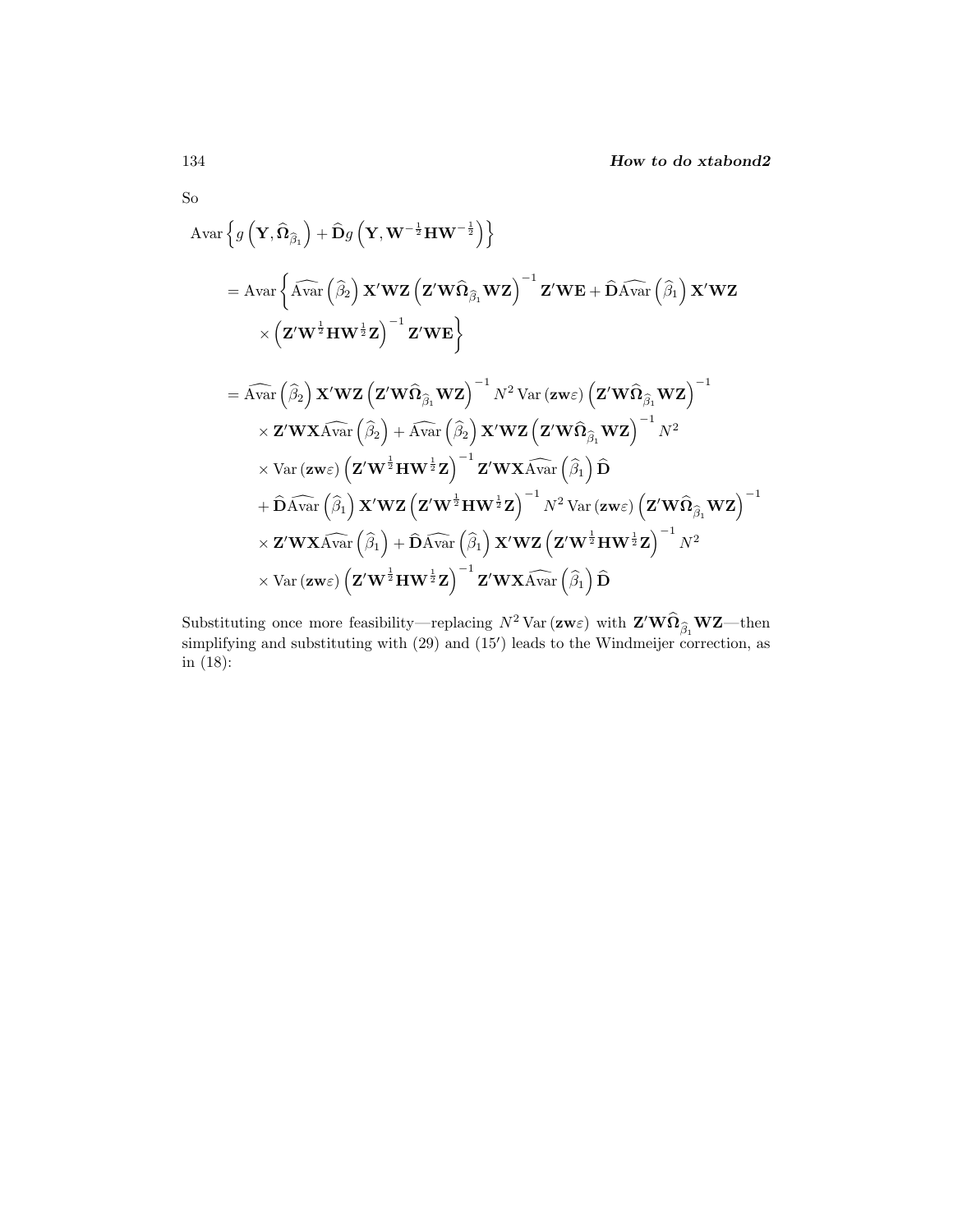$$
\widehat{\mathrm{Avar}} \left\{ g \left( \mathbf{Y}, \widehat{\mathbf{\Omega}}_{\widehat{\beta}_1} \right) + \widehat{\mathbf{D}} g \left( \mathbf{Y}, \mathbf{W}^{-\frac{1}{2}} \mathbf{H} \mathbf{W}^{-\frac{1}{2}} \right) \right\} \n= \widehat{\mathrm{Avar}} \left( \widehat{\beta}_2 \right) \mathbf{X}' \mathbf{W} \mathbf{Z} \left( \mathbf{Z}' \mathbf{W} \widehat{\mathbf{\Omega}}_{\widehat{\beta}_1} \mathbf{W} \mathbf{Z} \right)^{-1} \mathbf{Z}' \mathbf{W} \mathbf{X} \widehat{\mathrm{Var}} \left( \widehat{\beta}_2 \right) + \widehat{\mathrm{Avar}} \left( \widehat{\beta}_2 \right) \mathbf{X}' \mathbf{W} \mathbf{Z} \n\times \left( \mathbf{Z}' \mathbf{W}^{\frac{1}{2}} \mathbf{H} \mathbf{W}^{\frac{1}{2}} \mathbf{Z} \right)^{-1} \mathbf{Z}' \mathbf{W} \mathbf{X} \widehat{\mathrm{Var}} \left( \widehat{\beta}_1 \right) \widehat{\mathbf{D}} \n+ \widehat{\mathrm{D}} \widehat{\mathrm{Avar}} \left( \widehat{\beta}_1 \right) \mathbf{X}' \mathbf{W} \mathbf{Z} \left( \mathbf{Z}' \mathbf{W}^{\frac{1}{2}} \mathbf{H} \mathbf{W}^{\frac{1}{2}} \mathbf{Z} \right)^{-1} \mathbf{Z}' \mathbf{W} \mathbf{X} \widehat{\mathrm{Var}} \left( \widehat{\beta}_1 \right) \n+ \widehat{\mathrm{D}} \widehat{\mathrm{Avar}} \left( \widehat{\beta}_1 \right) \mathbf{X}' \mathbf{W} \mathbf{Z} \left( \mathbf{Z}' \mathbf{W}^{\frac{1}{2}} \mathbf{H} \mathbf{W}^{\frac{1}{2}} \mathbf{Z} \right)^{-1} \mathbf{Z}' \mathbf{W} \widehat{\mathrm{Omega}}_{\widehat{\beta}_1} \mathbf{W} \mathbf{Z} \left( \mathbf{Z}' \mathbf{W}^{\frac{1}{2}} \mathbf{H} \mathbf{W}^{\frac{1}{2}} \mathbf{Z} \right)^{-1} \n\times \mathbf{Z}' \mathbf{W} \
$$

Finally, we derive a weighted version of the Arellano–Bond autocorrelation test. As in section 3.5,  $N$  is the number of individuals in a panel. Paralleling  $(28)$ , the basic test statistic is

$$
\frac{1}{\sqrt{N}}\widehat{\mathbf{E}}^{-l}\mathbf{W}\widehat{\mathbf{E}} = \frac{1}{\sqrt{N}}\left\{\mathbf{E}^{-l} - \mathbf{X}_i^{-l}(\widehat{\boldsymbol{\beta}}_{\mathbf{A}} - \boldsymbol{\beta})\right\}'\mathbf{W}\left\{\mathbf{E} - \mathbf{X}(\widehat{\boldsymbol{\beta}}_{\mathbf{A}} - \boldsymbol{\beta})\right\}
$$
\n
$$
= \frac{1}{\sqrt{N}}\mathbf{E}^{-l'}\mathbf{W}\mathbf{E} - \frac{\mathbf{E}^{-l'}\mathbf{W}\mathbf{X}}{N}\sqrt{N}(\widehat{\boldsymbol{\beta}}_{\mathbf{A}} - \boldsymbol{\beta}) - \sqrt{N}(\widehat{\boldsymbol{\beta}}_{\mathbf{A}} - \boldsymbol{\beta})'
$$
\n
$$
\times \frac{\mathbf{X}^{-l'}\mathbf{W}\mathbf{E}}{N} + \sqrt{N}(\widehat{\boldsymbol{\beta}}_{\mathbf{A}} - \boldsymbol{\beta})'\frac{1}{\sqrt{N}}\frac{\mathbf{X}^{-l'}\mathbf{W}\mathbf{X}}{N}\sqrt{N}(\widehat{\boldsymbol{\beta}}_{\mathbf{A}} - \boldsymbol{\beta})
$$

Assuming that the weights (before being normalized to sum to  $NT$ ) do not diverge, the last two terms still drop out asymptotically, and the variance of the expression is estimated by

$$
\begin{aligned}[t]& \frac{1}{\sqrt{N}}\left\{\widehat{\mathbf{E}}^{-l'}\mathbf{W}\widehat{\text{Var}}\left(\widehat{\mathbf{E}}\,|\,\mathbf{Z}\right)\mathbf{W}\widehat{\mathbf{E}}^{-l}-2\widehat{\mathbf{E}}^{-l'}\mathbf{W}\mathbf{X}\left(\mathbf{X}'\mathbf{W}\mathbf{Z}\mathbf{A}\mathbf{Z}\mathbf{W}'\mathbf{X}\right)^{-1}\mathbf{X}'\mathbf{W}\mathbf{Z}\mathbf{A}\mathbf{Z}\mathbf{W}'\\ &\times\widehat{\text{Var}}\left(\widehat{\mathbf{E}}\,|\,\mathbf{Z}\right)\mathbf{W}\widehat{\mathbf{E}}^{-l}+\widehat{\mathbf{E}}^{-l'}\mathbf{W}\mathbf{X}\widehat{\text{Var}}\left(\widehat{\boldsymbol{\beta}}_{\mathbf{A}}\right)\mathbf{X}'\mathbf{W}\widehat{\mathbf{E}}^{-l}\right\} \end{aligned}
$$

# **A.2 Sampling weights**

Sampling weights are used to adjust for under-sampling and over-sampling in surveys. Giving higher weight to observations that correspond to larger fractions of the population can increase efficiency. Unlike with analytical weights, there is, in general, no